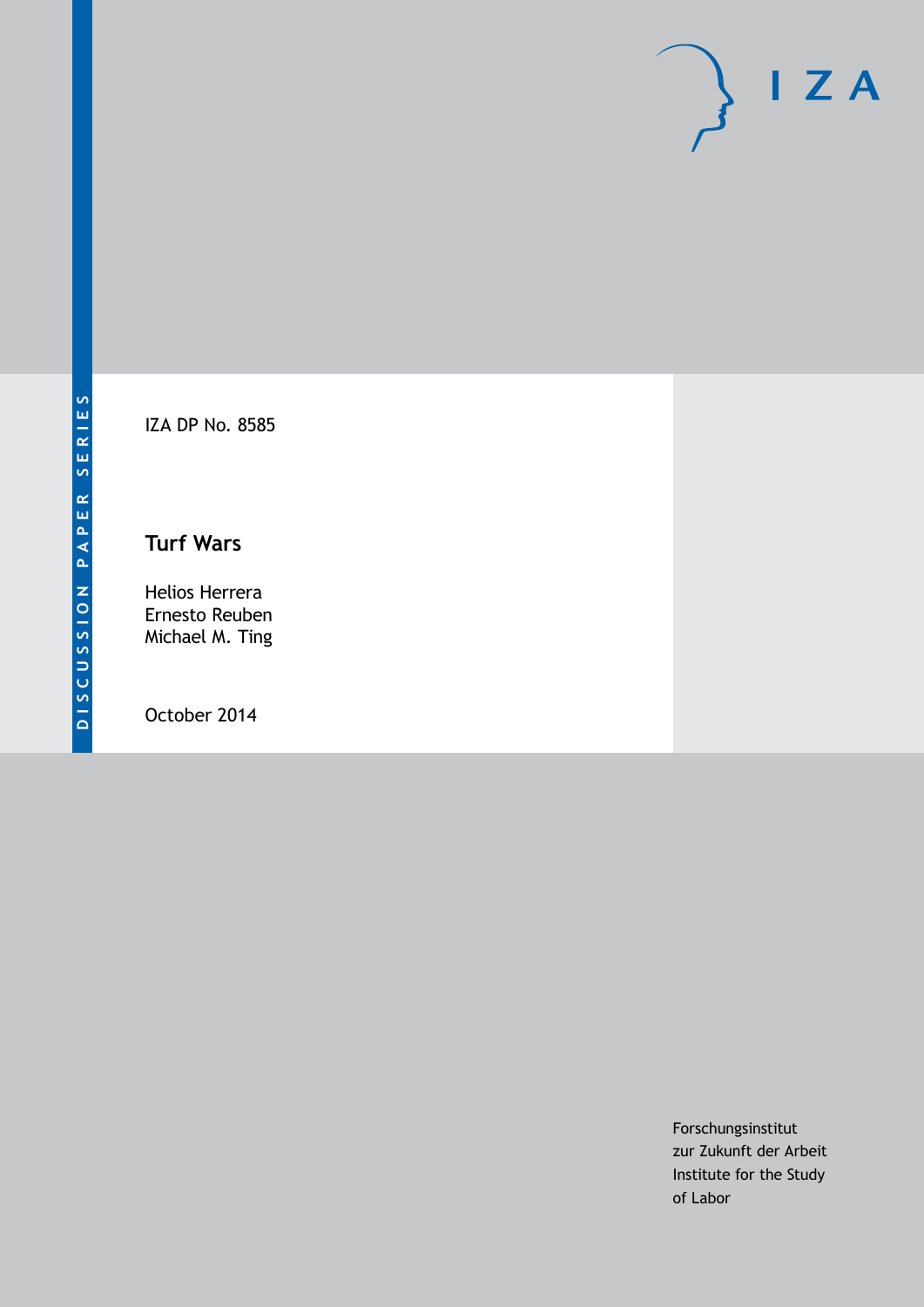# **Turf Wars**

# **Helios Herrera**

*HEC Montréal*

# **Ernesto Reuben**

*Columbia University and IZA*

# **Michael M. Ting**

*Columbia University*

# Discussion Paper No. 8585 October 2014

IZA

P.O. Box 7240 53072 Bonn Germany

Phone: +49-228-3894-0 Fax: +49-228-3894-180 E-mail: [iza@iza.org](mailto:iza@iza.org)

Any opinions expressed here are those of the author(s) and not those of IZA. Research published in this series may include views on policy, but the institute itself takes no institutional policy positions. The IZA research network is committed to the IZA Guiding Principles of Research Integrity.

The Institute for the Study of Labor (IZA) in Bonn is a local and virtual international research center and a place of communication between science, politics and business. IZA is an independent nonprofit organization supported by Deutsche Post Foundation. The center is associated with the University of Bonn and offers a stimulating research environment through its international network, workshops and conferences, data service, project support, research visits and doctoral program. IZA engages in (i) original and internationally competitive research in all fields of labor economics, (ii) development of policy concepts, and (iii) dissemination of research results and concepts to the interested public.

<span id="page-1-0"></span>IZA Discussion Papers often represent preliminary work and are circulated to encourage discussion. Citation of such a paper should account for its provisional character. A revised version may be available directly from the author.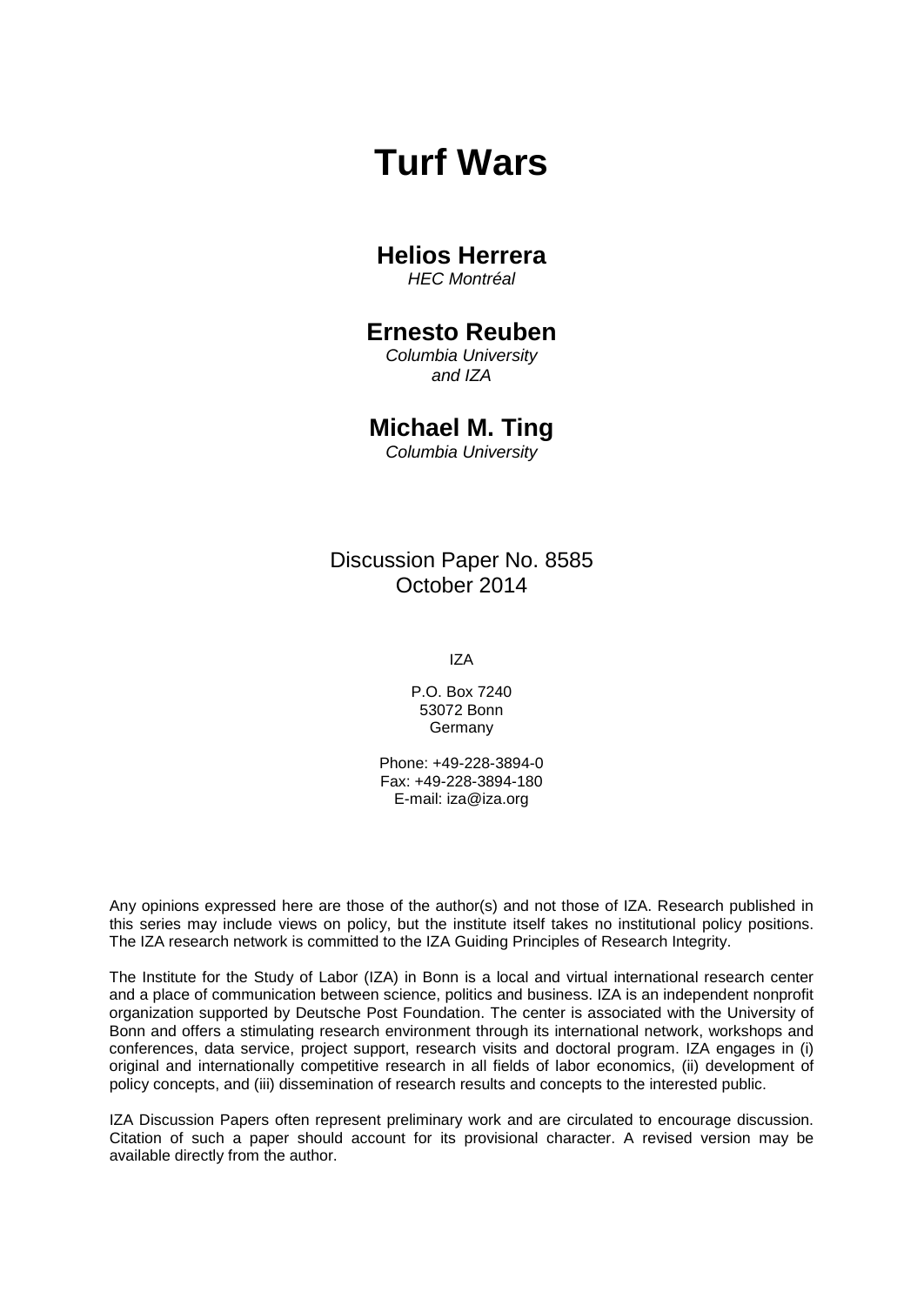IZA Discussion Paper No. 8585 October 2014

# **ABSTRACT**

# **Turf Wars[\\*](#page-1-0)**

Turf wars commonly occur in environments where competition undermines collaboration. We develop a game theoretic model and experimental test of turf wars. The model explores how team production incentives *ex post* affect team formation decisions *ex ante*. In the game, one agent decides whether to share jurisdiction over a project with other agents. Agents with jurisdiction decide whether to exert effort and receive a reward based on their relative performance. Hence, sharing can increase joint production but introduces competition for the reward. We find that collaboration has a non-monotonic relationship with both productivity and rewards. The laboratory experiment confirms the model's main predictions. We also explore extensions of the basic model, including one where each agent's productivity is private information.

JEL Classification: D73, D74, D82

Keywords: turf war, bureaucracy, jurisdiction, competition, information withholding

Corresponding author:

Ernesto Reuben Columbia Business School 3022 Broadway Uris Hall New York, NY 10027 USA E-mail: [ereuben@columbia.edu](mailto:ereuben@columbia.edu)

We thank Scott Ashworth, Alessandra Casella, Wouter Dessein, Tano Santos, and Thomas Sjöström for helpful comments.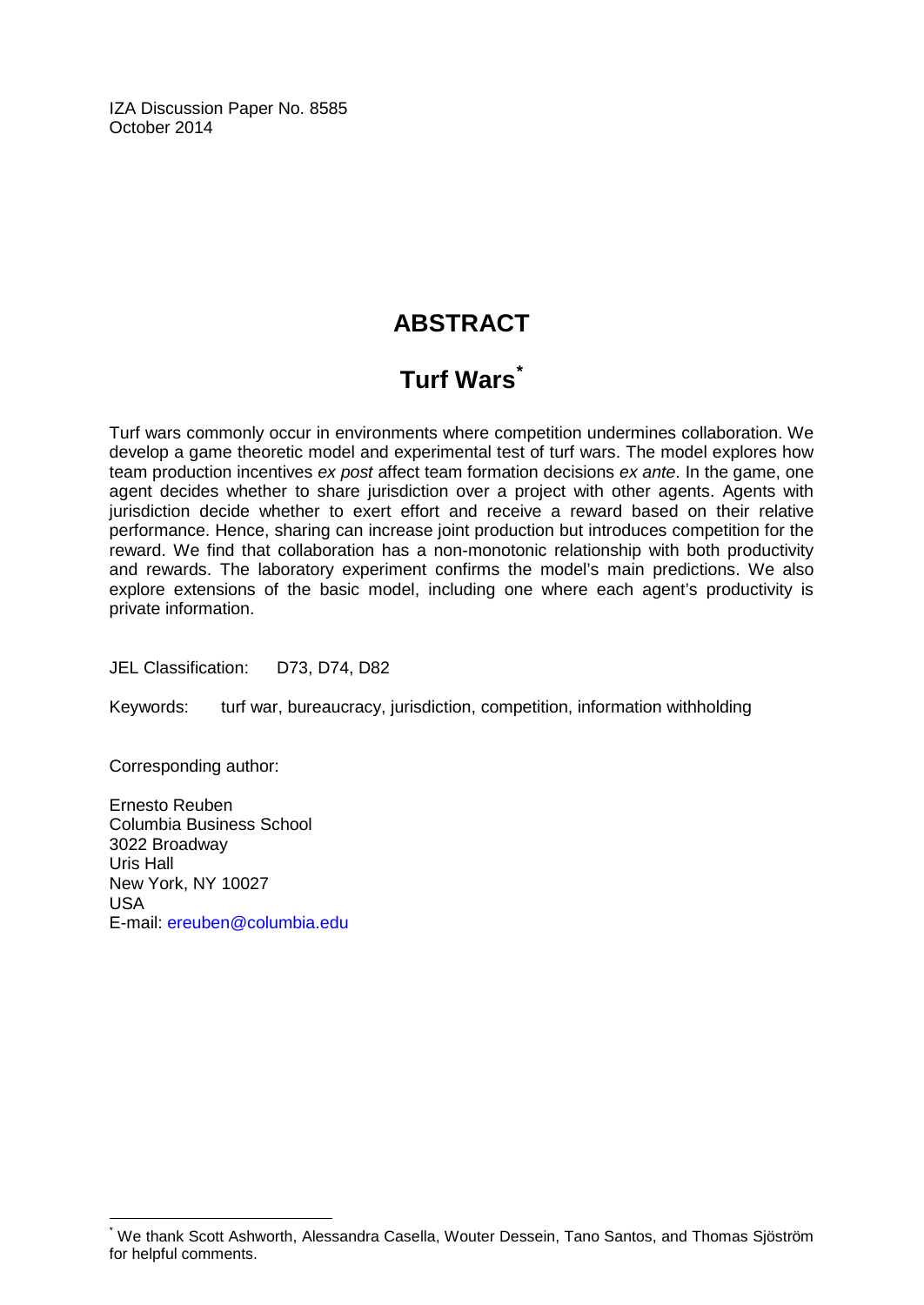The "turf war" is one the most commonly recognized organizational pathologies. While there is no consensus on the definition of the term, accounts of the phenomenon typically possess common elements. Agents, such as government bureau heads or corporate division managers, perceive themselves to be in competition with one another over resources, promotions, or publicity. This friction hampers efficient team formation: given the opportunity to pursue an important task or assignment, these agents will then attempt to exclude rivals from participation. Tactics might include withholding crucial information, or using decisionmaking rights to shunt rivals' activities into low-profile tasks. Importantly, principals or other external actors may want agents to collaborate, but they do not always have the ability to enforce such behavior.

Unsurprisingly, turf battles are widely believed to have significant adverse effects on organizational performance. In his classic analysis of bureaucratic politics, [Wilson](#page-41-0) [\(2000\)](#page-41-0) devoted an entire chapter to describing the consequences of turf-motivated strategies. Moreover, examples involving some of the largest organizations and most significant pieces of legislation are not difficult to find. The following list illustrates six major instances of turf wars, as well as efforts to overcome them.

U.S. Military Branches. The National Security Act of 1947 established the basic structure of the modern U.S. national security bureaucracy. The law preserved the relative autonomy of the individual armed services, which in turn led to low levels of coordination between functionally similar units. In the Korean and Vietnam wars, the Navy and Air Force ran essentially independent air campaigns, and subsequent operations in Lebanon and Grenada in the early 1980s were marred by the services' inability to communicate. As [Lederman](#page-40-0) [\(1999\)](#page-40-0) documents, this performance record culminated in the 1986 Goldwater-Nichols Act. The reforms included the creation of Unified Combat Commands, which allowed local commanders to coordinate centrally the activities of all American forces operating in a given region.

U.S. Intelligence Reform. In its comprehensive analysis of the 9/11 attacks, the [National](#page-40-1) [Commission on Terrorist Attacks](#page-40-1) [\(2004\)](#page-40-1) prominently criticized the organization of U.S. intelligence gathering. The report—commonly known as the 9/11 Commission Report—argued that with 14 competing intelligence agencies spread across several federal departments, officials would have difficulty aggregating information relevant to the disruption of attacks. It recommended the creation of a central office to coordinate intelligence gathering activities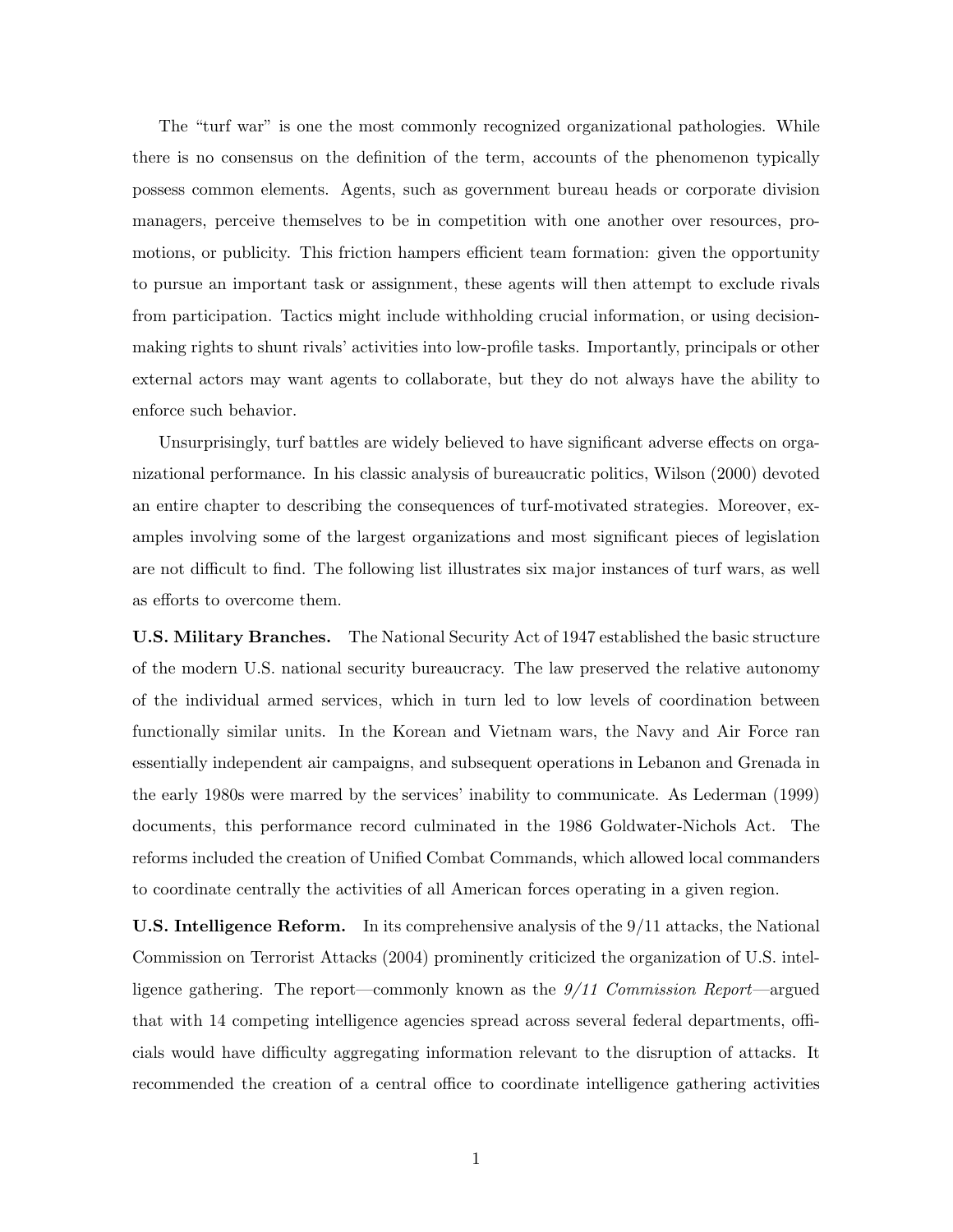across these agencies. The position of Director of National Intelligence was officially created by the Intelligence Reform and Terrorism Prevention Act of 2004.

Emergency Management in New York City. The 9/11 attacks also revealed widespread deficiencies in the ability of the city's agencies to share jurisdiction over emergency responses. The police and fire departments' activities on that day were often wastefully redundant, and the lack of interoperable radio equipment hampered attempts at cooperation.<sup>1</sup> These shortcomings resulted in the 2004 announcement of the Citywide Incident Management System, which attempted to identify more clearly a lead agency for specific types of emergency events.

Medicare Payment Systems and Accountable Care Organizations. Most doctors in the U.S. operate either individually or out of small practices, and they are generally reimbursed on a service-by-service basis (also known as "fee for service"). For example, the Medicare program, which covers Americans of age 65 and over, uses a schedule that consists of over 6,700 discrete services and associated fees. In addition to giving incentives for overtreatment, these arrangements often force patients to seek care in a piecemeal fashion and hinder collaboration between care providers by introducing disincentives to "lose" patients [\(Medicare Payment Advisory Commission](#page-40-2) [2008;](#page-40-2) [Lee and Mongan](#page-40-3) [2009\)](#page-40-3).<sup>2</sup> An emerging alternative arrangement is the accountable care organization (ACO), which would make networks of providers jointly responsible for all of a patient's medical needs. ACOs would accomplish this by giving incentives for practitioners to cooperate and to hold down total treatment costs. The 2010 Patient Protection and Affordable Care Act authorized the creation of ACOs for Medicare beneficiaries.

Ford Motor Company. Until recently, Ford's organizational structure allowed functional and geographical units high levels of autonomy. Designers and engineers largely worked separately, often creating proposed products that required extensive and costly revision. This

<sup>&</sup>lt;sup>1</sup>See John Farmer, "Saving Our Lives and Protecting Their Turf." New York Times, May 15, 2005, and Christine Hauser, "Police and Fire Radios Are Talking to Each Other." New York Times, July 31, 2008.

<sup>&</sup>lt;sup>2</sup>The Institute of Medicine, has also extensively criticized fee for service reimbursement. One report stated that "[T]he American health care system does not have well-organized programs to provide the full complement of services needed by people with such chronic conditions as heart disease, cancer, diabetes, and asthma. Nor do we have mechanisms to coordinate the full range of services needed by those with multiple serious illnesses. And our current health system has only a rudimentary ability to collect and share patient information." [\(Institute](#page-39-0) [of Medicine](#page-39-0) [2001\)](#page-39-0)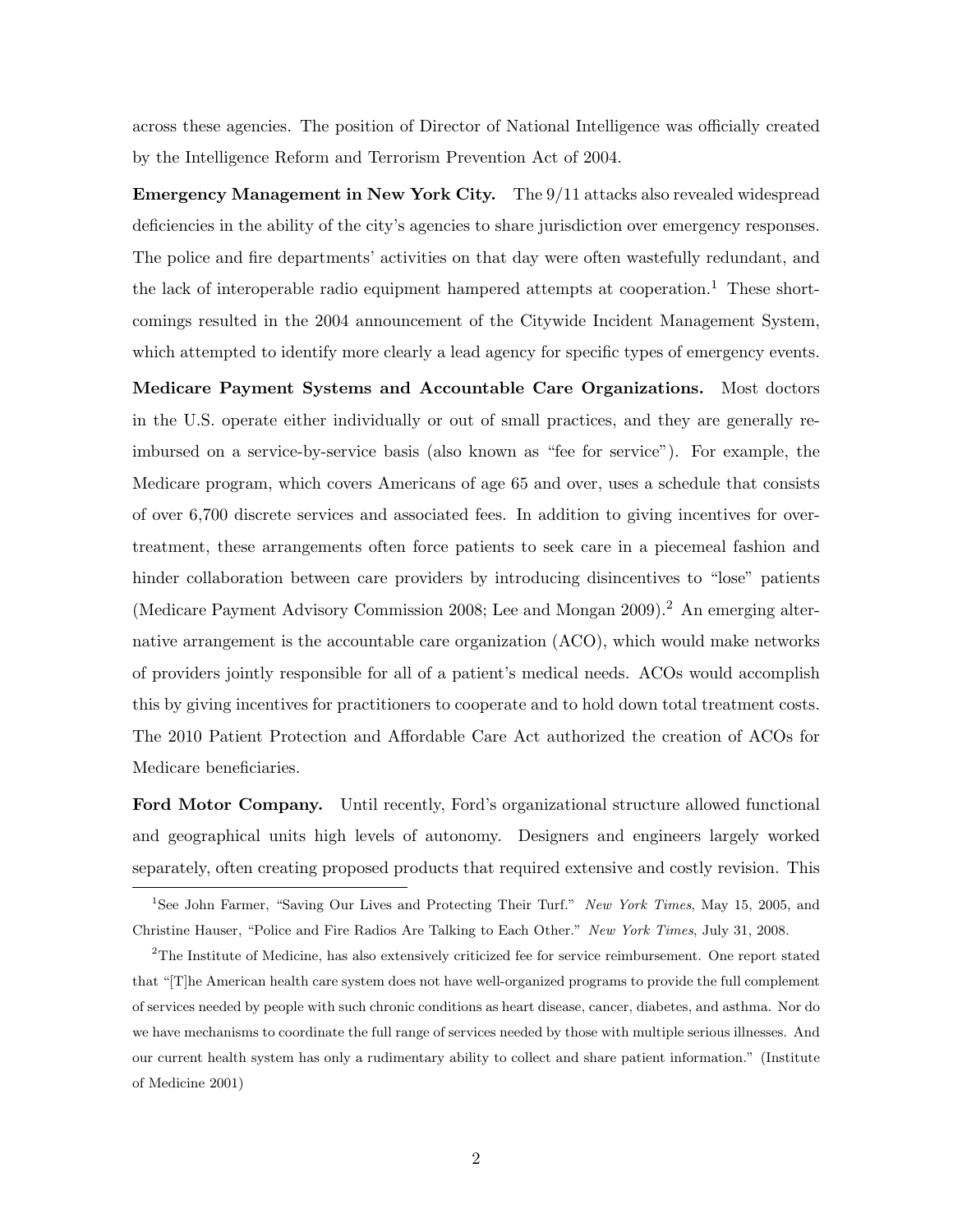contrasted with Japanese practice, which included engineers, designers, and other specialists at an early phase of product development. The international and North American divisions of the firm also managed their own product lines. They often failed to standardize across regions or share innovations, and thus produced highly fragmented product lines. Some of these issues were subsequently addressed with the adoption of a more globally integrated development system, which borrowed practices from Mazda Motors [\(Hoffman](#page-39-1) [2012\)](#page-39-1).

Drug Enforcement. [Wilson](#page-41-1) [\(1978\)](#page-41-1) discusses the U.S. Drug Enforcement Agency's (DEA) geographical drug enforcement program, which was used to allocate "buy money" for drug investigations. The money was allocated across DEA regions on the basis of previous arrests, with more significant arrests earning larger rewards. This, however, resulted in perverse sharing incentives:

"Many drug distribution networks cut across regional lines. One organization may bring brown heroin from Mexico in to Detroit, where it is cut and then sent on to Boston or New York to be sold on the street. Six DEA regions have an interest in this case ... If agent and regional directors believe they are rewarded for their stats, they will have an incentive to keep leads and informants to themselves in order to take credit for a Mexican heroin case should it develop. A more appropriate strategy would be for such information to be shared so that an interregional case can be made . . . The perceived evaluation and reward system of the organization  $\dots$  threatens to lessen the credit, and therefore (it is believed) the resources, available for a given region."

Collectively, the geographical drug enforcement program induced a bias toward capturing street-level offenders, even though most agents and outsiders would have preferred higher profile cases.<sup>3</sup> The DEA responded to these sharing issues by creating investigation-specific inter-regional task forces. However, these task forces often only displaced the turf issue, as regional offices were reluctant to share their best agents and the assignment of credit for a successful investigation could be difficult.

<sup>3</sup>[Wilson](#page-41-1) [\(1978\)](#page-41-1) mentions variations of this problem at several levels in the investigation and prosecution of drug law violators. U.S. Attorneys often had incentives to keep cases under their own control, instead of developing larger cases. DEA agents also had incentives to pursue low-level offenders because local police agencies tended not to share potential informants, and so had to develop their own pool. Finally, the Federal Bureau of Investigation also suffered from some of the same internal issues faced by the DEA.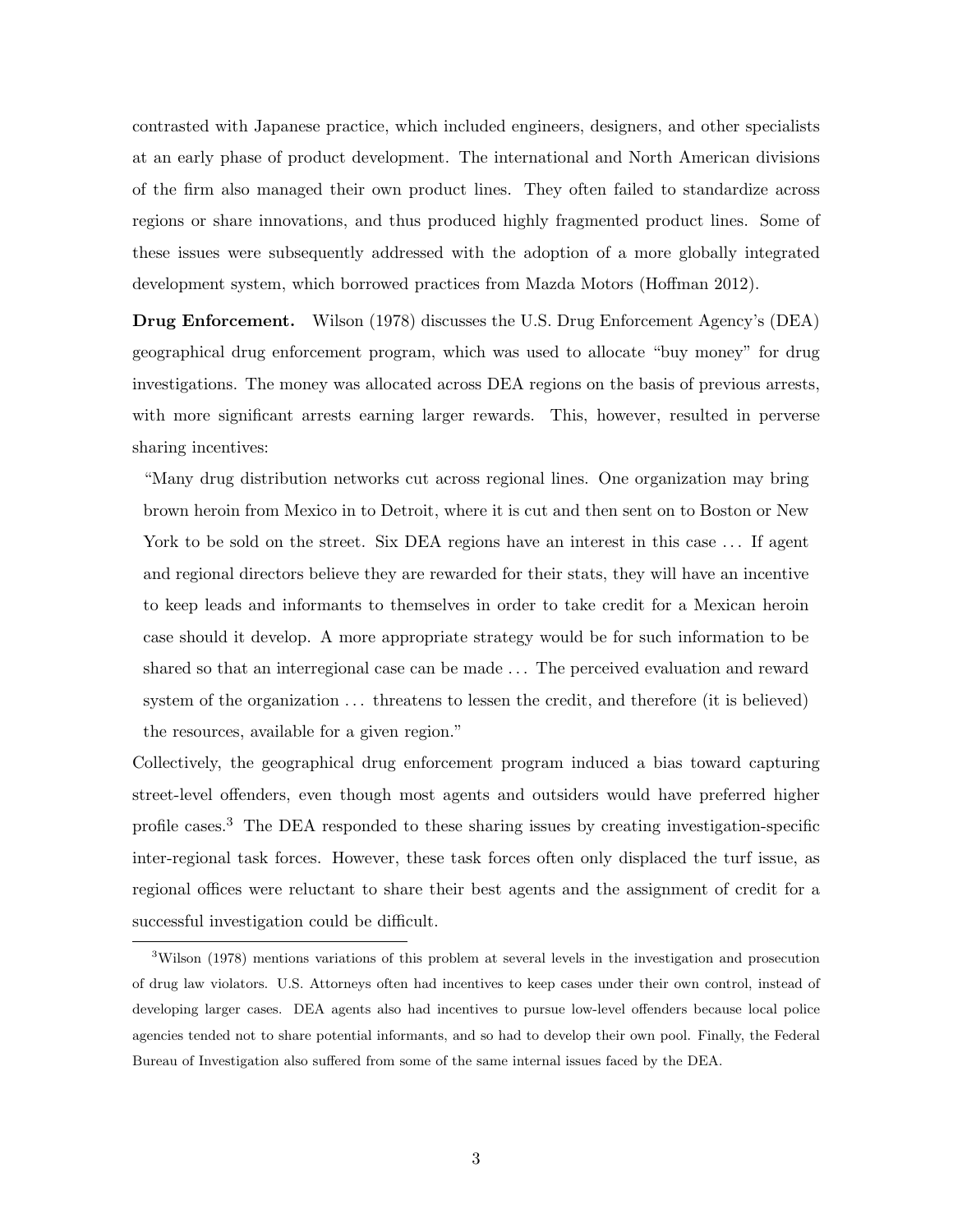When informally discussing turf wars with people with work experience in private sector organizations, anecdotal accounts abound. Even within academia some instances have a very similar flavor to the DEA example above, such as co-authorship. When deciding whether to invite a second author into a promising new research idea or project, the first author faces a clear trade-off. While co-authorship with a more skilled second author is likely to increase significantly the quality of the end product of the research, it is also likely to lessen the individual credit and perhaps the promotion chances of the first author. This problem is most prominent in disciplines where the formation of research teams is a first order problem, such as medicine and biology.

This paper develops a model of organizational turf wars. It is, to our knowledge, the first model to consider how turf wars arise, and how they might be controlled. As [Posner](#page-40-4) [\(2005\)](#page-40-4) notes, "The literature on turf wars is surprisingly limited, given their frequency and importance" (p. 143). Accordingly, the model is simple and attempts to capture only the essential elements of a turf battle. We view these elements to be the following.<sup>4</sup>

**Joint production.** Perhaps most obviously, questions about responsibility over a task can only arise between agents who are capable of contributing to the production of a relevant outcome. Of course, if agents cared primarily about outcomes, then they would generally welcome the participation of other agents.

Competition. Agents must be in competition. The competition might be over an explicit prize, for example a promotion in a rank-order tournament, or it may reflect the ability to undermine the production of other agents. The intensity of the competition might emerge from basic indivisibilities of prizes that are only awardable to a single "winner." Examples include gaining favorable media attention, or securing a prestigious project assignment.<sup>5</sup>

Property rights. Agents have *de facto* property rights over jurisdictions. We focus on the simplest version of such property rights, which is to assume that one agent, whom we designate the *originator*, can choose to share her jurisdiction with one or more other agents,

<sup>&</sup>lt;sup>4</sup>An alternative definition, offered by [Garicano and Posner](#page-39-2) [\(2005\)](#page-39-2), is that turf wars are a form of influence activities (e.g., [Milgrom and Roberts](#page-40-5) [1988\)](#page-40-5).

 $5$ This assumption is considered natural in the bureaucratic setting. For example, [Downs](#page-39-3) [\(1966\)](#page-39-3) argued that bureaucracies were in a constant state of competition, and in particular that "No bureau can survive unless it is continually able to demonstrate that its services are worthwhile to some group with influence over sufficient resources to keep it alive."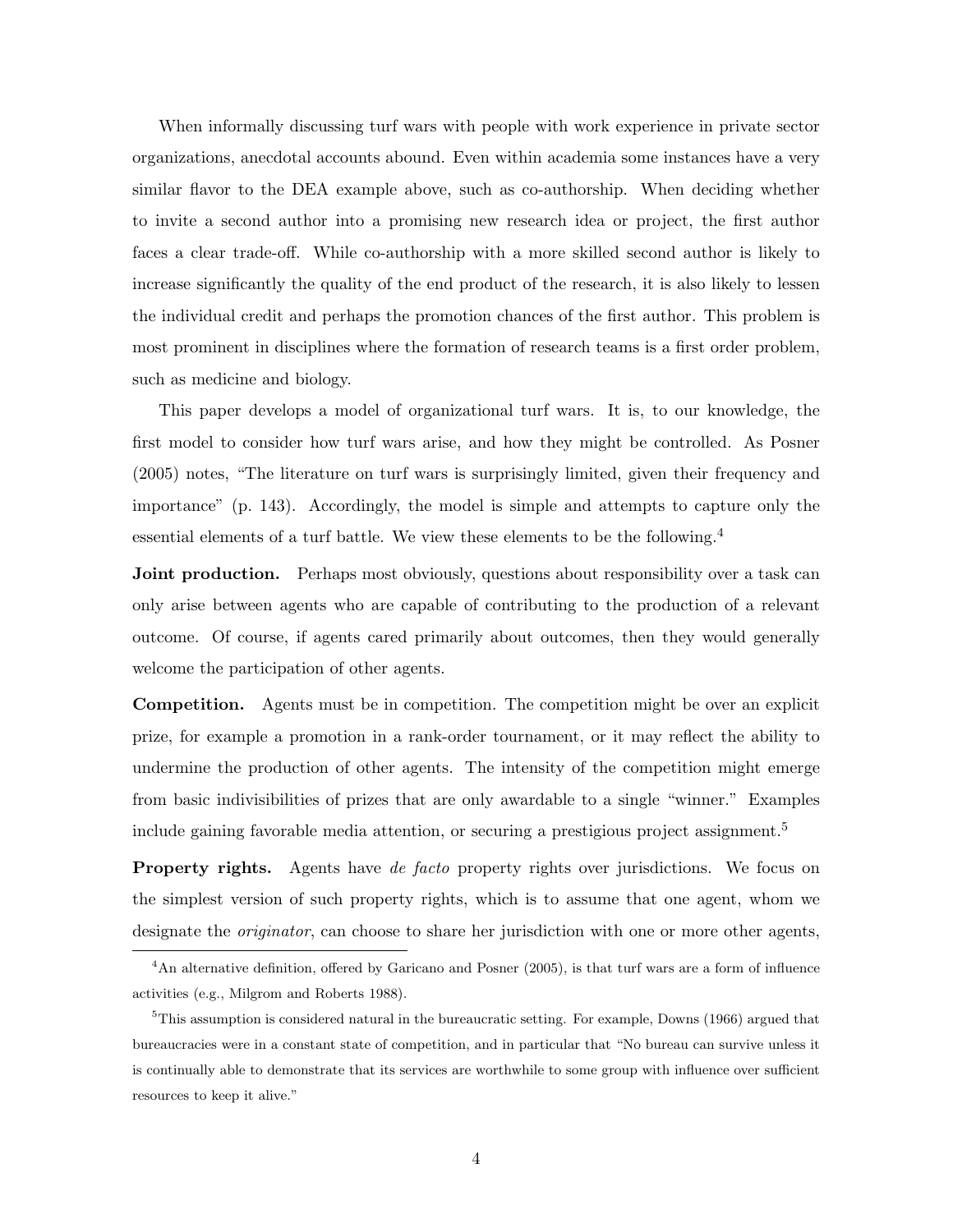or go it alone to protect her turf. Originator status may arise from technology or statutory assignments of responsibility, or from a principal's inability to re-assign property rights.

Our basic model considers two agents who can make additive contributions to some collective project. To do so, they must possess jurisdictional rights and exert costly effort. Agents care about the project's overall output and an indivisible prize that is increasing in their joint production. Each agent's productivity is common knowledge, and her probability of winning the prize is increasing in her relative contribution to the project. Thus, when both agents have jurisdiction, the game is a simple social dilemma.

One agent, labeled the originator, begins the game by choosing the set of agents who will have jurisdiction over the project. She may keep jurisdiction, which prevents the partner agent from working, or she may refer jurisdiction, thus giving the partner exclusive authority. Finally she may share jurisdiction, allowing both agents to work on the project. When the partner is willing to work, sharing increases overall output but reduces the originator's probability of receiving the prize. A turf war then occurs when the originator keeps jurisdiction when sharing would have been socially desirable.

An important assumption of our model is that an external actor such as a legislature could not simply force agents to share jurisdiction and work, which trivializes the problem. The motivating logic behind centralizing re-organizations such as those proposed by the 9/11 Commission Report is that agents would be more easily induced to share if they were placed under one roof. While this approach has no doubt had its successes, such reforms have not been uniformly successful. One reason for this is that competition may be more pronounced within organizations than between them (e.g., [Posner](#page-40-4) [2005\)](#page-40-4). In the U.S. Central Intelligence Agency, for example, the two main branches (operations and analytics) are historically fierce rivals [\(Gates](#page-39-4) [1987\)](#page-39-4). Thus, we focus on the determinants of turf wars in environments where collaboration is plausibly non-contractible.

The most important predictions of the model concern the conditions that generate collaboration — the outcome where the originator shares and both agents work. As intuition would suggest, agents work when their productivity and the size of the prize are sufficiently high, and the presence of a competitor reduces their incentive to work. The incentives to share are more complex. Increasing the prize has two main effects. At low levels, it increases the originator's incentive to share through the inducement of work by the partner. At very high levels, when the originator is of intermediate productivity, it reduces her incentive to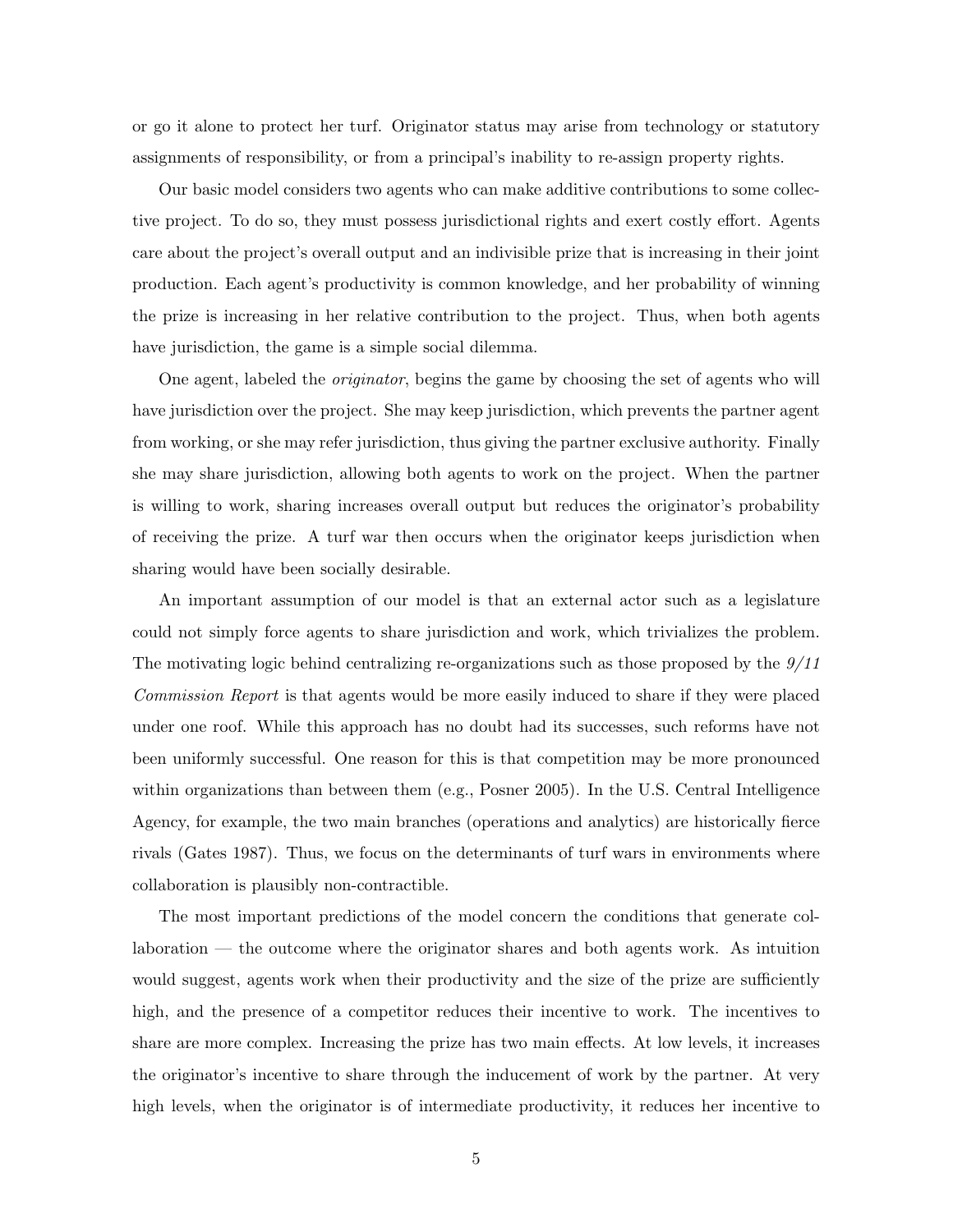share and induces a turf war. Thus, decreasing the competitive prize in the latter region and increasing it in the former are beneficial for collaboration. Somewhat surprisingly, the effect of increasing originator productivity can therefore be non-monotonic. This occurs because both the least and most productive originators always share when the partner is willing to work, but intermediate types may not.<sup>6</sup> In some cases, increasing the originator's productivity from a low level can actually reduce overall output.

These results suggest two classes of partial remedies for turf wars. A hypothetical principal might be able to control either payoff-relevant parameters or the productivity of the players. Given a pair of agents with a fixed originator, collaboration is easiest to achieve when relative compensation is moderate or effort costs are low. Although it may be difficult to achieve in practice, raising the productivity levels of both agents can also help to generate socially desirable outcomes. However, the model raises some need for caution by providing conditions under which collaboration can only be achieved by assigning originator status to the *lower* ability agent.

We test the predictions of the model with a laboratory experiment. This exercise is especially relevant for our topic because turf wars are difficult to observe directly in the field. In particular, lack of sharing and collaboration might be hard to observe and the incentives to do so might be hard to quantify, which makes a direct test of the model difficult to perform. The experiment focuses on some of the more interesting implications of our model. Namely, the potential non-monotonic effect of the competitive prize on sharing and joint production. To do so, we assign originators with either high, intermediate, or low productivity. As mentioned in the preceding discussion, increasing the prize is predicted to have a positive effect on sharing and joint production for originators with low or high productivity, whereas it has a non-monotonic effect for originators with intermediate productivity. Our results provide strong support for the predicted behavior of all three types. We find that increasing the prize initially increases production as it provides an incentive to both agents to exert effort. Further increases, however, clearly result in suboptimal jurisdiction decisions and a considerable reduction in joint production when the originator is of intermediate productivity.

Our basic setup, despite its simplicity, is sufficient to obtain our core results. However, we

 ${}^{6}$ Generally, the most productive originators share and work while the least productive ones tend to share and shirk. Less intuitively, we also find that if agents are motivated more by joint output than by the prize of winning, a subset of originators with relatively low productivity will also share and work.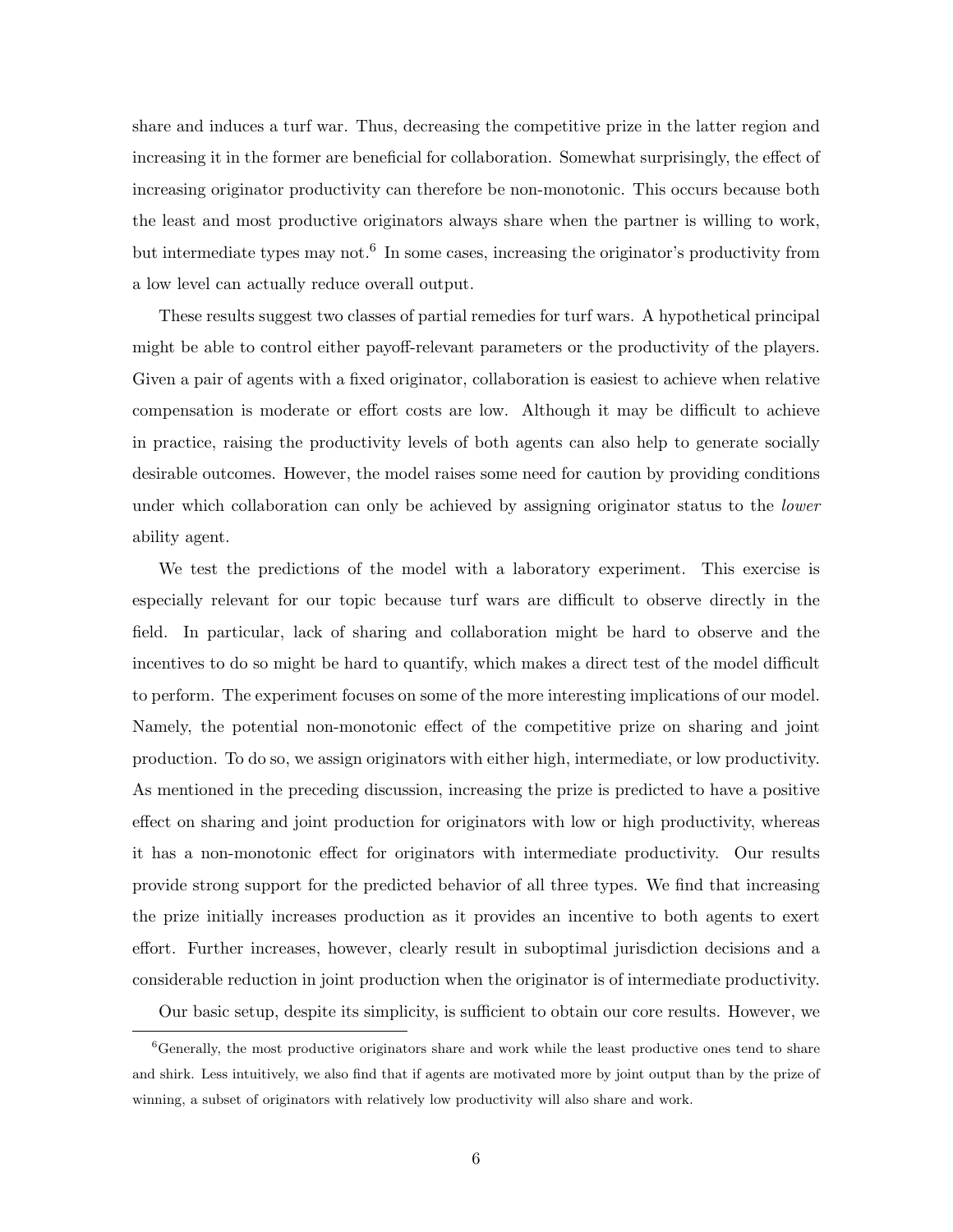also develop three extensions to the basic model in order to explore the robustness of its results. The first considers a constant prize rather than one that increases in joint production. The second examines the substitutability or complementarity of agents' efforts and allows for more than two agents. The final extension introduces incomplete information about both agents' productivity levels. By and large, the predictions from the three extensions are consistent with the basic model in that the most productive originators share when there are production synergies and increasing the prize can have a non-monotonic effect on overall output.

There have been very few theoretical or empirical attempts at explicitly addressing the idea of a turf war.<sup>7</sup> Our model is perhaps most closely related to that of [Garicano and](#page-39-5) [Santos](#page-39-5) [\(2004\)](#page-39-5), who study the market for referrals between agents and tasks under incomplete information. Their paper focuses on institutional solutions to matching problems, rather than on the possibilities for joint production. The most salient empirical treatments come from studies of how political institutions acquire new responsibilities. [King](#page-40-6) [\(1994,](#page-40-6) [1997\)](#page-40-7) analyzes of the evolution of the division of labor across U.S. Congressional committees. Consistent with our model, [Wilson](#page-41-0) [\(2000\)](#page-41-0) argues that bureaucracies' preferences over new jurisdiction are shaped in large part by their competitive environment.

While we view this paper largely as a first positive step toward understanding when turf wars are more intense and lack of cooperation more inefficient, the model is related to work on optimal contracts and mechanisms with several agents. First, there is an extensive literature on multi-agent contracting models. One strand (e.g., Holmström and Milgrom [1990;](#page-39-6) [Itoh](#page-40-8) [1991;](#page-40-8) [Marx and Squintani](#page-40-9) [2009\)](#page-40-9) examines how principals may structure incentives to induce cooperative behavior in an exogenously given team.<sup>8</sup> Of particular interest is [Dessein](#page-38-0) [et al.](#page-38-0) [\(2010\)](#page-38-0), who examine the design of managerial incentives to capture synergies in multidivisional firms. Another strand examines sabotage in rank-order tournaments (e.g., [Lazear](#page-40-10) [1989;](#page-40-10) [Chen](#page-38-1) [2003;](#page-38-1) [Falk et al.](#page-39-7) [2008;](#page-39-7) [Harbring and Irlenbusch](#page-39-8) [2005,](#page-39-8) [2011\)](#page-39-9). Although we do not model it here, sabotage might be one way in which turf battles are fought, especially when agents are brought together involuntarily.<sup>9</sup> These models focus on moral hazard problems in

<sup>7</sup>A 2014 JSTOR search of the term "turf" in economics, political science, and management yields 13 title hits and 35 abstract hits, none of which are associated with a formal model of organizations.

<sup>8</sup>Experimental evidence of the effectiveness of such mechanisms is reviewed by [Chen and Ledyard](#page-38-2) [\(2008\)](#page-38-2). There are also a few papers exploring the positive effect of competition on effort (e.g., [Nalbantian and Schotter](#page-40-11) [1997;](#page-40-11) [Tan and Bolle](#page-41-2) [2007;](#page-41-2) [Markussen et al.](#page-40-12) [2014\)](#page-40-12). For a survey see [Dechenaux et al.](#page-38-3) [\(2012\)](#page-38-3).

<sup>&</sup>lt;sup>9</sup>In some environments, the effects of sabotage might be expected to be small. For example, [Konrad](#page-40-13) [\(2000\)](#page-40-13)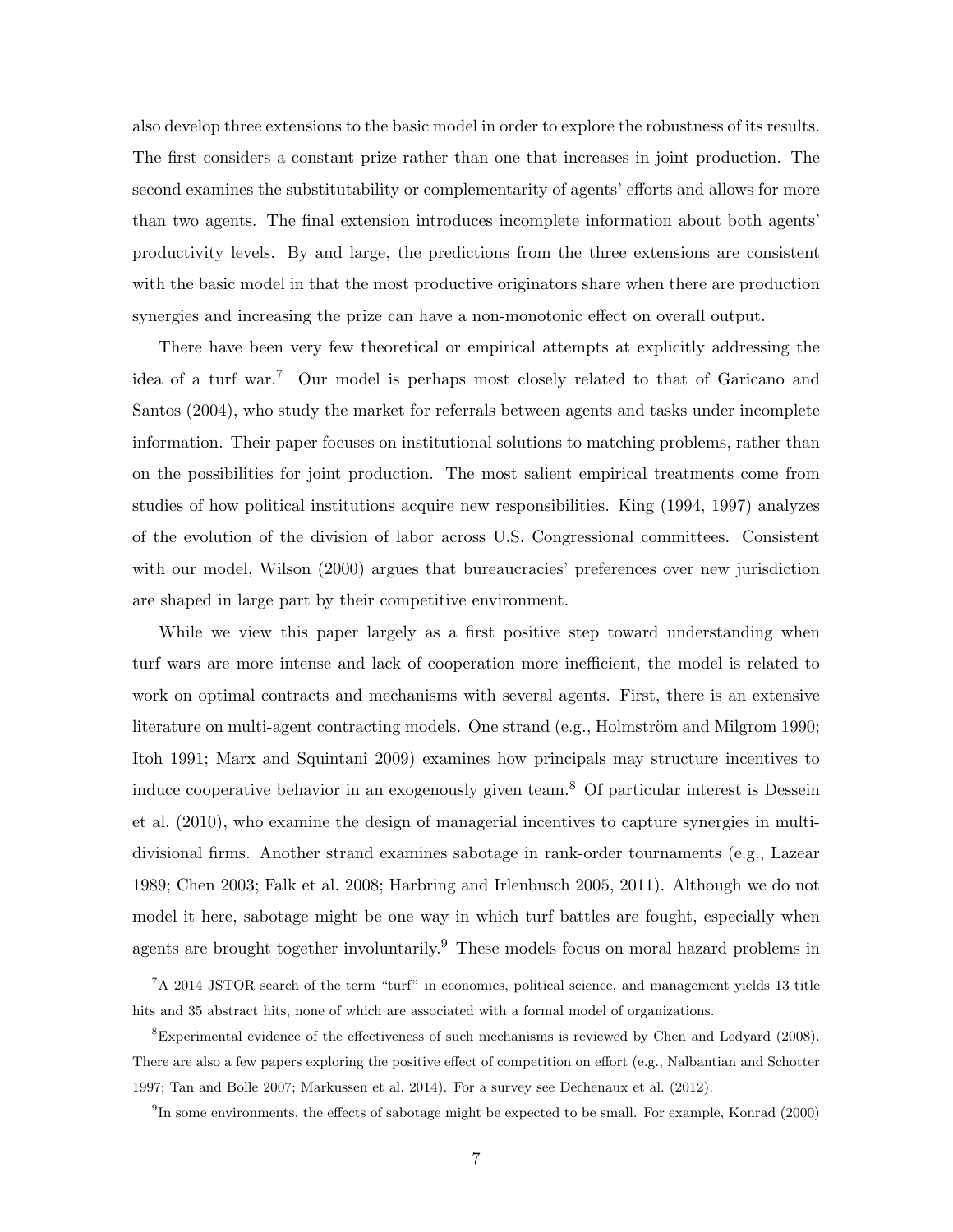a given team and feature a principal with access to a rich space of contracts, as opposed to the crude jurisdictional tools available to the originator who in our model has the prerogative to decide the team: the composition of the team is hence endogenous.

A second family deals with information sharing. Like sabotage, the failure to reveal information relevant to collective outcomes might be considered a failure of collaboration. A central question in this work is the extent to which players reveal their private information, even when they are in competition. [Okuno-Fujiwara et al.](#page-40-14) [\(1990\)](#page-40-14) develop a two-stage model in which players first decide non-cooperatively whether to make a verifiable report of their information, and derive conditions for full revelation.<sup>10</sup> Other models have developed this idea in more specific strategic contexts. [Austen-Smith and Riker](#page-38-4) [\(1987\)](#page-38-4) study a model in which privately informed committee members "debate" via simultaneous cheap talk, and then issue proposals and vote. In equilibrium, legislators might conceal their information and final decisions do not reflect all private information. [Stein](#page-41-3) [\(2008\)](#page-41-3) models two competitors who have complementary ideas in alternating periods. Each player is willing to reveal her idea to the competitor if she uses it to form a better idea that will be passed back in turn. High levels of complementarity and skill sustain information sharing in equilibrium. Finally, [Alonso et al.](#page-38-5) [\(2008\)](#page-38-5) study institutional organization in a setting where two agents wish to choose locally ideal actions but also coordinate their actions. Under decentralization, agents can make cheap talk reports to each other and choose policy individually, while under centralization, reports go to a manager who chooses local policies. Their main result is that decentralization is preferable when agents are relatively homogeneous.

## 1 The model

In this section, we describe the game theoretic model and the main theoretical results. This core setup resembles that of [Garicano and Santos](#page-39-5) [\(2004\)](#page-39-5) but crucially also features collabo-

develops a model of sabotage in a rent seeking game, and shows that the externalities of sabotage are dissipated when the number of agents becomes large.

 $10A$  few papers on information sharing in oligopoly competition also consider the question of whether competitors share information in settings where they can commit to doing so prior to its revelation (e.g., [Gal-Or](#page-39-10) [1985;](#page-39-10) [Creane](#page-38-6) [1995;](#page-38-6) [Raith](#page-40-15) [1996\)](#page-40-15). See also [Modica](#page-40-16) [\(2010\)](#page-40-16), who shows how competing firms might contribute to open source projects, and [Baccara and Razin](#page-38-7) [\(2007\)](#page-38-7), who develop a bargaining model in which innovators share ideas in order to develop them but worry that by doing so their ideas could be stolen.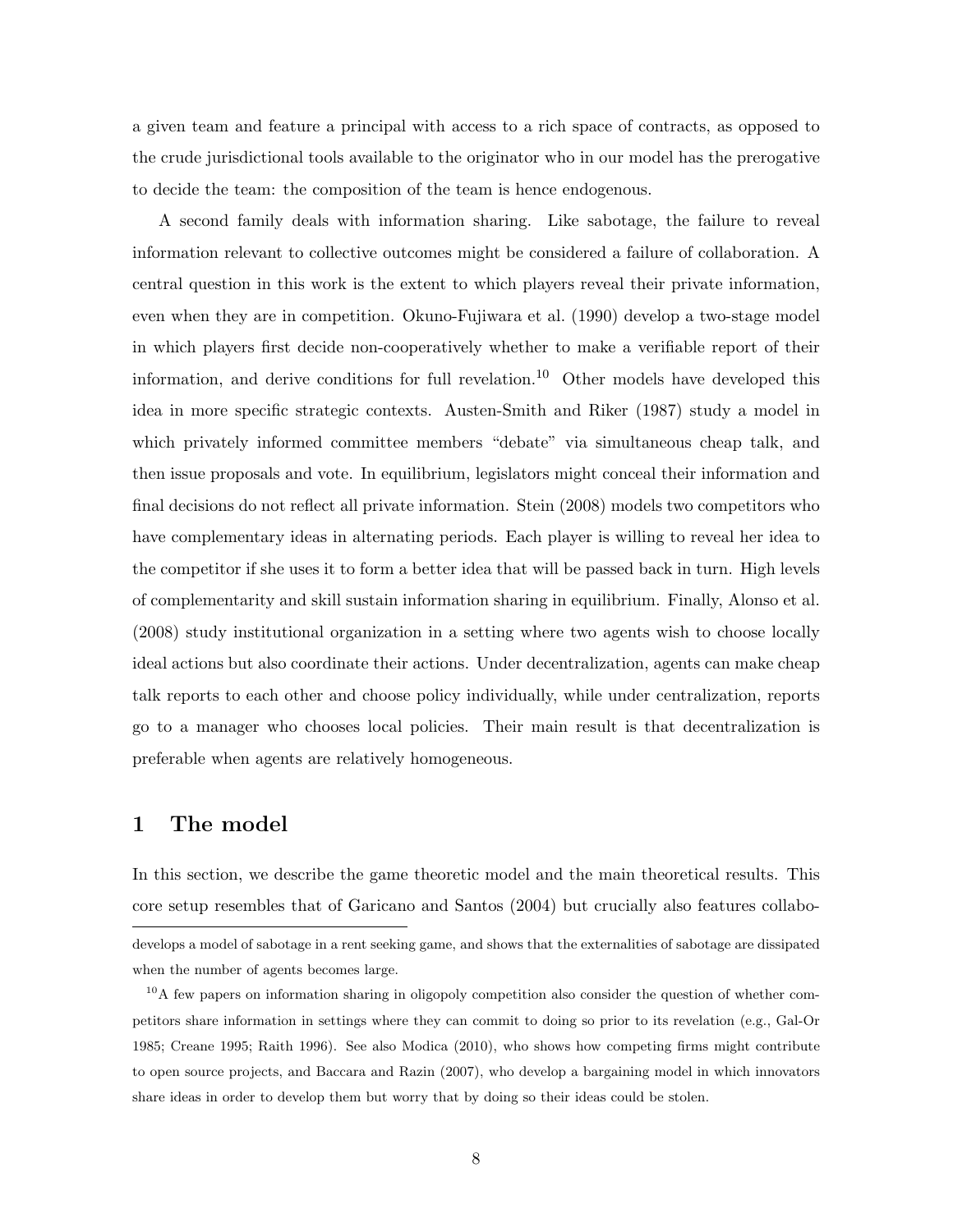ration (or lack thereof) between agents in a single project, which is the central focus of our analysis. There are two agents, labeled A1 and A2. One agent (without loss of generality, A1) has initial jurisdiction over a task. We label A1 the *originator*. The originator's key decision is to what extent to share jurisdiction with A2.

Each agent i generates an output level  $x_i \in \{0, \theta_i\}$  for the task when she has jurisdiction over it. When Ai does not have jurisdiction, her output is  $x_i = 0$ . The parameter  $\theta_i \in [0, 1]$ represents i's productivity and is common knowledge. Ai's output level is given simply by  $e_i\theta_i$ , where  $e_i \in \{0,1\}$  is i's effort level. We assume that the effort costs of agent Ai are  $e_i k$ . We denote by  $x = x_1 + x_2$  the total output of the agents.

Agents receive utility from two sources. First, they value aggregate output, with  $Ai$ receiving  $mx$ , where  $m > 0$ . This represents a kind of "policy" motivation or the share received by an agent according to a revenue-sharing incentive scheme. Second, they compete for a prize of value  $\beta x$ , where  $\beta > 0$  and  $k \in (0, m + \beta)$ . The upper bound on k ensures that exerting effort is undominated. The prize might represent a form of credit for superior performance, such as a promotion, a bonus, or public recognition. When only  $Ai$  has jurisdiction, she wins the prize with certainty. When both agents have jurisdiction, the probability of victory depends on relative outputs and a random noise term in favor of A2. A1 then wins when  $x_1 > x_2 + \varepsilon$ , where  $\varepsilon \sim U[-1, 1]$ . Hence, Ai's probability of victory is easily calculated as:

$$
\omega_i(x_i, x_{-i}) = \frac{x_i - x_{-i} + 1}{2}.
$$
\n(1)

Putting all of the elements together, Ai receives the following utility:

<span id="page-11-0"></span>
$$
u_i = \begin{cases} m(x_1 + x_2) + \beta(x_1 + x_2)\omega_i - e_i k \text{ if both have jurisdiction} \\ mx_i + \beta x_i - e_i k \text{ if only A}i \text{ has jurisdiction} \\ mx_{-i} \text{ if only A}-i \text{ has jurisdiction} \end{cases}
$$
 (2)

The game begins with A1 choosing  $s \in \{\text{share}, \text{keep}, \text{refer}\}.$  Under "share," both agents have jurisdiction. Under "keep," only A1 has jurisdiction, while under "refer," A1 passes jurisdiction to A2. After the assignment of jurisdiction, the agents with jurisdiction choose effort  $e_i \in \{0, 1\}$ . This choice is simultaneous when both agents have jurisdiction. We derive the subgame perfect equilibrium.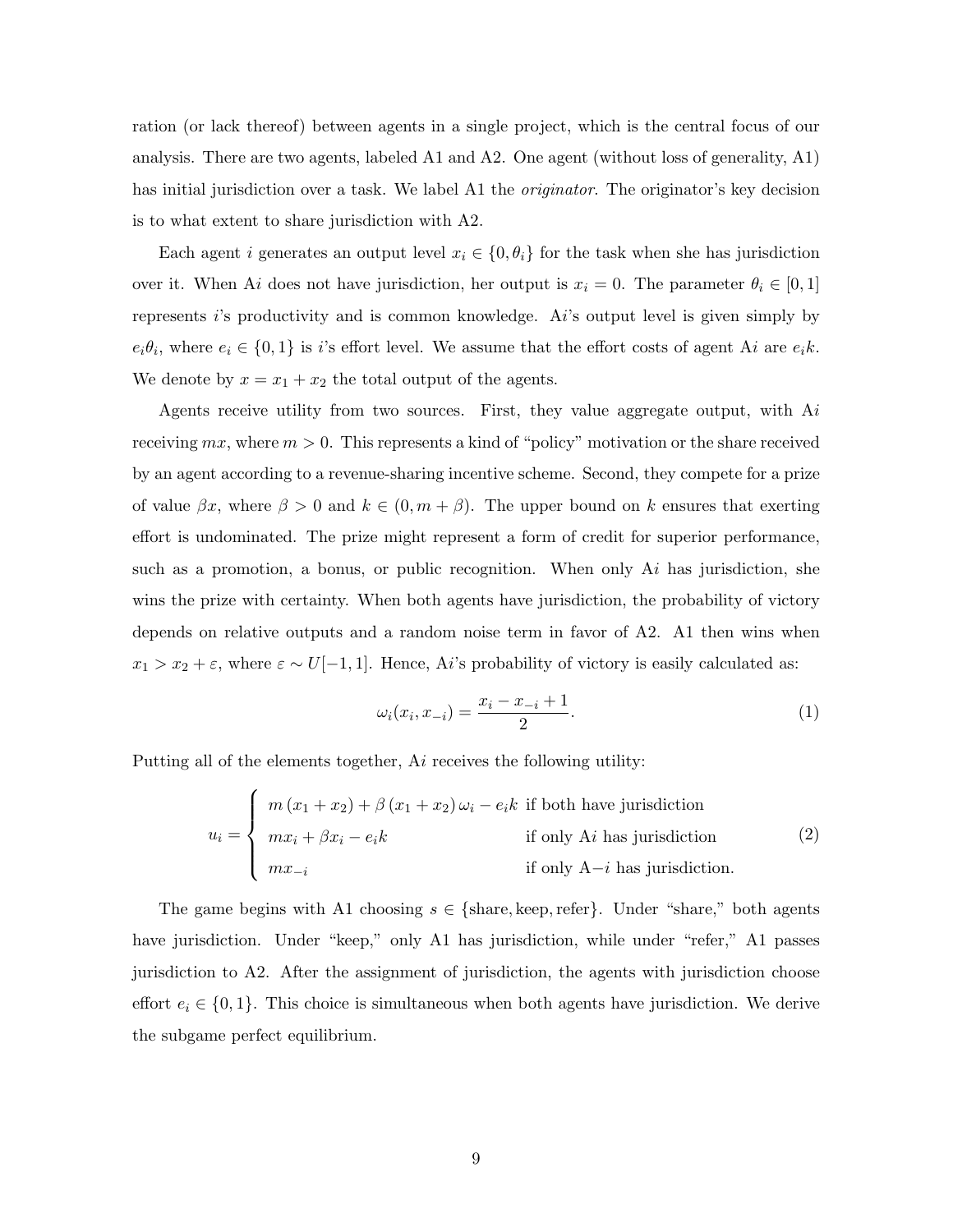### 1.1 Equilibrium

We begin with the effort choice. Consider first the subgame following A1's choice to share. The best responses are easy to derive. Ai works, i.e. exerts effort, when her partner works if  $m(\theta_1 + \theta_2) + \beta(\theta_1 + \theta_2)\omega_i(\theta_i, \theta_{-i}) - k \geq m\theta_{-i} + \beta\theta_{-i}\omega_i(0, \theta_{-i})$ , and she works when her partner does not work if  $m\theta_i + \beta \theta_i \omega_i(\theta_i, 0) - k \geq 0$ . Both expressions result in the same threshold:

$$
\theta_i \ge \theta^H \equiv \frac{-\left(m + \frac{\beta}{2}\right) + \sqrt{\left(m + \frac{\beta}{2}\right)^2 + 2\beta k}}{\beta}.
$$
\n(3)

This threshold is strictly positive and decreasing in  $m$ . Thus,  $Ai$  has a weakly dominant strategy to work when  $\theta_i \geq \theta^H$ . Note that with a non-uniform distribution, agents may not have a dominant strategy, but the incentive to work would still be increasing in  $\theta_i$ .

Next, consider the subgame in which only one agent has jurisdiction. This happens to A2 when A1 refers, as well as to A1 when she keeps jurisdiction. Ai works when alone if  $(m + \beta)\theta_i - k > 0$ , and not otherwise, namely if:

$$
\theta_i \ge \theta^L \equiv \frac{k}{m+\beta} \tag{4}
$$

The following lemma establishes the relationship between the two thresholds. We provide all the paper's proofs in the appendix.

Lemma 1 Second stage effort thresholds.

$$
k = 0 \iff \theta^L = \theta^H = 0
$$
  

$$
k \in (0, m + \beta) \iff 0 < \theta^L < \theta^H < 1
$$
  

$$
k = m + \beta \iff \theta^L = \theta^H = 1.
$$

Thus we have three disjoint regions that characterize effort as a function of productivity. The least able agents, with productivity  $\theta_i \in (0, \theta^L)$ , always choose  $e_i^* = 0$ . The most able agents, with productivity  $\theta_i \in (\theta^H, 1)$ , always choose  $e_i^* = 1$ . Finally, agents with intermediate productivity  $\theta_i \in (\theta^L, \theta^H)$  choose  $e_i^* = 1$  only if they alone have jurisdiction, otherwise they choose  $e_i^* = 0$ . As intuition would suggest, each agent's incentive to work is increasing in her productivity. She is also more inclined to work when she has sole jurisdiction as opposed to shared jurisdiction, since the latter entails a positive probability of losing  $\beta$  even when the partner exerts no effort.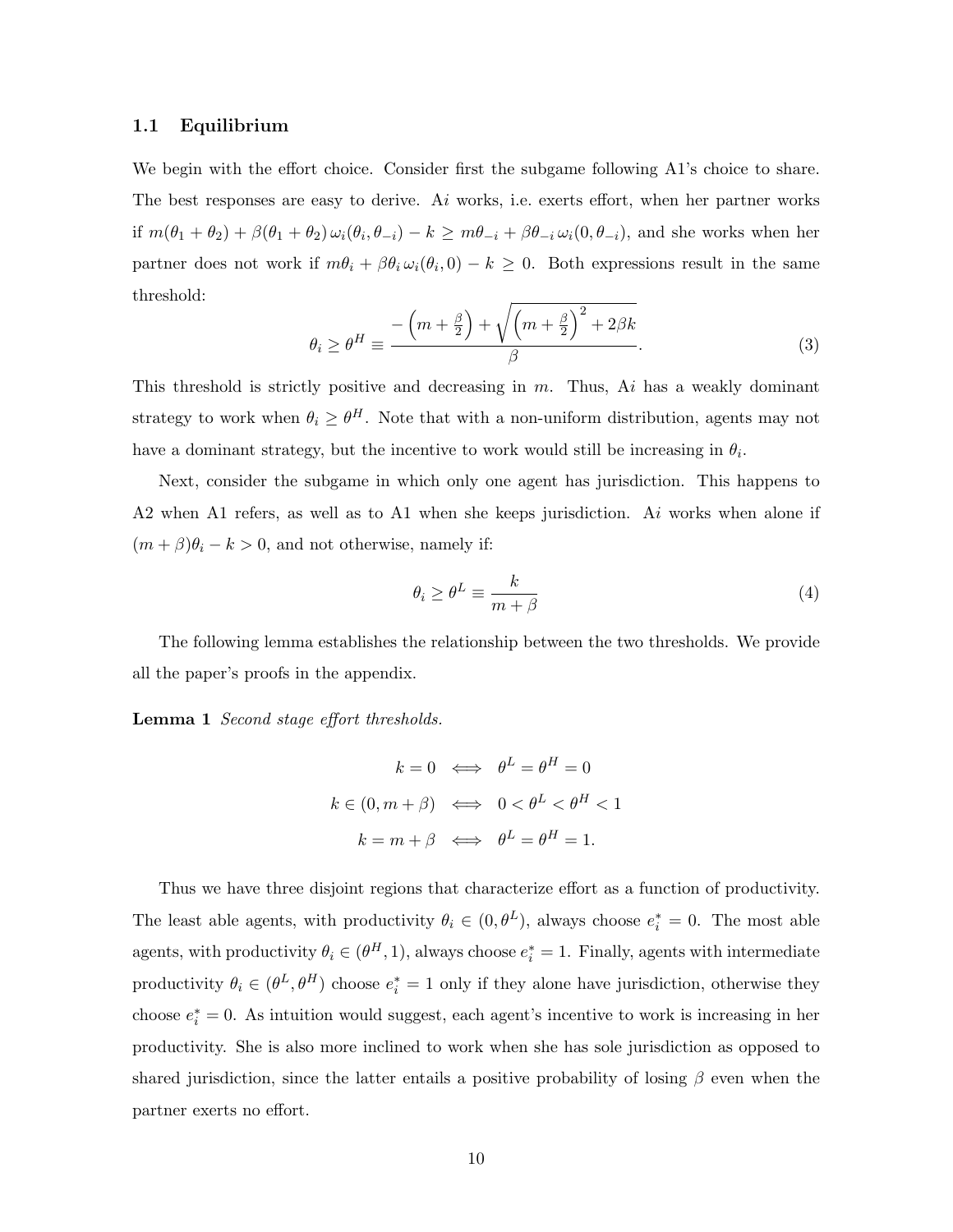<span id="page-13-0"></span>

| LABEL               | <b>JURISDICTION</b> | <b>EFFORT</b>  |
|---------------------|---------------------|----------------|
| Indifference        | any                 | none           |
| Autarchy / Turf war | A $1$               | A <sub>1</sub> |
| Referral            | A2                  | A <sub>2</sub> |
| Delegation          | A1, A2              | A <sub>2</sub> |
| Collaboration       | A1, A2              | A1, A2         |

Table 1. Jurisdiction-effort profiles

Moving to the first stage sharing choice, it is convenient to use the labels listed in Table [1](#page-13-0) to refer to the different jurisdiction-effort profiles in the game. Observe that A1 would never share if A2 would not work, and so we ignore this combination. In addition, the outcome where A1 keeps jurisdiction and exerts effort is labeled as *autarchy* if it is efficient in terms of total welfare and as a turf war if it is inefficient.

There are three cases corresponding to the region containing  $\theta_2$ . First, when  $\theta_2 \in (0, \theta^L)$ , A1 anticipates no effort from A2. A1's decision then depends only on whether she herself will work. If  $\theta_1 < \theta^L$ , the result is indifference, while if  $\theta_1 > \theta^L$ , A1 does strictly better by keeping and the result is autarchy.

Second, when  $\theta_2 \in (\theta^L, \theta^H)$ , sharing results in no effort by A2. Thus, A1 keeps if she prefers to work and refers if she prefers that A2 works alone. A1 prefers refer to keep if:

<span id="page-13-1"></span>
$$
\theta_1 > \frac{m\theta_2 + k}{m + \beta}.\tag{5}
$$

As with the case for  $\theta_2 \in (0, \theta^L)$ , higher values of  $\theta_1$  are associated with autarchy. But now with a stronger A2, a weaker A1 has a strict preference for a referral. The threshold  $(5)$ is obviously strictly greater than  $\theta^L$ , since an originator who never works would clearly prefer referral to autarchy. This implies that the range of  $\theta_1$  values that generate autarchy is strictly smaller as A2 moves from low to moderate productivity.

The third and most complex case is when  $\theta_2 > \theta^H$  $\theta_2 > \theta^H$  $\theta_2 > \theta^H$ . The experiment in Section 2 focuses on this case. It is clear that referrals and indifference are not possible in this setting. Since A2 is guaranteed to work, both outcomes are dominated by the delegation outcome. Moreover, not giving jurisdiction to A2 is inefficient in terms of total welfare. Hence, A1's choice boils down to a decision over turf war, delegation, and collaboration.

It will be useful to introduce three new parameters that give the values of  $\theta_1$  at which A1 is indifferent between share and keep. First, when  $\theta_1 > \theta^H$ , so that both agents are expected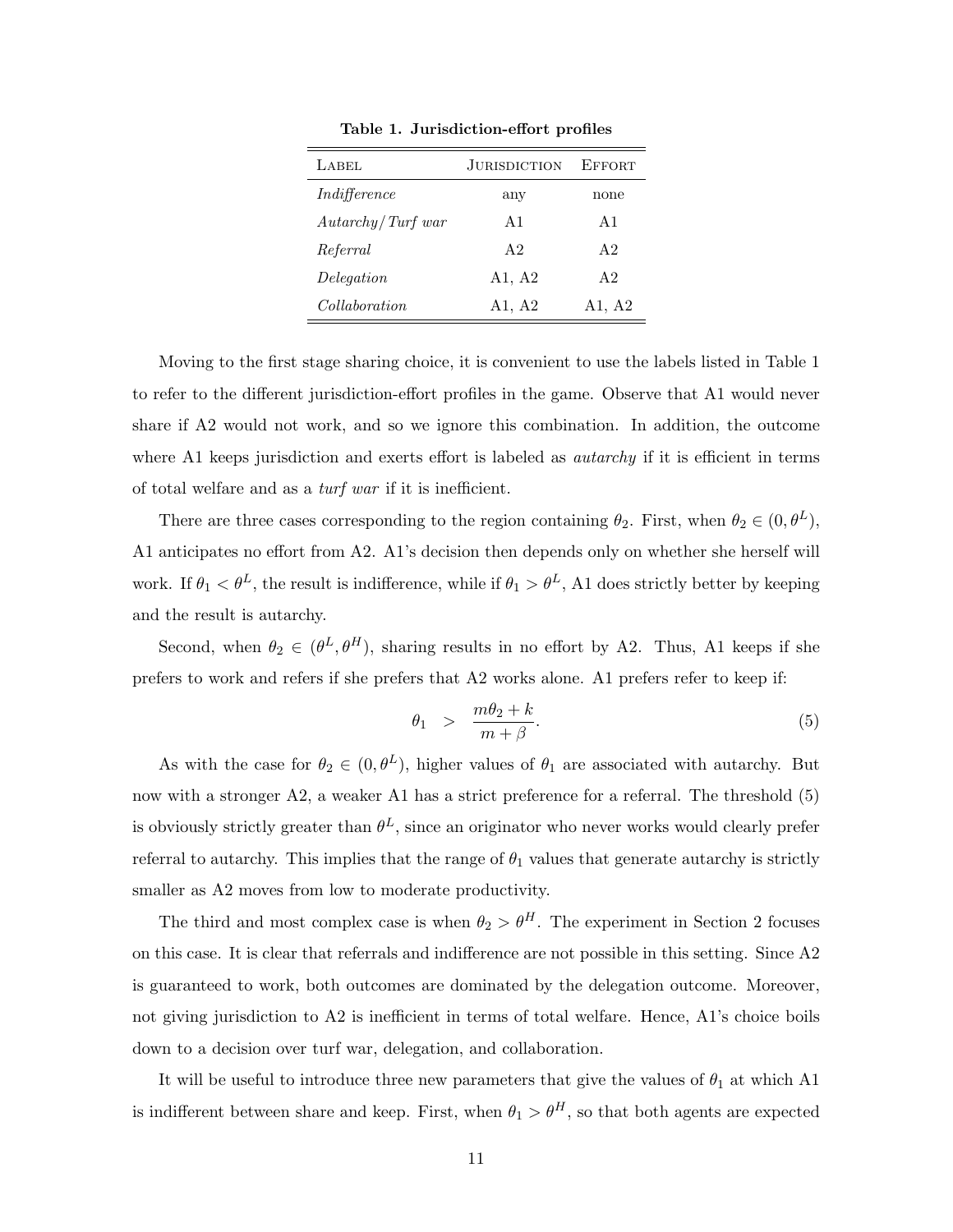to work if they have jurisdiction, A1 is indifferent between collaboration and turf war at the following values of  $\theta_1$ :

$$
\theta^{\pm} \equiv \frac{1}{2} \pm \sqrt{\frac{1}{4} - \theta_2 \left(\frac{2m}{\beta} + 1 - \theta_2\right)}\tag{6}
$$

When  $\theta^+$  and  $\theta^-$  are not real-valued, A1 always prefers collaboration to autarchy. Next, when  $\theta_1 \in (\theta^L, \theta^H)$ , A1 is indifferent between delegation and autarchy at the following value of  $\theta_1$ :

$$
\tilde{\theta} \equiv \frac{m\theta_2 + \frac{1}{2}\beta\theta_2\left(1 - \theta_2\right) + k}{m + \beta}.\tag{7}
$$

The next result summarizes outcomes for all combinations of  $\theta_1$  and  $\theta_2$ . The main finding when  $\theta_2 > \theta^H$  is that a turf war can occur for "moderate" values of  $\theta_1$ . The originator chooses to keep jurisdiction because sharing would greatly reduce her chances of receiving the prize to a high-ability partner. By contrast, when the originator's productivity is low enough to make her either unwilling to exert effort or unlikely to win, the result is delegation. Finally, when the originator's productivity level guarantees a sufficiently high probability of winning the prize, the result is collaboration.

<span id="page-14-0"></span>Proposition 1 (Outcomes)

(i) If 
$$
\theta_2 \in (0, \theta^L)
$$
 then 
$$
\begin{cases} \text{indifference} & \text{if } \theta_1 < \theta^L \\ \text{autarchy} & \text{if } \theta_1 > \theta^L. \end{cases}
$$
  
\n(ii) If  $\theta_2 \in (\theta^L, \theta^H)$  then 
$$
\begin{cases} \text{refernal} & \text{if } \theta_1 < \frac{m\theta_2 + k}{m + \beta} \\ \text{autarchy} & \text{if } \theta_1 > \frac{m\theta_2 + k}{m + \beta}. \end{cases}
$$

 $\epsilon$ 

(iii) If  $\theta_2 \in (\theta^H, 1)$  and  $\theta^H < \tilde{\theta}$  then

| when $\theta^-$ and $\theta^+$ are not<br>real-valued or $\theta^+ < \theta^H$<br>delegation if $\theta_1 \in (0, \theta^H)$<br>collaboration if $\theta_1 \in (\theta^H, 1)$ ,                                                                                                                                                                                                                                                                                                        |  |
|----------------------------------------------------------------------------------------------------------------------------------------------------------------------------------------------------------------------------------------------------------------------------------------------------------------------------------------------------------------------------------------------------------------------------------------------------------------------------------------|--|
|                                                                                                                                                                                                                                                                                                                                                                                                                                                                                        |  |
| $\label{eq:1} \begin{array}{ll} \mbox{and when $\theta^-$ and $\theta^+$ are} \\ \mbox{real-valued and $\theta^+$ > $\theta^H$} \end{array} \left\{ \begin{array}{ll} \mbox{delegation} & \mbox{if $\theta_1 \in (0, \theta^H)$} \\ \mbox{collaboration} & \mbox{if $\theta_1 \in (\theta^H, \theta^-\)$} \\ \mbox{turf war} & \mbox{if $\theta_1 \in (\max\{\theta^H, \theta^-\}, \theta^+\)$} \\ \mbox{collaboration} & \mbox{if $\theta_1 \in (\theta^+, 1)$}, \end{array} \right.$ |  |
|                                                                                                                                                                                                                                                                                                                                                                                                                                                                                        |  |
|                                                                                                                                                                                                                                                                                                                                                                                                                                                                                        |  |
|                                                                                                                                                                                                                                                                                                                                                                                                                                                                                        |  |
|                                                                                                                                                                                                                                                                                                                                                                                                                                                                                        |  |

where  $(\theta^H, \theta^-)$  is possibly empty.

| Else if $\theta_2 \in (\theta^H, 1)$ and | delegation if $\theta_1 \in (0, \tilde{\theta})$                |                                                                   |
|------------------------------------------|-----------------------------------------------------------------|-------------------------------------------------------------------|
| $\theta^H > \tilde{\theta}$ then         | $\begin{cases} \text{turf} \\ \text{w} \\ \text{r} \end{cases}$ | if $\theta_1 \in (\tilde{\theta}, \max\{\theta^H, \theta^+\})$    |
|                                          |                                                                 | collaboration if $\theta_1 \in (\max\{\theta^H, \theta^+\}, 1)$ . |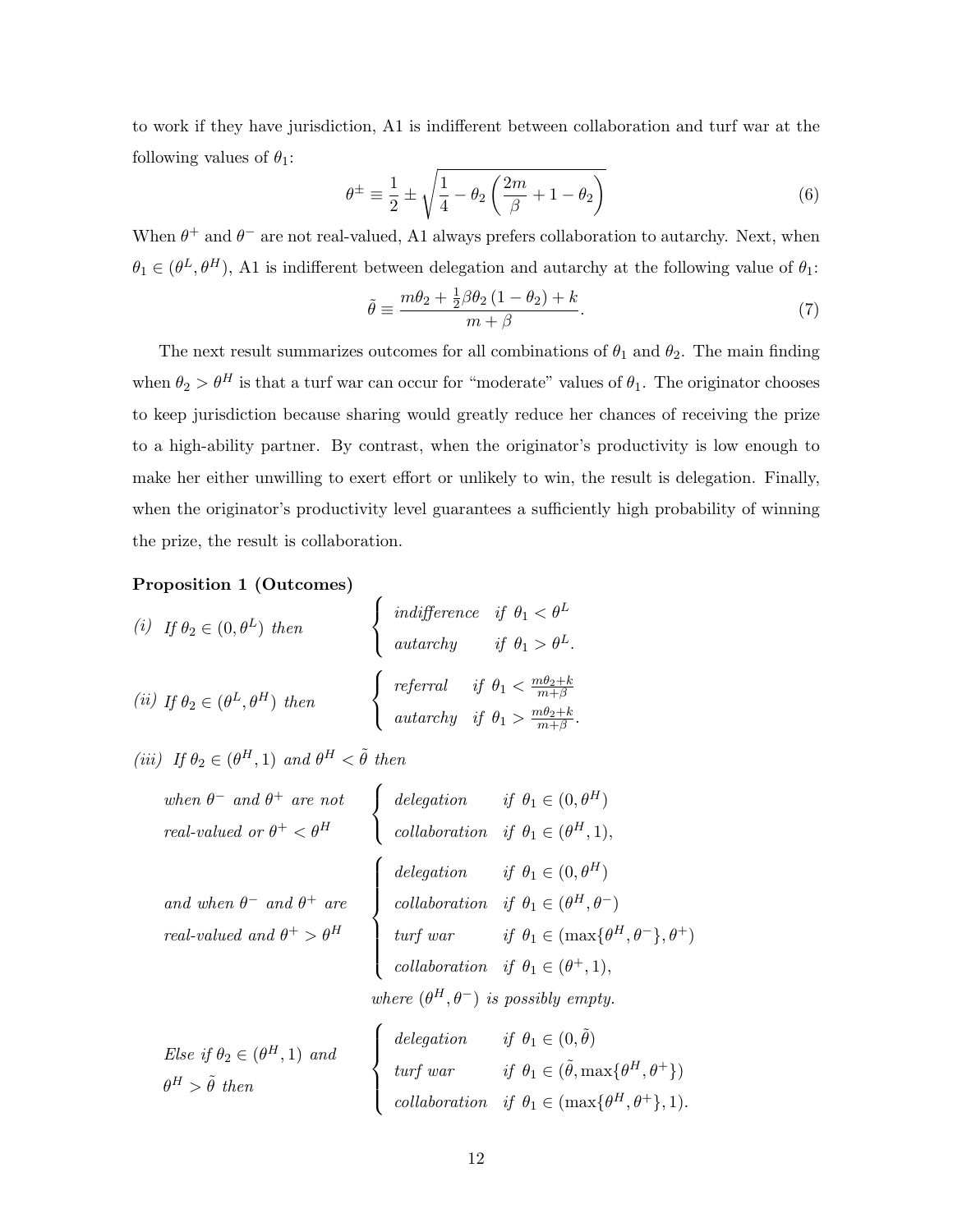For high values of  $\theta_2$ , there are three possible patterns of outcomes as  $\theta_1$  increases from 0 to 1: delegation  $\rightarrow$  collaboration, delegation  $\rightarrow$  turf war  $\rightarrow$  collaboration, and delegation  $\rightarrow$ collaboration  $\rightarrow$  turf war  $\rightarrow$  collaboration. The final pattern may appear somewhat anomalous because the "collaboration region" is non-convex. The intuition for this is that the condition  $\tilde{\theta} < \theta^H$  holds when  $\theta_2$  and m are relatively high. An originator with a relatively low  $\theta_1$  will then collaborate because she cares about output and would be unable to contribute enough to collective output in a turf war.

Two general patterns emerge from this equilibrium. First, only high types are willing to work. Second, conditional upon A2 being willing to work, high-productivity and possibly low-productivity originators share. Only intermediate-productivity originators do not share, and so sharing and working may be non-monotonic in originator type. Consequently, the model shows that a higher ability agent should not always be the originator.

#### <span id="page-15-0"></span>1.2 Comparative statics and welfare

For the next result as well as the subsequent experiment, we will focus on the effect of competition  $(\beta)$ . To distinguish between the effects of increasing competition and increasing the size of the "pie," we keep the size of the total reward constant by fixing  $2m + \beta = W$  for some  $W > 0$ .

Figure [1](#page-17-1) illustrates the equilibrium outcomes as a function of  $\beta$  and  $\theta_1$  for a set of parameters satisfying  $\theta_2 > \theta^H$  and  $W = 1$ . For  $\beta \in (0, 0.83)$ ,  $\theta^H < \tilde{\theta}$  and the outcome pattern is delegation  $\rightarrow$  collaboration. For  $\beta \in (0.83, 0.87)$ , the delegation  $\rightarrow$  collaboration  $\rightarrow$  turf war  $\rightarrow$  collaboration pattern appears. Finally for higher values of  $\beta$ ,  $\theta^H > \tilde{\theta}$  and the pattern becomes delegation  $\rightarrow$  turf war  $\rightarrow$  collaboration.

The figure also helps to clarify the welfare implications of the game. The agents' joint welfare increases by  $(2m + \beta)\theta_i - k$  if agent Ai works. Thus if this quantity is positive for both agents, then collaboration maximizes welfare. Under the parametric assumptions from Figure [1,](#page-17-1) collaboration is efficient whenever  $\theta_1 > 0.15$ , and referral or delegation is efficient otherwise. The equilibrium is therefore inefficient when a turf war occurs, but also when delegation occurs for  $\theta_1 > 0.15$ . Inefficiencies are therefore possible across all values of  $\beta$ when  $\theta_1$  is "moderate," but somewhat counterintuitively, the range of values for which such inefficiencies occur is not minimized when  $\beta$  is smallest. Rather, moderate values of  $\beta$  come "closest" to producing efficient outcomes.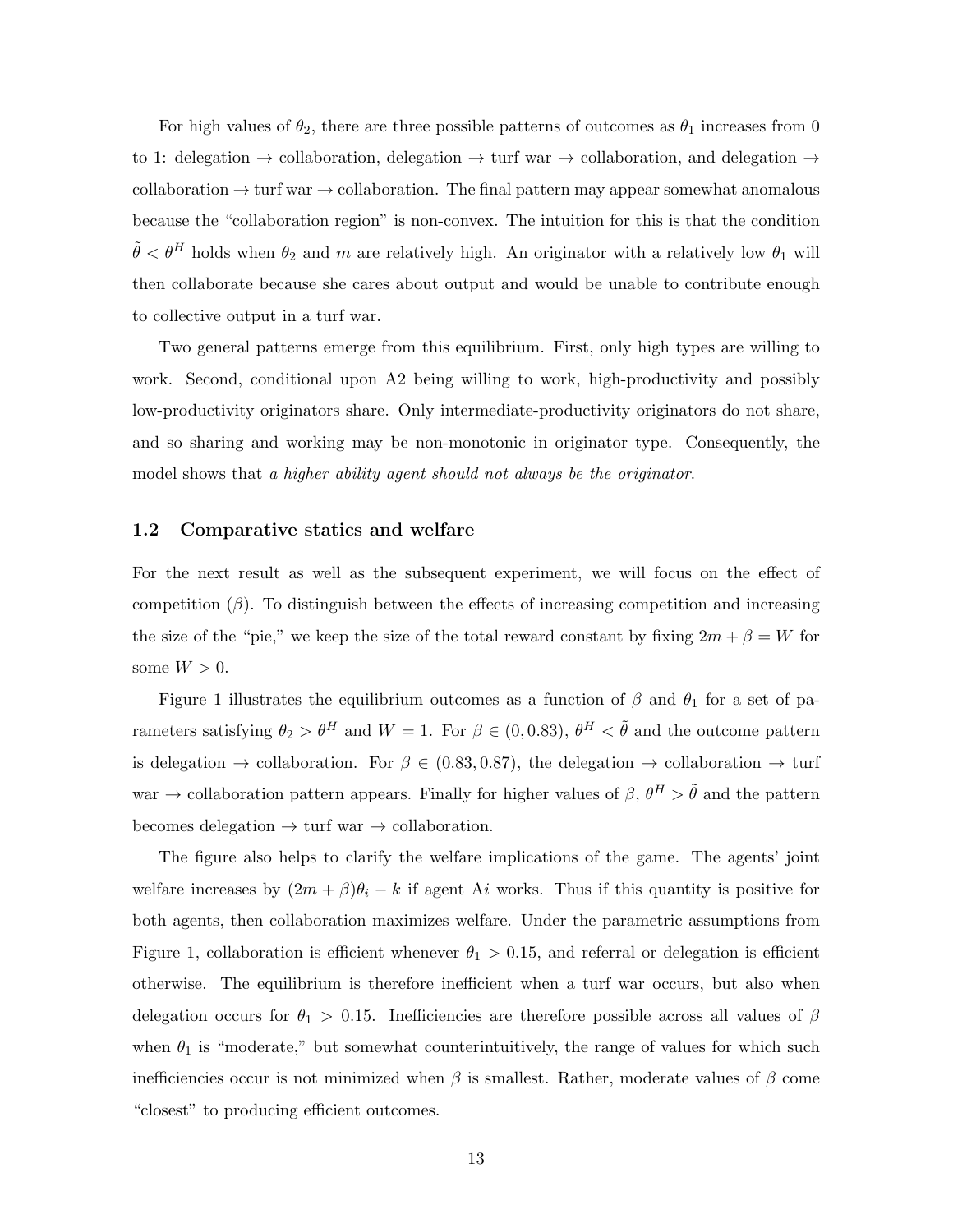Proposition [2](#page-16-0) generalizes this figure and presents some basic comparative statics on the most important outcome regions.

## <span id="page-16-0"></span>Proposition 2 (Comparative Statics)

The set of  $\theta_1$  values for which a turf war occurs is increasing in  $\beta$  and weakly decreasing in k. The set of  $\theta_1$  values for which delegation occurs is decreasing in  $\beta$  and increasing in k. Specifically, for  $\theta_2 \in (\theta^H, 1)$ , if  $\theta^H < \tilde{\theta}$  then comparative statics are:

| Outcome                            | B         | k.                                                                                  |
|------------------------------------|-----------|-------------------------------------------------------------------------------------|
| $(0, \theta^H)$<br>delegation      | decreases | increases                                                                           |
|                                    |           |                                                                                     |
| $(\theta^-, \theta^+)$<br>turf war | increases | constant                                                                            |
|                                    |           | constant                                                                            |
|                                    |           | $(\theta^H, \theta^-)$ collaboration ambiguous decreases<br>collaboration decreases |

And if  $\theta^H > \tilde{\theta}$ , then comparative statics are:

| Region                       | Outcome                          | 15                  | k,                  |
|------------------------------|----------------------------------|---------------------|---------------------|
| $(0,\theta)$                 | delegation                       | decreases increases |                     |
| $(\tilde{\theta}, \theta^+)$ | turf war                         |                     | increases decreases |
| $(\theta^+, 1)$              | collaboration decreases constant |                     |                     |

Proposition [2](#page-16-0) shows that the observation about the effect of  $\beta$  on outcomes from Figure [1](#page-17-1) is general. Since  $\theta^H$  is decreasing in  $\beta$ , the reduction in delegation implies an expansion in the collaboration region when there is no turf war region, i.e., in the first expression in Proposition [1\(](#page-14-0)iii). Thus when both agents have jurisdiction, *increasing the prize induces* efficient outcomes for a wider range of  $\theta_1$ . While the well-known effort inducing effect of the prize is always underlying, a turf war emerges for a large enough prize. As a prescription, a principal would therefore want to increase  $\beta$  (at the expense of m) up to the point where turf wars become possible. For values of  $\beta$  that generate a turf war, increasing  $\beta$  has the opposite effect of reducing the region where efficient outcomes can occur.

We finally make two observations about the role played by effort costs in this model. First, unlike  $\beta$  and m, increasing k never encourages collaboration. However, when  $\theta^H > \tilde{\theta}$ and  $\theta_2 \in (\theta^H, 1)$  (so that A2 always works) increasing k has no effect. Second, in the special case of costless effort, collaboration is non-monotonic. It is easily verified that  $k = 0$  implies  $\theta^H = \theta^L = 0$ , so both agents always work. It follows that the outcomes of indifference,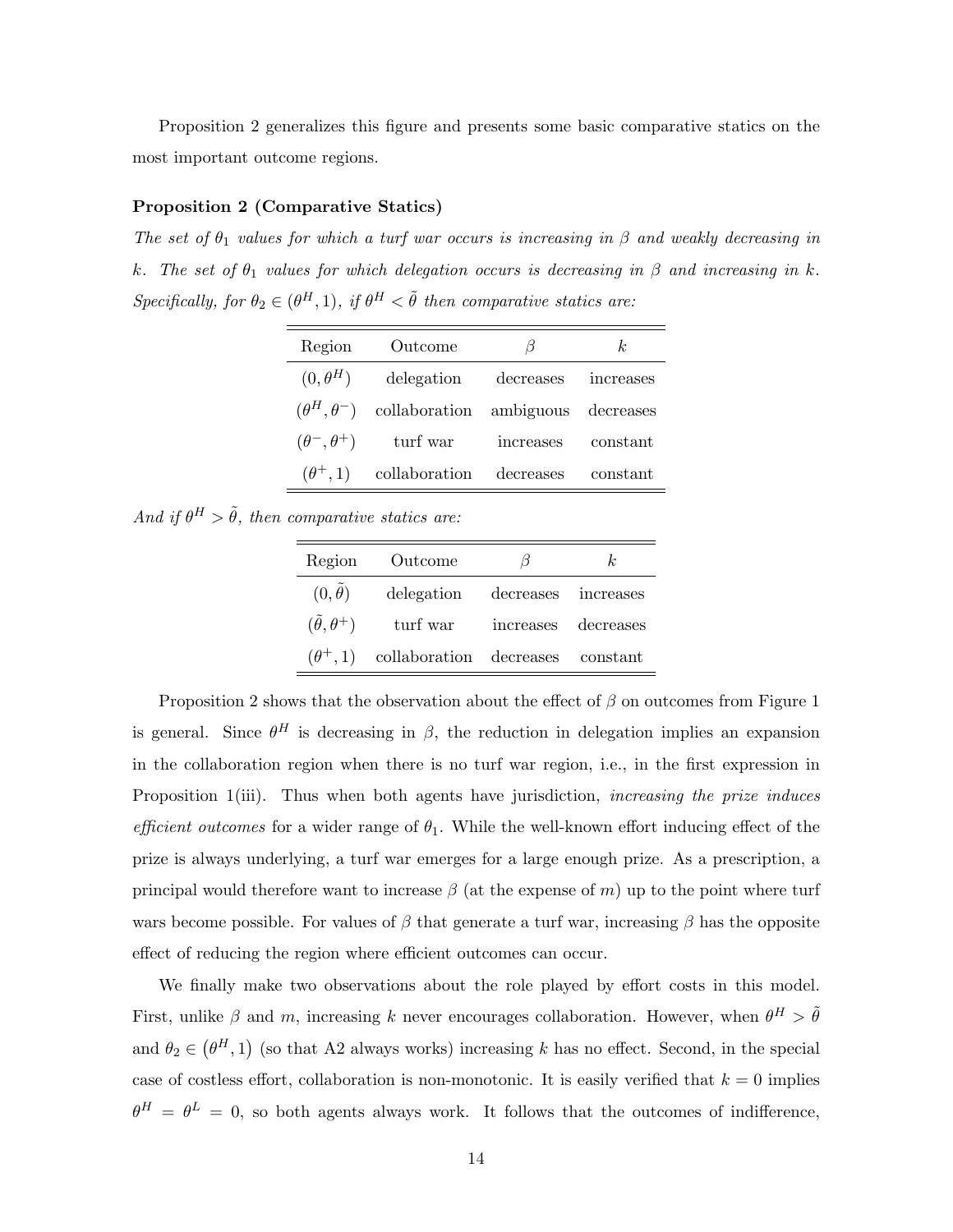<span id="page-17-1"></span>

Figure 1. Outcomes as a function of  $\beta$  and  $\theta_1$ 

*Note:* Here  $2m + \beta = 1$ ,  $k = 0.15$ , and  $\theta_2 = 0.95$ , which ensures that A2 always works when given jurisdiction. Delegation maximizes welfare for  $\theta_1 < 0.15$ , while collaboration maximizes welfare for  $\theta_1 > 0.15$ .

referral, and delegation cannot occur in equilibrium. The equilibrium is characterized by Proposition [1\(](#page-14-0)iii), where  $\theta^H$  <  $\tilde{\theta}$ . Collaboration therefore occurs for both low and high productivity originators, with a turf war resulting for intermediate productivities. Intuitively, very able originators collaborate as they are not threatened by potentially sharing some of their prize/credit, while low skilled originators collaborate despite the likely loss of the prize as they would not be able to produce a valuable-enough project alone. Moderate ability originators are the competitive types that generate inefficiencies.

## <span id="page-17-0"></span>2 Experiment

In this section we present the results from a laboratory experiment used to test the more notable implications of our model. In particular, we examine the nonlinear effect of competition  $(\beta)$  on production and welfare. As with the comparative statics in Section [1.2,](#page-15-0) we focus on the case where the total reward is constant and is given by  $W = 2m + \beta$ . In other words, we compare situations that differ only in the importance of the incentive to compete as a fraction of the total compensation.

In the experiment, subjects were grouped in pairs. In each pair, one subject played the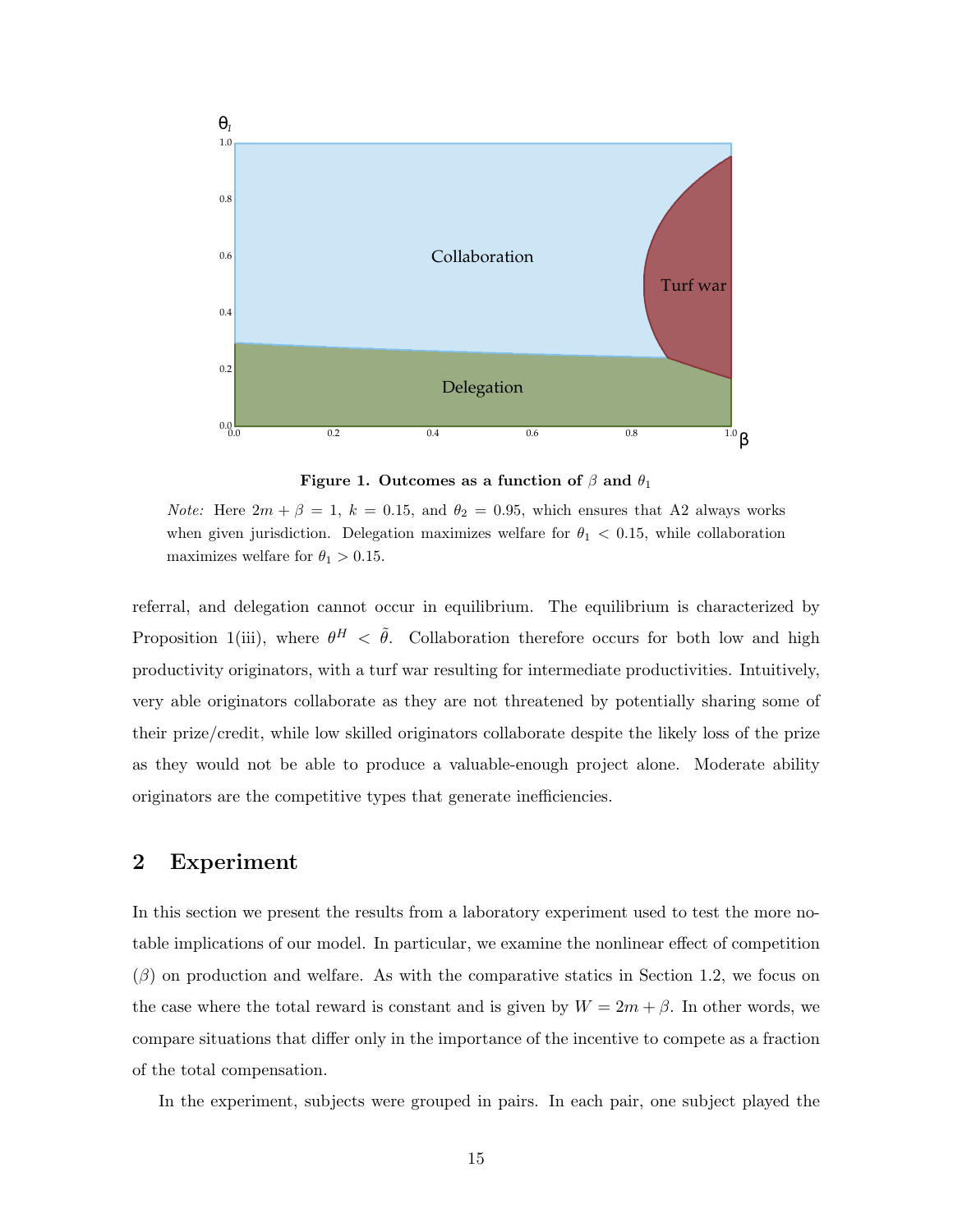role of A1 (the originator) and the other played the role of A2. As in our model, A1 first decided between keeping, referring, or sharing. Subsequently, A1 and/or A2 chose between exerting effort or not. The subjects' monetary payoffs were based on equation [\(2\)](#page-11-0) and were calculated in points. However, instead of implementing  $\omega_i(x_1, x_2)$  as i's probability of winning the whole prize, we implemented  $\omega_i(x_1, x_2)$  as i's share of the total prize. This change has the advantage that it simplifies the game and limits the effects of risk aversion (we assume agents are risk neutral in our model). In all our treatments, we set  $k = 220$  points and  $W = 380$ points. Since the detrimental effects of competition occur when A2's productivity is high (see Proposition [1\)](#page-14-0), we set  $\theta_2 = 0.95$  throughout. The parameters that we varied were A1's productivity, which could take values  $\theta_1 \in \{0.55, 0.75, 0.95\}$ , and the size of the prize, which could equal  $\beta \in \{57, 190, 304, 361\}$  points (these values of  $\beta$  imply  $m \in \{161.5, 95, 38, 9.5\}$ points respectively). To facilitate the interpretation of our results, from now on, we normalize W, k,  $\beta$ , and m such that  $W = 1$ . This way,  $\beta \in \{0.15, 0.50, 0.80, 0.95\}$  is simply the fraction of the total reward that is due to the competitive prize. The three values of  $\theta_1$  and the four values of  $\beta$  give us twelve treatments, each corresponding to a parameter combination. We refer to each treatment by these two values (e.g., treatment  $\theta_{95}\beta_{15}$  corresponds to the case where  $\theta_1 = 0.95$  and  $\beta = 0.15$ .

In the experiment, subjects played 60 periods (repetitions) of the game. Given the complexity of the game, we had subjects play multiple periods to give them the opportunity to learn. However, in order to approximate play in a one-shot game, subjects were informed that they would be randomly rematched at the beginning of each period with another subject in the room and that they would not be able to identify other subjects (there were sixteen subjects per session). We rematched subjects within a matching group of eight, which has been shown to be sufficiently large to eliminate repeated-game effects (e.g., see [Camera and](#page-38-8) [Casari](#page-38-8) [2009\)](#page-38-8). In addition, subjects knew that they would be paid the outcome of only one period, which would be randomly selected at the end of the experiment (the same period was paid for all subjects in a session). At the end of each period, subjects were informed of the outcome of the game and their earnings in that period.

Subjects were randomly assigned to the role of A1 or A2 at the beginning of each period. Subjects knew that the productivity of A2 would always be  $\theta_2 = 0.95$  and that the productivity of A1 would be randomly determined among the values  $\theta_1 \in \{0.55, 0.75, 0.95\}.$ 

Each session was divided into four parts of 15 periods each. The payoffs in each part were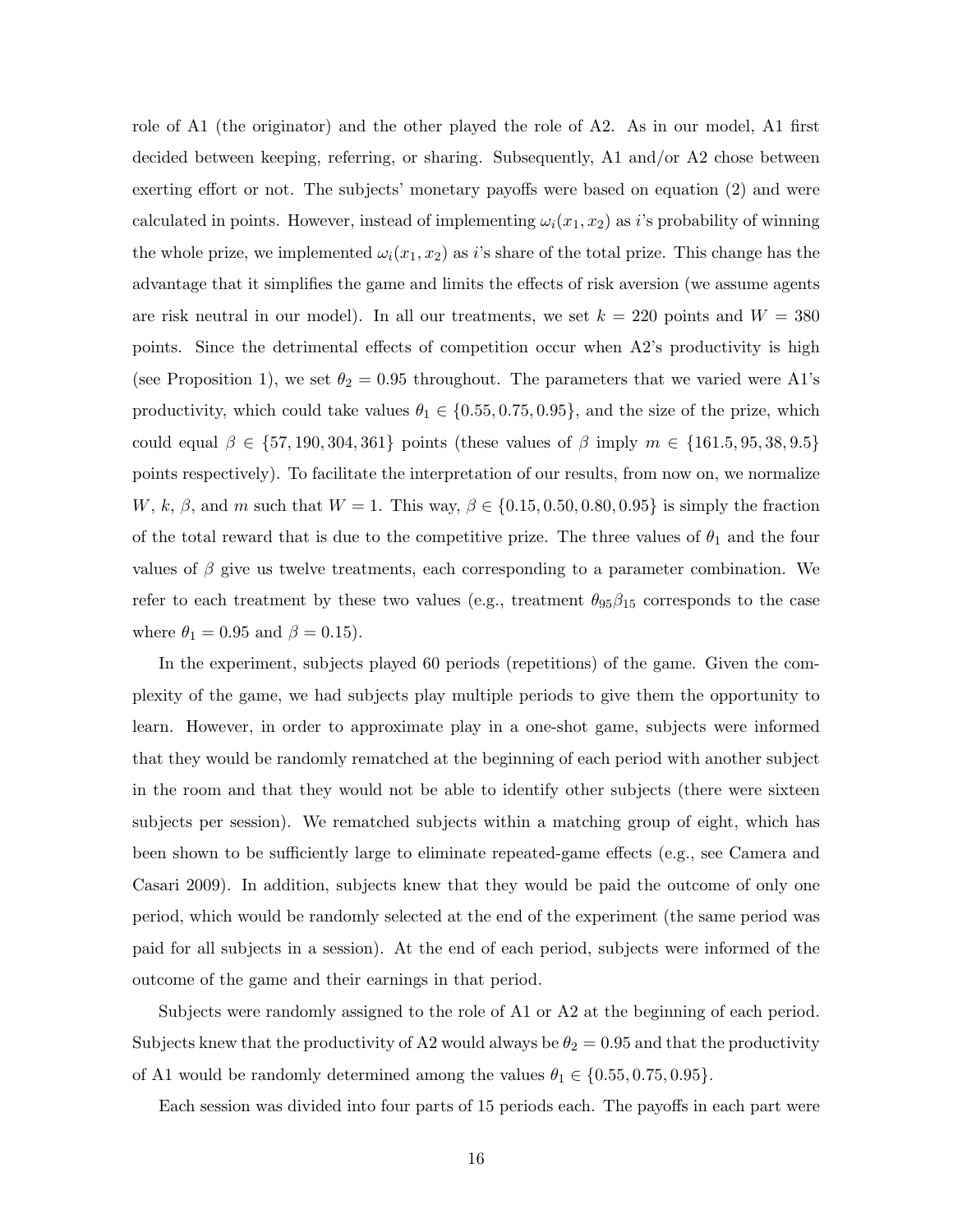<span id="page-19-0"></span>



*Note:* Predicted equilibrium outcomes according to Proposition [1](#page-14-0) for  $\theta_1 \in (0,1), \beta \in (0,1)$ ,  $W = 1, \theta_2 = 0.95$ , and  $k = 0.58$ . The twelve treatments implemented in the experiment are shown at their corresponding values of  $\theta_1$  and  $\beta$ .

based on one value of  $\beta \in \{0.15, 0.50, 0.80, 0.95\}$ . In the instructions, subjects were told that the payoffs of the game would change during the experiment and that they would be informed of the change when it occurred. At the beginning of each part (i.e., in periods 1, 16, 31, and 46), subjects were shown the payoffs implied by the respective  $\beta$  and were given as much time as they wanted to evaluate the change. In order to control for order effects, each session was run using a different sequence of  $\beta s$ . We ran one session for each of the 24 possible sequences.

We ran the experiment in the CELSS laboratory of Columbia University. Subjects were recruited with an online recruitment system [\(Greiner](#page-39-11) [2004\)](#page-39-11) and the computerized experiment was programmed in z-Tree [\(Fischbacher](#page-39-12) [2007\)](#page-39-12). We used standard experimental procedures, including random assignment of subjects to roles and treatments, anonymity, neutrally worded instructions, and monetary incentives. A sample of the instructions is available in the appendix. In total, 192 subjects participated in the 90-minute long experiment. Each subject took part in only one session. Total compensation, including a \$5 show-up fee, varied between \$9 and \$33.30 and averaged \$23.32.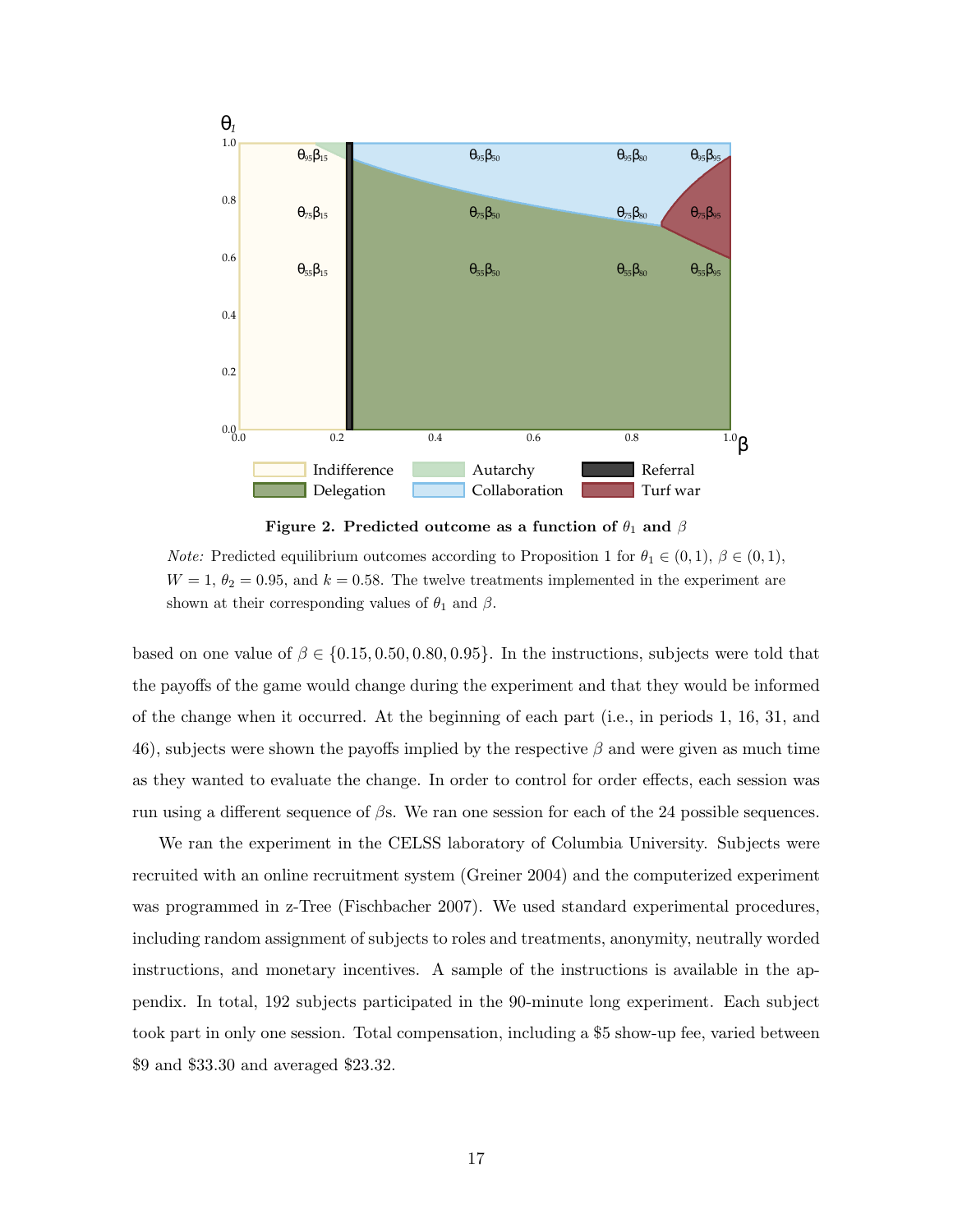| <b>AGENT</b>   | ACTION<br>PREDICTED TREATMENT COMPARISONS |                                                                                   |  |  |  |
|----------------|-------------------------------------------|-----------------------------------------------------------------------------------|--|--|--|
|                | Keep                                      | $Delegation = Collaboration < Turf$ war                                           |  |  |  |
|                | Refer                                     | $Delegation = Collaboration = Turf war$                                           |  |  |  |
| A1             | Share                                     | Turf war $\langle$ Delegation = Collaboration                                     |  |  |  |
|                |                                           | Effort (after keep) Indifference = Delegation $\lt$ Collaboration = Turf war      |  |  |  |
|                |                                           | Effort (after share) Indifference = Delegation $\langle$ Collaboration = Turf war |  |  |  |
| A <sub>2</sub> |                                           | Effort (after refer) Indifference $\langle$ Delegation = Collaboration = Turf war |  |  |  |
|                |                                           | Effort (after share) Indifference $\langle$ Delegation = Collaboration = Turf war |  |  |  |
| Both           | Welfare                                   | Indifference $\langle$ Turf war $\langle$ Delegation $\langle$ Collaboration      |  |  |  |

<span id="page-20-0"></span>Table 2. Predicted differences in behavior depending on Proposition [1](#page-14-0)

Note: Predicted comparisons based on the equilibrium strategies (see Proposition [1\)](#page-14-0). Figure [2](#page-19-0) displays the treatments that correspond to each equilibrium outcome.

### 2.1 Predictions

Figure [2](#page-19-0) depicts the predicted equilibrium outcome for all values of  $\theta_1$  and  $\beta$  given the other parameters in the experiment (i.e., for  $W = 1$ ,  $\theta_2 = 0.95$ , and  $k = 0.58$ ). The figure also shows the twelve treatments implemented in the experiment. These parameter combinations were chosen in order to obtain three different patterns as we increase  $\beta$  depending on the productivity of A1. For A1s with low productivity,  $\theta_1 = 0.55$ , increasing  $\beta$  results in the pattern: indifference  $\rightarrow$  delegation. For A1s with high productivity,  $\theta_1 = 0.95$ , increasing  $\beta$  results in the pattern: indifference  $\rightarrow$  collaboration. Finally, for A1s with intermediate productivity,  $\theta_1 = 0.75$ , increasing  $\beta$  results in the pattern: indifference  $\rightarrow$  delegation  $\rightarrow$  collaboration  $\rightarrow$  turf war. While this last pattern is arguably the most interesting one, observing the results for the other two patterns allows us to test whether the detrimental effect of increasing competition occurs only when the model predicts it will.

Based on the model's predicted equilibrium strategies, we formulate hypotheses concerning the differences in behavior we expect to find across the various treatments. For simplicity, we formulate the hypotheses based on the model's predicted outcomes as opposed to individual treatments. The hypotheses are presented in Table [2.](#page-20-0)

#### 2.2 Results

In order observe how subjects behave compared to the theoretical predictions, Figure [3](#page-21-0) presents the mean actions taken by A1s and A2s over all periods, pooling treatments ac-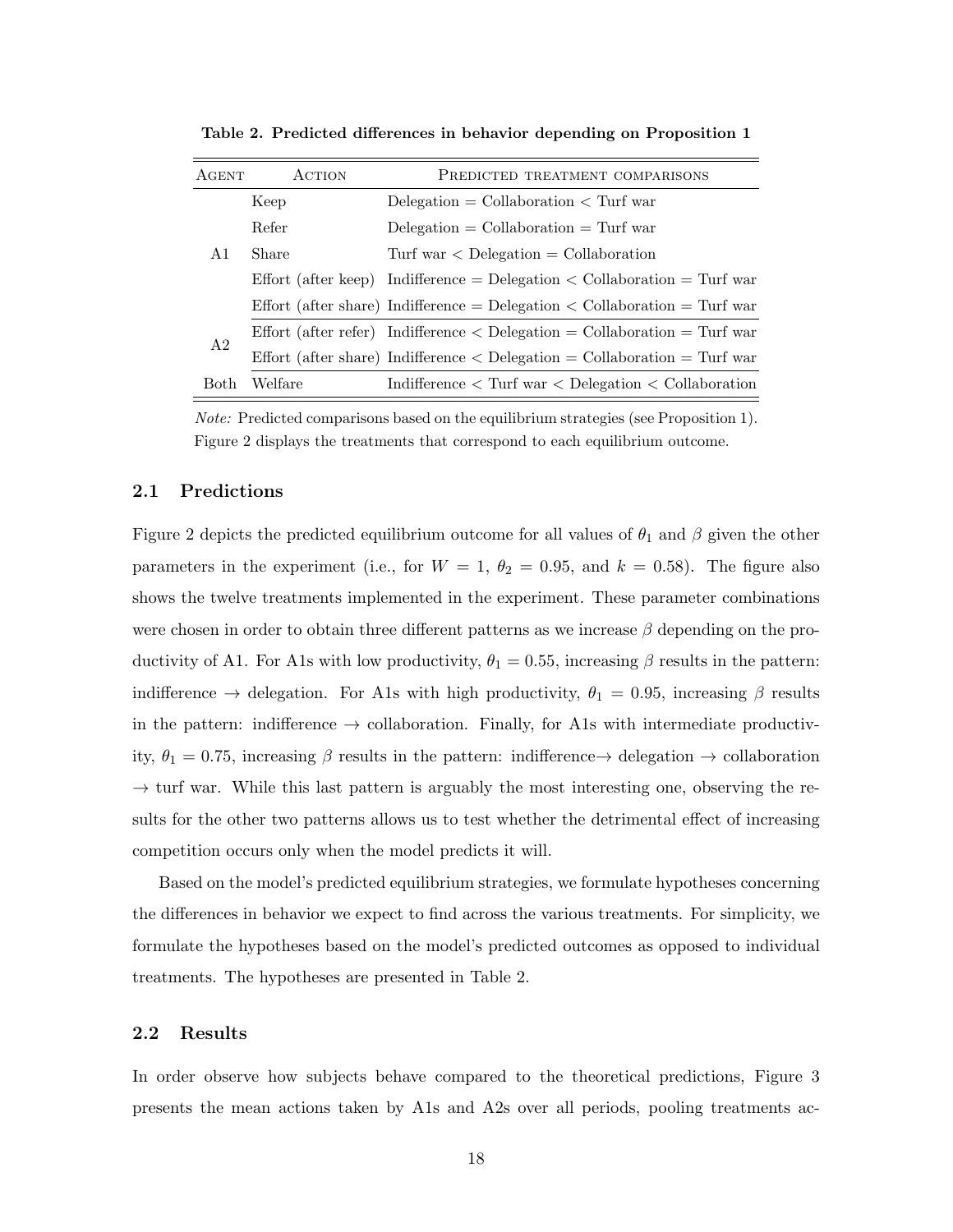<span id="page-21-0"></span>



Note: From the top-left to the bottom-right: the first three graphs show the mean rate at which A1 keeps, refers, or shares jurisdiction; the next four graphs show the mean effort rate of A1/A2 depending on A1's jurisdiction choice; and last graph shows mean total welfare as a fraction of the maximum welfare. Error bars correspond to 95% confidence intervals.

cording to the model's theoretical predictions. Going from the top-left to the bottom-right, the first three graphs show the mean fraction of times A1s choose to keep, refer, or share jurisdiction. The next four graphs show the mean fraction of times  $A1s/A2s$  exert effort, depending on whether they were sharing jurisdiction or not. Naturally, effort rates are calculated conditional on having jurisdiction. Lastly, the eighth graph shows mean total welfare as a fraction of the maximum welfare (i.e., the sum of both players' payoffs when both have a high productivity, jurisdiction, and exert effort:  $W(\theta_1 + \theta_2) - 2k = 0.74$ ). To provide a visual representation of the variance of each mean, the figure also displays 95% confidence intervals, which we calculated with regressions using treatment dummy variables as independent variables and clustering standard errors on matching groups. We used a multinomial probit regression for the jurisdiction choice, a probit regression for each effort choice, and an ordered probit regression for welfare (these regressions are available in the appendix).

To evaluate whether the differences observed in Figure [3](#page-21-0) are statistically significant we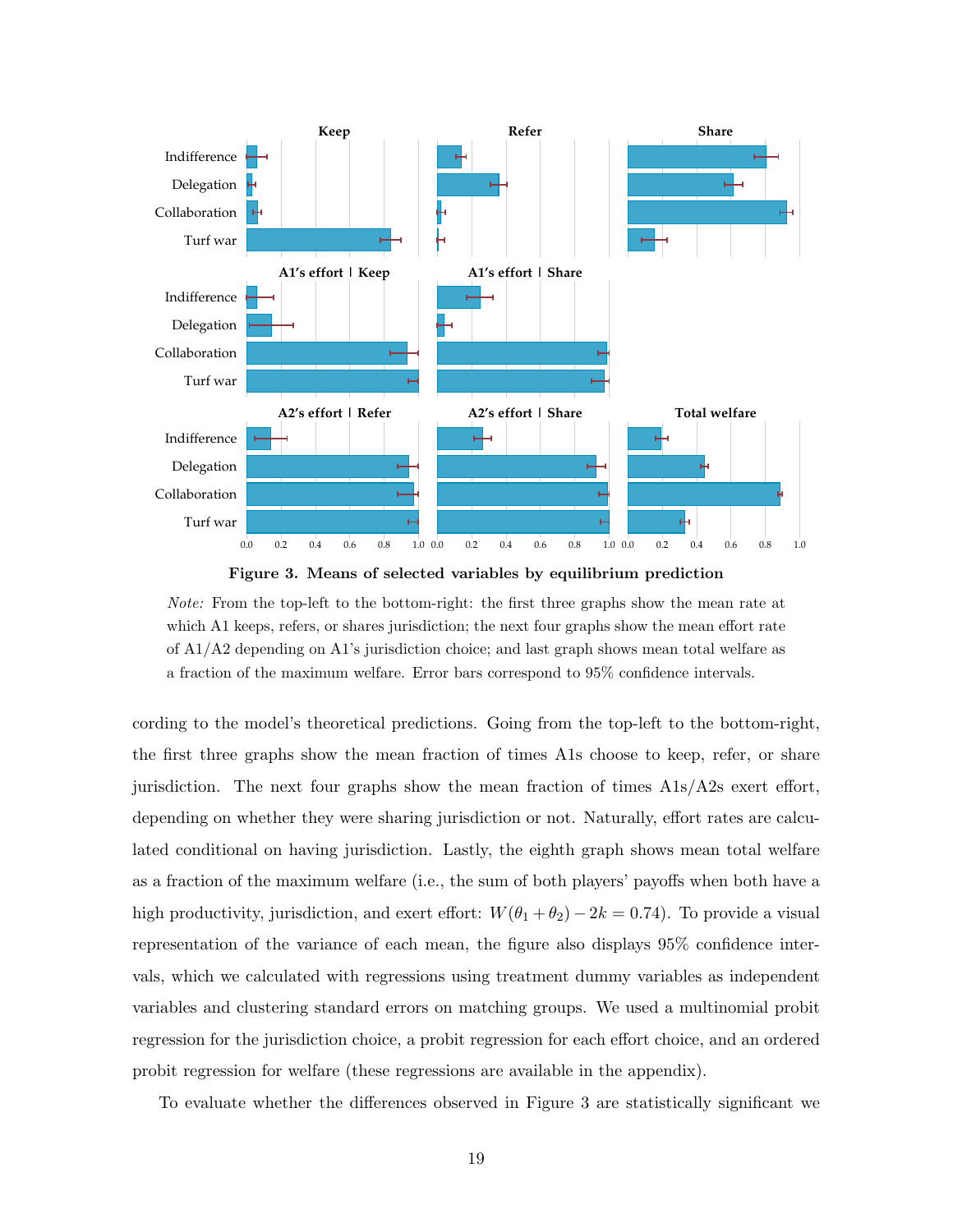use the fact that all subjects participated in the four predicted outcomes, which allows us to evaluate the effect the equilibrium predictions at the individual level. However, since subjects repeatedly interacted with each other within matching groups, we construct our independent observations by averaging the subjects' behavior within each matching group. This procedure gives us 24 observations per equilibrium prediction. Table [3](#page-23-0) presents all pairwise comparisons between equilibrium predictions for the jurisdiction decision, effort choices, and welfare. Specifically, for each variable, it shows the observed mean difference between equilibrium predictions and it indicates whether this difference is statistically significant according to a Wilcoxon signed-ranks test. Given that we are performing multiple pairwise tests for each variable, we determine statistical significance based on Bonferroni-adjusted  $p$ -values.<sup>11</sup> As mentioned previously, we also performed these comparisons using regressions. Since the results from the regressions are consistent with those of the nonparametric tests, we relegate the regression analysis to the appendix.

By and large, we find that the subjects' behavior fits well with the main predictions of our model. Starting with the effort decision, we observe that effort rates are high when exerting effort is in the subjects' self interest. Specifically, the fraction of A1s who exert effort is significantly higher when the equilibrium prediction is collaboration or turf war (above 93%) compared to when it is indifference or delegation (below 25%). Similarly, the fraction of A2s who exert effort is significantly higher when the equilibrium prediction is delegation, collaboration, or turf war (above  $92\%$ ) compared to when it is indifference (below  $26\%$ ).<sup>12</sup> Thus, the only discernible deviation from the theoretical predictions is that the effort rate of A1 under shared jurisdiction is significantly higher in indifference than in delegation, which is driven by the noticeably high effort rate in indifference.<sup>13</sup> Positive effort levels in indifference

<sup>12</sup>There is one exception. In spite of the large difference in effort rates between indifference and turf war after A1 refers, this difference is not statistically significant. However, the lack of significance is due to there being too few independent observations for this test because referrals are very rare in turf war (they occur only 1% of the time).

 $13$ Although we see statistically significant differences in effort rates between delegation and collaboration/turf war, the magnitude of these differences is very small (8 percentage points or less). Therefore, we do not consider

<sup>&</sup>lt;sup>11</sup>For the jurisdiction decision, we multiply p-values by 18 since we run one test per pairwise comparison for each of the three outcomes (keep, refer, and share). For A1's/A2's effort choice, we multiply p-values by 12 since we run one test per pairwise comparison for each jurisdiction choice. Lastly, for welfare, we multiply p-values by 6 since we run one test per pairwise comparison.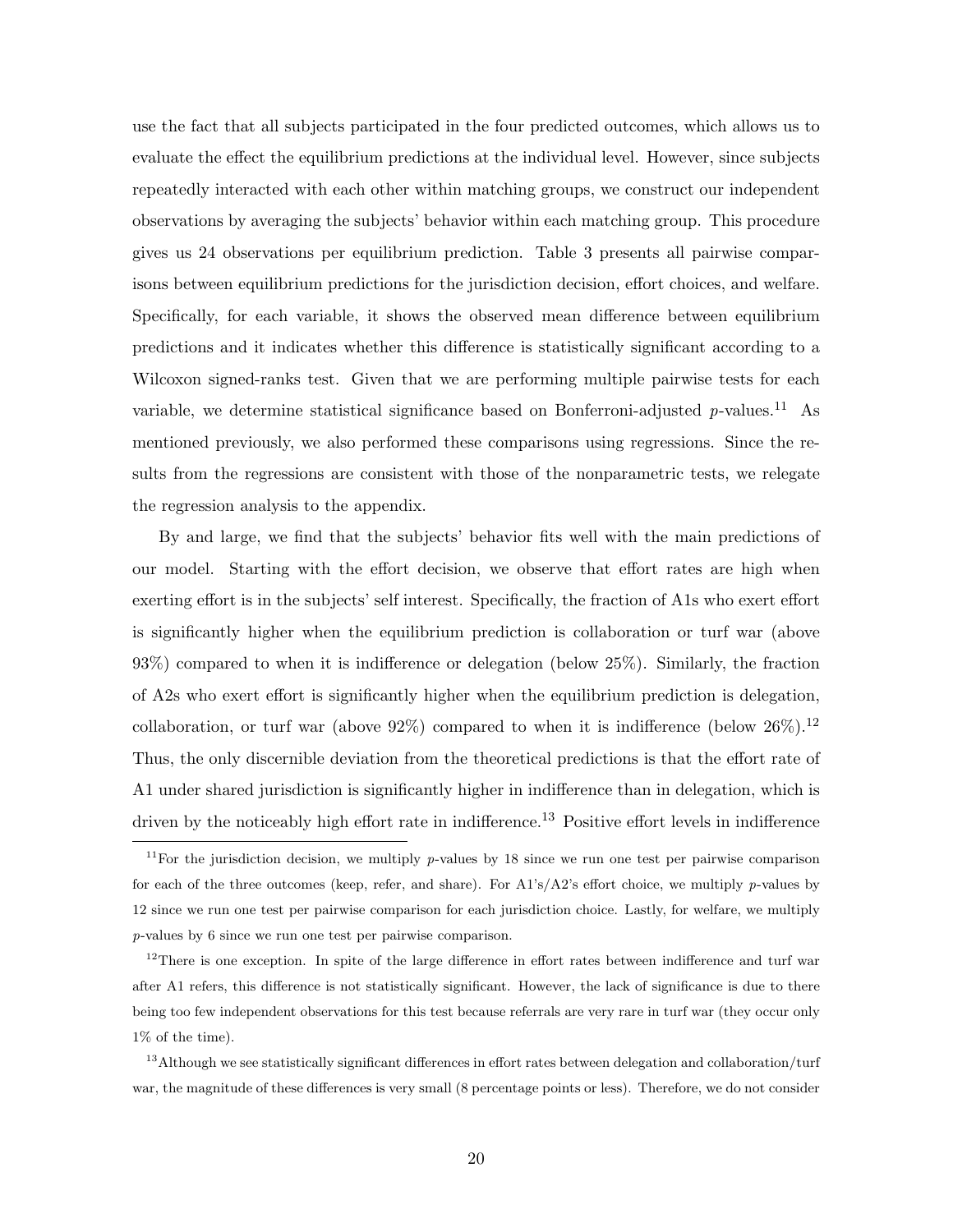<span id="page-23-0"></span>

|                                 |                   | TREATMENT COMPARISONS |                    |               |
|---------------------------------|-------------------|-----------------------|--------------------|---------------|
| Indifference<br>Indifference    | Indifference      | Delegation            | Delegation         | Collaboration |
| ys.                             | vs.               | vs.                   | vs.                | vs.           |
| Collaboration<br>Delegation     | Turf war          | Collaboration         | Turf war           | Turf war      |
| 0.00                            | $-0.78**$         | $-0.03**$             | $-0.81**$          | $-0.78**$     |
| $0.12^{**}$<br>$-0.22**$        | $0.13^{\ast\ast}$ | $0.34***$             | $0.35***$          | $0.01\,$      |
| $-0.12**$<br>$0.19^{**}$        | $0.65***$         | $-0.31***$            | $0.46***$          | $0.77$ **     |
| $-0.87$ **                      | $-0.94***$        | $-0.79*$              | $-0.86^{*}$        | $-0.07$       |
| $-0.74$ **<br>$0.21***$         | $-0.72**$         | $-0.95***$            | $-0.93**$          | 0.01          |
| $-0.83**$<br>$-0.80**$          | $-0.86$           | $-0.03$               | $-0.06$            | $-0.03$       |
| $-0.73**$<br>$-0.66^{\ast\ast}$ | $-0.74$ **        | $-0.07***$            | $-0.08^{\ast\ast}$ | $-0.01$       |
| $-0.70**$<br>$-0.26**$          | $-0.12***$        | $-0.43**$             | $0.14***$          | $0.58***$     |
|                                 |                   |                       |                    |               |

| meanwad differences in behavior depending on equiliprum prediction<br>:<br>)<br>1                                                       |
|-----------------------------------------------------------------------------------------------------------------------------------------|
|                                                                                                                                         |
| ֧֧ׅ֧ׅ֧ׅ֧֧֧ׅ֧֧֧֧ׅ֧ׅ֧ׅ֧֧֧֧֧ׅ֧֛֛֚֚֚֚֚֚֚֚֚֚֚֚֚֚֚֚֚֚֚֝֝֝֝֝֝֬֝֬֝֟֓֝֬֝֬֝֬֝֝֬֝֬֝֬֝֜֝֬֝֬֝֬֝֬֝<br>֧֧֛֛֧֧֧ׅ֧ׅ֧ׅ֧ׅ֧ׅ֛֛֛֛֛֚֚֚֚֚֚֚֚֚֚֚֚֜֝֝֜<br>)<br>{ |
| ֖֖֖֖֖֧ׅׅׅ֖֖֧֪֪֪ׅ֖֚֚֚֚֚֚֚֚֚֚֚֚֚֚֚֚֚֚֚֚֚֚֚֚֚֚֚֚֚֬֝֝֬֓֝֓֬֝֓֞֬֝֓֞                                                                           |
| ֧֧֧֧֧֚֚֝֬֝֬֓֓֓֬֝֓֓֓֓֬֝֓֓֬֓֓֓֬֝֓֓֬֝֓֬֝֓֝֬֝֓֬֝֓֬֝֓֬֝֓֬֝֓֬֝֓֬֝֓֬֝֬֝֓֬֝֬֝֓֬֝֬֝֓֬֝֬֝֬                                                        |
| $\ddot{\phantom{0}}$                                                                                                                    |
| ة                                                                                                                                       |
| $\sim$ $\sim$ $\sim$ $\sim$ $\sim$ $\sim$<br>$\overline{a}$<br>.<br>.<br>.<br>$\frac{1}{1}$                                             |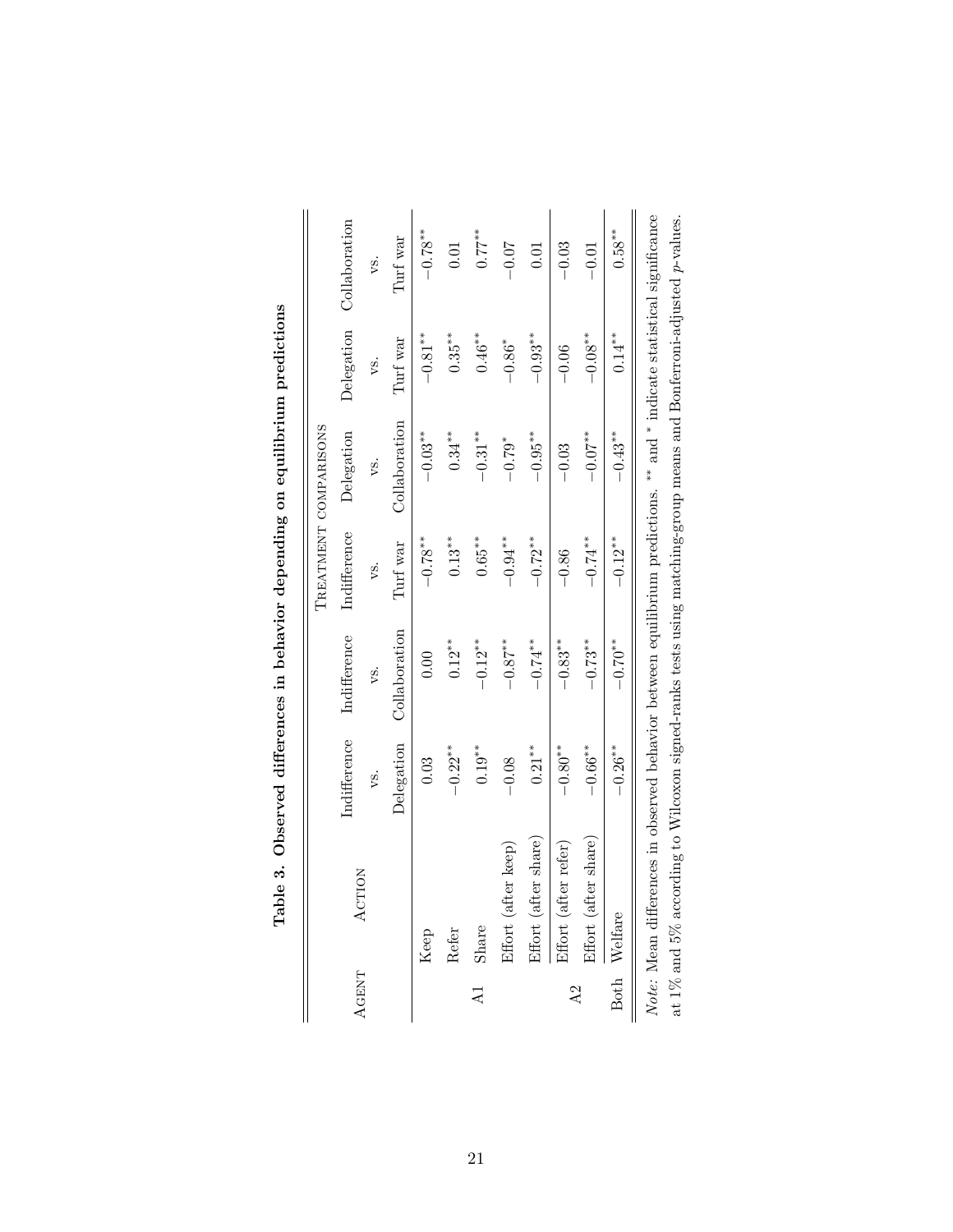than in delegation are consistent with the large literature on cooperation in social dilemmas, which shows that some individuals are willing to cooperate when everyone's dominant strategy is to defect (Fehr and Gächter [2000\)](#page-39-13) but are less willing to do so if cooperation is in the monetary interest of other players (e.g., see [Reuben and Riedl](#page-41-4) [2009;](#page-41-4) Glöckner et al. [2011\)](#page-39-14).

In the preceding decision, we observe strong differences in A1's jurisdiction decision depending on the predicted equilibrium. Remarkably, the rate at which A1s keep jurisdiction is less then 6% when the equilibrium prediction is delegation or collaboration, but it increases significantly to 84% when the equilibrium prediction is a turf war. Contrary to the model's predictions, however, we observe that A1s choose to refer jurisdiction to A2s when the equilibrium prediction is delegation resulting in significantly less sharing in delegation than in collaboration. We will come back to this behavior when we analyze the individual treatments. Finally, although the model does not make a prediction for the jurisdiction decision when the equilibrium prediction is indifference, we observe that A1s choose to share jurisdiction most of the time (80%). Note that sharing in this case is consistent with the fact that effort rates are not exactly zero and are slightly higher when A1 shares.

Lastly, we observe that the total welfare in the experiment conforms with the predicted comparative statics. Namely, welfare increases significantly as we move from indifference to delegation and then to collaboration, but it subsequently decreases significantly when the prediction becomes a turf war.<sup>14</sup> In fact, we clearly observe the detrimental effect of turf wars as total welfare is significantly lower when the equilibrium prediction is a turf war compared to when it is delegation even though the players' mean productivity is higher in the former case.

Next, we take a look at behavior in the individual treatments. We provide a detailed statistical analysis based on both regressions and nonparametric tests in the appendix. Here, we concentrate on the behavioral patterns observed above. Figure [4](#page-26-0) presents the same statistics as Figure [3](#page-21-0) for each combination of  $\beta$  and  $\theta_1$ . On the whole, we do not find that behavior in treatments with the same equilibrium prediction differ substantially from each other. There are some differences, however, which we will highlight below.

them to be a substantial deviation from the theoretical predictions.

 $14$ Observed total welfare is close to the model's point predictions: it is slightly higher if the equilibrium prediction is indifference (0.19 vs. 0.00) or a turf war (0.31 vs. 0.23), and it is slightly lower if the prediction is delegation  $(0.45 \text{ vs. } 0.50)$  or collaboration  $(0.89 \text{ vs. } 0.94)$ .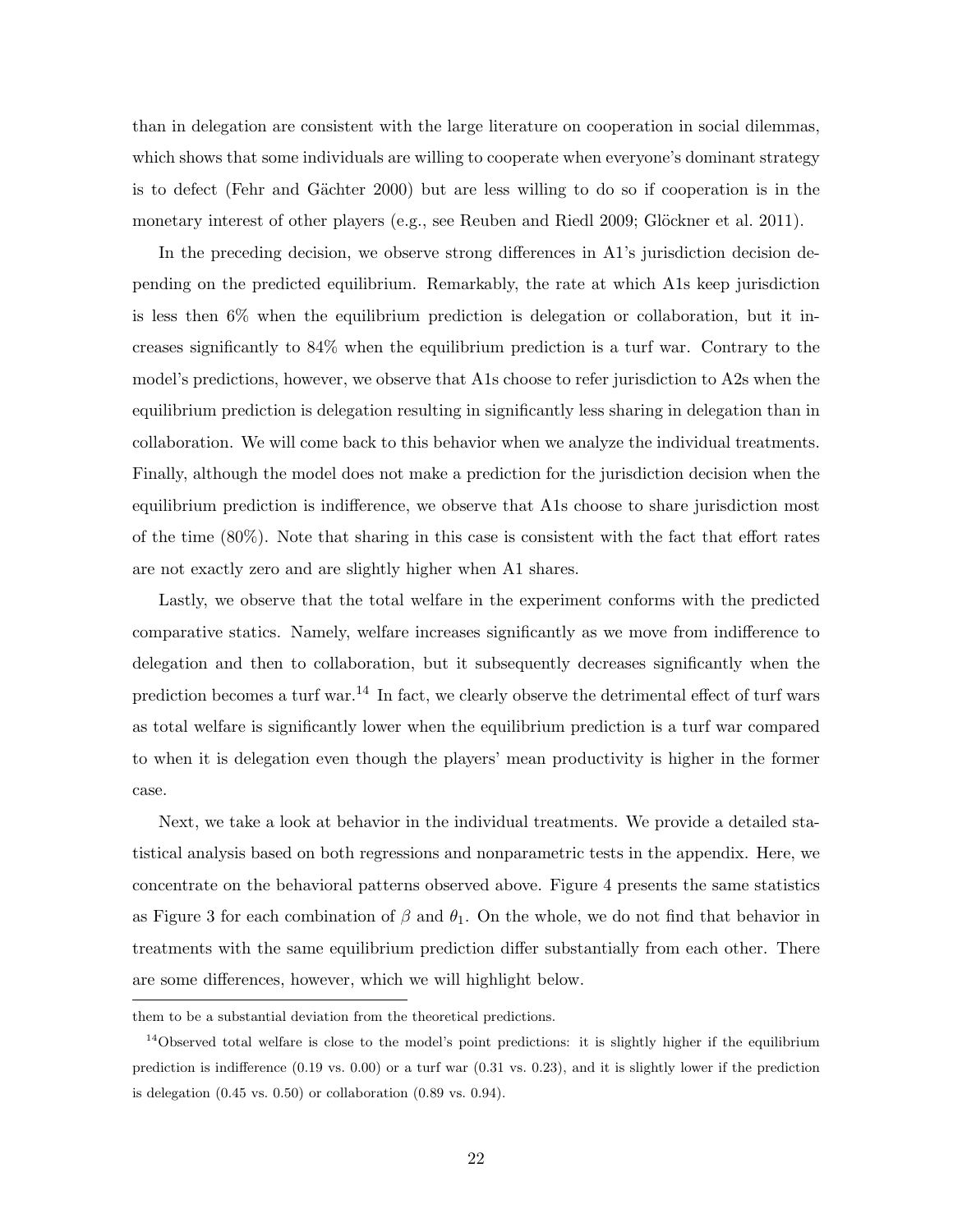Once again, let us start with the effort decision. We can see that, as predicted, the fraction of A1s and A2s who exert effort increases with the amount of competition. Specifically, effort rates are high, above 89%, when  $\beta$  is high enough to give subjects a monetary incentive to exert effort (i.e., for  $\beta \ge 0.50$  if  $\theta_i = 0.95$  or  $\beta \ge 0.80$  if  $\theta_i = 0.75$ ), otherwise effort rates do not exceed 48%. Figure [4](#page-26-0) also reveals that the high effort rate observed when the equilibrium prediction is indifference is driven by players with high productivity. This observation is consistent with the literature on social dilemmas, which has documented that individuals are more willing to cooperate when the benefits of doing so are high relative to the cost (e.g., [Brandts and Schram](#page-38-9) [2001\)](#page-38-9).

In the jurisdiction decision, we observe that increasing competition has a strong effect on whether A1s keep jurisdiction to themselves, but only if A1 is of intermediate productivity  $(\theta_1 = 0.75)$ . The rate at which A1s with intermediate productivity keep jurisdiction is at most 8% when  $\beta \leq 0.80$  but it rises to 84% when  $\beta = 0.95$ . By contrast, A1s with low or high productivity ( $\theta_1 = 0.55$  or  $\theta_1 = 0.95$ ) keep jurisdiction at most 9% of the time at all four values of  $\beta$ . As mentioned above, a behavior that is not in line with the model's predictions is the referral rate when the equilibrium prediction is delegation. We can see in Figure [4](#page-26-0) that the high referral rate occurs in the two delegation treatments where  $\beta = 0.50$ . In other words, in the two treatments where the difference between referring and sharing jurisdiction is the lowest. Therefore, once again, deviations from the model's predictions occur when such deviations are not very costly. It is a common finding in experiments for deviations from Nash equilibria to occur more often when they are less harmful. We would like to note, however, that while such low-cost deviations can lead to substantial differences in behavior and welfare in some games (see [Goeree and Holt](#page-39-15) [2001\)](#page-39-15), this is not the case in our model. More precisely, the unexpectedly high effort and referral rates do not affect our model's more notable implications such as the nonlinear effect of competition and productivity on production and welfare.

Finally, consistent with the theoretical predictions, we can see that even though the incentive to provide effort increases with competition at all productivity levels, total welfare does not. In particular, in pairs in which A1 is of intermediate productivity, welfare increases as β goes from 0.15 to 0.80, but subsequently decreases when β reaches 0.95. In pairs where A1 is of low or high productivity, welfare does not decrease as  $\beta$  increases. As a consequence, pairs with an A1 with  $\theta_1 = 0.75$  and  $\beta = 0.95$  end up producing less than pairs with a less productive A1 ( $\theta_1 = 0.55$ , as long as  $\beta \geq 0.50$ ).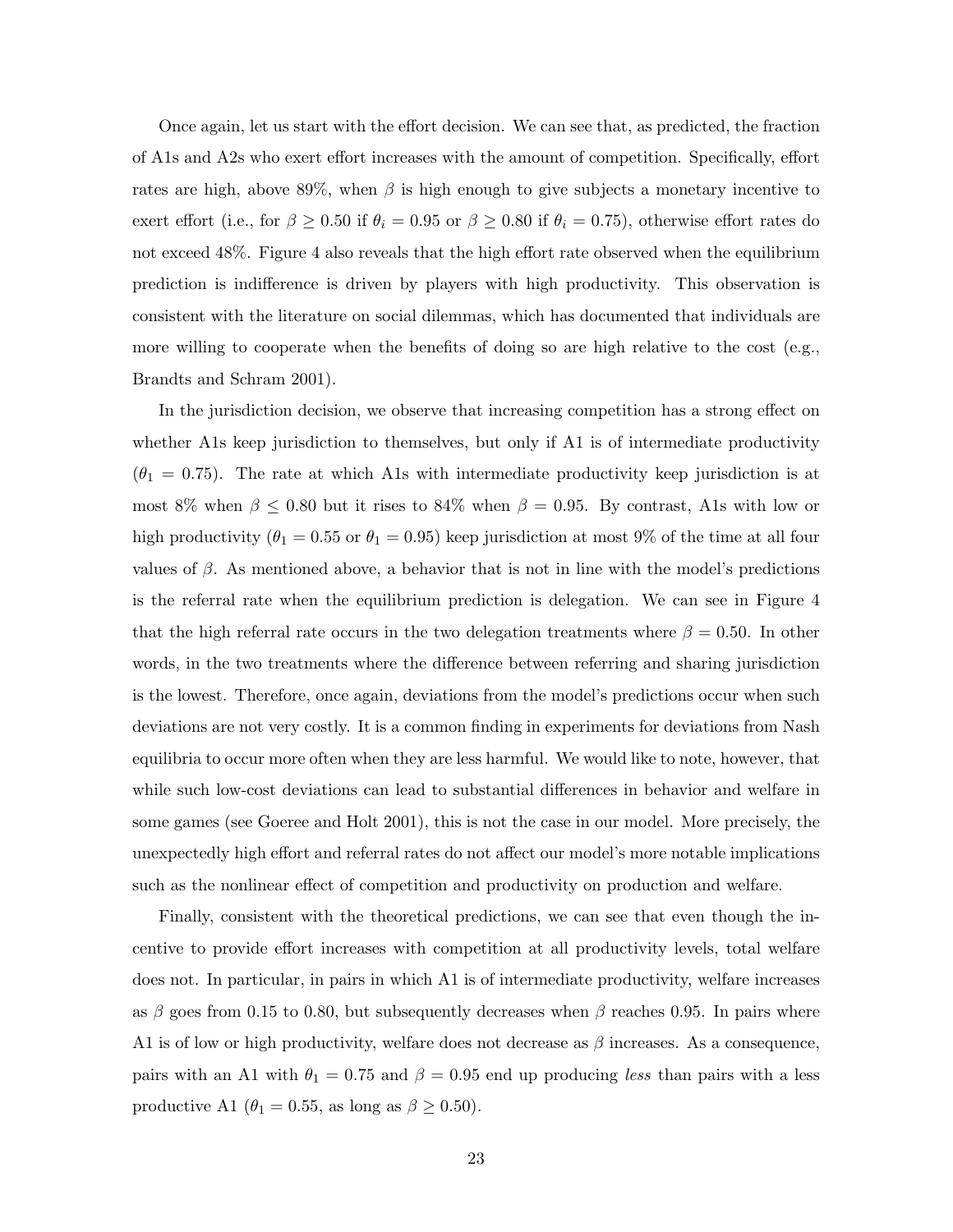<span id="page-26-0"></span>

Figure 4. Means of selected variables by treatment

Note: From the top-left to the bottom-right: the first three graphs depict the mean rate at which A1 keeps, refers, or shares jurisdiction; the next four graphs depict the mean effort rate of A1/A2 depending on the A1's jurisdiction choice; and last graph depicts mean total welfare as a fraction of maximum welfare (i.e., the sum of payoffs when both players have high productivity, jurisdiction, and exert effort). Error bars correspond to  $95\%$  confidence intervals.

In summary, our experimental results are in line with our model's theoretical results. First, we clearly observe how increasing the incentive to compete initially increases production as it provides an incentive to exert effort. Second, we also observe that further increases in competitive incentives can result in suboptimal jurisdiction decisions and a considerable reduction of production (and welfare). Third, we find that such turf wars occur when the productivity difference between A1 and A2 is neither too large nor too small.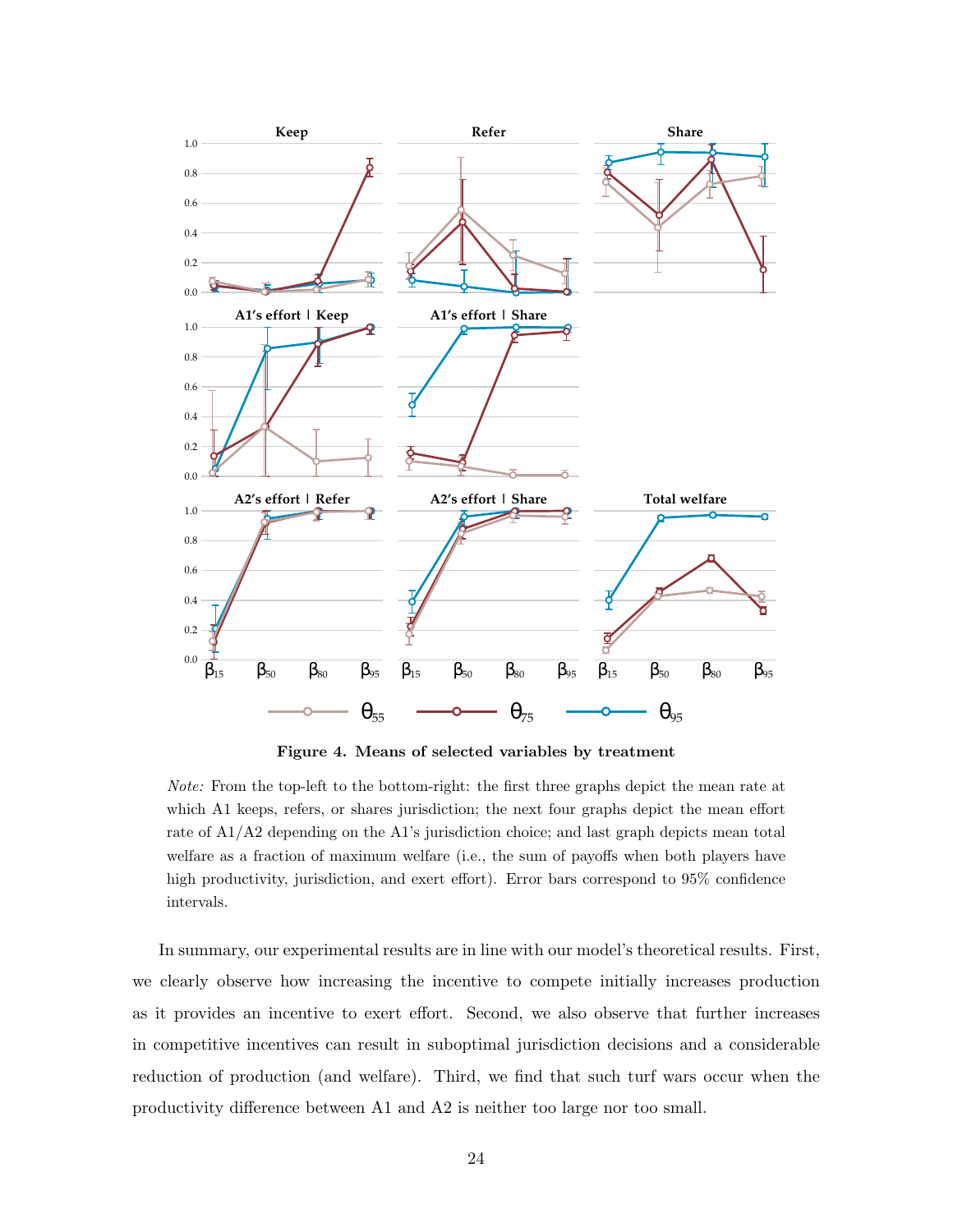## 3 Extensions

Here we discuss three interesting variations of the basic game, which are formally solved in the appendix. Our objective is to show that the theoretical predictions from the basic model are robust to small changes in payoff structure, effort assumptions, and informational assumptions.

## 3.1 Fixed prize

A straightforward extension addresses environments where the competitive prize is a fixed amount. This may be the case, for example, if agents compete for a promotion to a predetermined office. The model with a fixed prize is identical to the basic model, with the exception that the prize for victory is simply  $\beta$  instead of  $\beta(x_1 + x_2)$ . We retain the assumption that no prize is given when neither agent exerts effort.

In the second period, the effort decision is qualitatively similar to the one obtained in the variable prize case. Following A1's choice to share,  $Ai$  works when her counterpart works if  $m(\theta_1 + \theta_2) + \beta \omega_i(\theta_i, \theta_{-i}) - k \geq m\theta_{-i} + \beta \omega_i(0, \theta_{-i}).$  Likewise, Ai works when her partner does not work if  $m\theta_i + \beta \omega_i(\theta_i, 0) - k \geq 0$ . As in the basic model, both of these expressions evaluate to the same threshold value for  $\theta_i$ , which we define as follows

$$
\theta_i \ge \theta_f^H \equiv \frac{k}{m + \frac{\beta}{2}}.\tag{8}
$$

It is also straightforward to verify that when  $Ai$ 's partner does not work, then  $Ai$  will work if  $\theta_i$  exceeds the following threshold.

$$
\theta_i \ge \theta_f^L \equiv \frac{k - \beta}{m}.\tag{9}
$$

The thresholds  $\theta_f^H$  and  $\theta_f^L$  work analogously to the thresholds  $\theta^H$  and  $\theta^L$  in the basic model. For  $\theta_i < \theta_f^L$ , Ai exerts no effort, and for  $\theta_i > \theta_f^H$ , Ai always exerts effort. For  $\theta_i \in (\theta_f^L, \theta_f^H)$ , Ai works only if she has sole jurisdiction. Again, each agent is more inclined to work when she has sole jurisdiction as opposed to shared jurisdiction, since the latter entails a positive probability of losing  $\beta$  even when the partner exerts no effort.

A1's first period strategy anticipates A2's effort response. The next proposition summarizes outcomes and comparative statics for all combinations of  $\theta_1$  and  $\theta_2$ . The result makes use of the following notation. For  $\theta_1 \in (\theta_f^L, \theta_f^H)$ , A1 is indifferent between keeping and sharing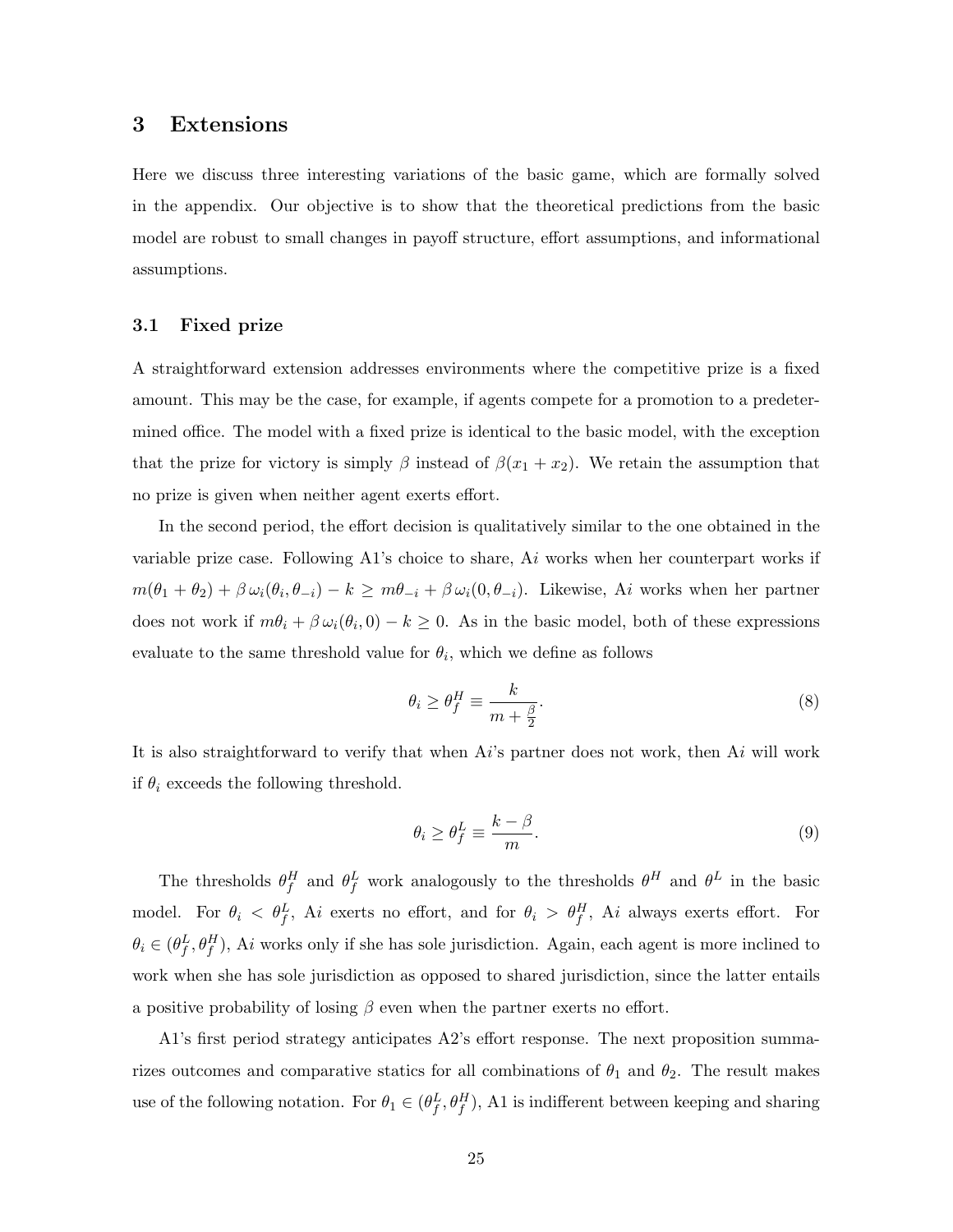at the following threshold for  $\theta_1$ :

$$
\theta_f^- \equiv \frac{k - \frac{\beta}{2}}{m} + \theta_2 \left( 1 - \frac{\beta}{2m} \right). \tag{10}
$$

It is straightforward to verify that  $\theta_f^- > \theta_f^L$ . Next, for  $\theta_1 > \theta_f^H$ , A1 is indifferent between keeping and sharing at the following threshold for  $\theta_1$ :

$$
\theta_f^+ \equiv 1 + \theta_2 \left( 1 - \frac{2m}{\beta} \right). \tag{11}
$$

Proposition 3 (Outcomes under fixed prize)

(i) If 
$$
\theta_2 \in (0, \theta_f^L)
$$
 then  
\n
$$
\begin{cases}\n\text{indifference if } \theta_1 < \theta_f^L \\
\text{autarchy} & \text{if } \theta_1 > \theta_f^L.\n\end{cases}
$$
\n(ii) If  $\theta_2 \in (\theta_f^L, \theta_f^H)$  then\n
$$
\begin{cases}\n\text{referval} & \text{if } \theta_1 < \left(\theta_2 + \theta_f^L\right) \\
\text{autarchy}^* & \text{if } \theta_1 > \left(\theta_2 + \theta_f^L\right).\n\end{cases}
$$
\n(iii) If  $\theta_2 \in (\theta_f^H, 1)$  then\n
$$
\begin{cases}\n\text{delegation}^* & \text{if } \theta_1 < \min\{\theta_f^-, \theta_f^H\} \\
\text{turf war}^* & \text{if } \theta_1 \in \left(\min\{\theta_f^-, \theta_f^H\}, \min\{\max\{\theta_f^+, \theta_f^H\}, 1\}\right) \\
\text{collaboration}^* & \text{if } \theta_1 > \max\{\theta_f^+, \theta_f^H\}, \\
\text{where } (*) \text{ denotes regions that may be empty.}\n\end{cases}
$$

The main findings are analogous to those of the basic model. For  $\theta_2 < \theta_f^H$ , Als with high productivity prefer autarchy, while those with low productivity prefer indifference or, when A2 is willing to work under sole jurisdiction, referral. Sharing occurs only if  $\theta_2 > \theta_f^H$ , in which case turf wars occur for "intermediate" values of  $\theta_1$ : the originator chooses to keep jurisdiction because sharing would greatly reduce her chances of receiving the prize to a highability partner. By contrast, when the originator's productivity is low enough to make her either unwilling to exert effort or unlikely to win, the result is delegation. Finally, when the originator's productivity level guarantees a sufficiently high probability of winning the prize, the result is collaboration.

The comparative statics on outcomes behave in an intuitive manner, and resemble those of the basic model. When the value of the prize is high relative to the common value payoff (i.e.,  $\beta > 2m$ , there is no collaboration. Higher values of  $\beta$  enlarge the set of  $\theta_1$  values for which there is a turf war and correspondingly reduce delegation. For  $\beta < 2m$  there is collaboration, and collaboration is increasingly desirable to the originator as  $\theta_2$  decreases. Finally, as k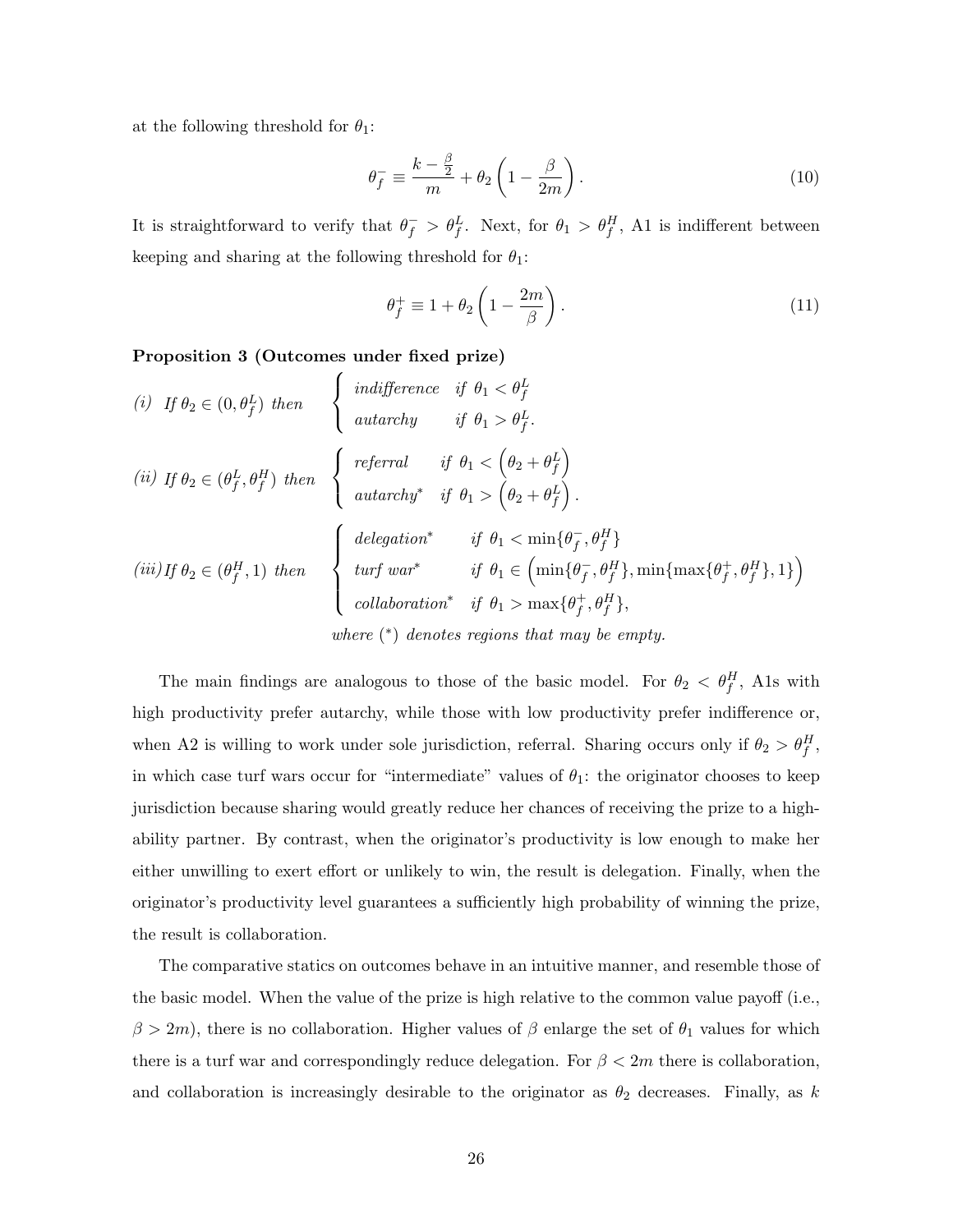<span id="page-29-0"></span>

Figure 5. Fixed prize outcomes as a function of  $\beta$  and  $\theta_1$ 

*Note:* Here  $2m + \beta = 1$ ,  $k = 0.15$ , and  $\theta_2 = 0.95$ , which ensures that A2 always works when given jurisdiction. Compared to the variable-prize model, the independence of the size of the reward on collaboration increases the range of parameters under which turf wars occur.

increases, the set of  $\theta_1$  values resulting in delegation expands. Figure [5](#page-29-0) illustrates some of these relationships, using the same parameters as in Figure 1.

We note finally that in the special case where effort is costless  $(k = 0)$ , the fixed prize model produces a simpler equilibrium than the basic model. In both models, both agents work when they have jurisdiction, and thus the only possible results are collaboration and autarchy. With a fixed prize, low productivity originators will keep (resulting in autarchy), while high productivity originators will share (resulting in collaboration). By contrast, in the basic model, Proposition [1\(](#page-14-0)ii) shows that the lowest-type originators share as well. Intuitively, the prize being fixed means it is guaranteed in autarchy even to low ability types who, unlike what happened in the basic model, now no longer have to use the work of higher ability collaborators to successfully complete the project.

## 3.2 Multiple agents and synergies

We next consider a version of the fixed prize model, which we generalize in two ways. First, we allow  $n \geq 2$  agents, each with corresponding productivity  $\theta_i \in (0,1)$ . To do this in a simple way we let  $\sum \theta_i = 1$  and also let each Ai's probability of winning the prize  $\beta$  be  $\theta_i$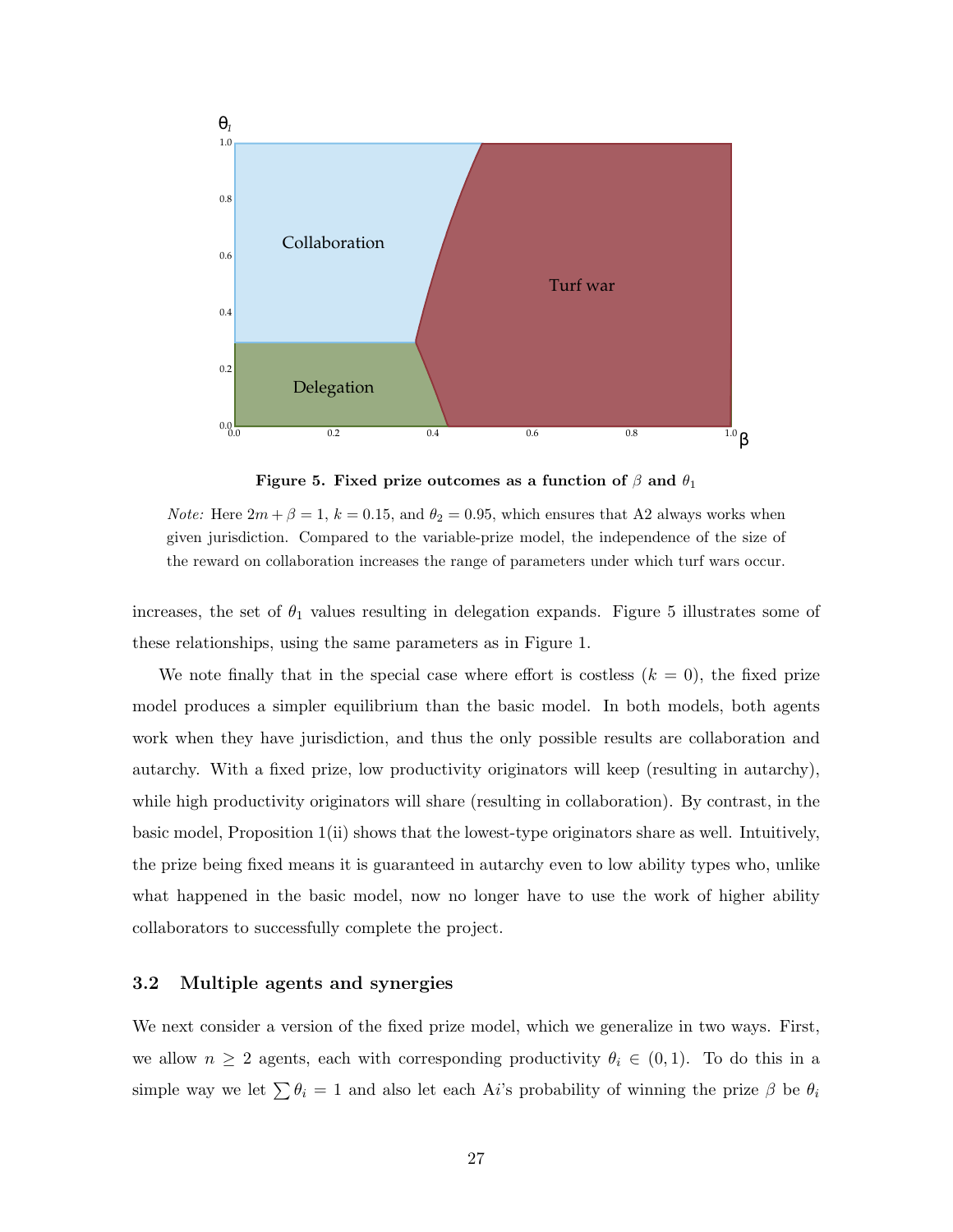when all agents have jurisdiction. Second, we use the more general CES production function for determining output  $x = (\sum_i \theta_i^{\rho})$  $\int_{i}^{\rho}$ , where  $\sum_{i} \theta_i = 1$  and  $\rho > 0$ . If  $\rho = 1$  then abilities are perfect substitutes. For  $\rho < 1$  there are synergies in working together (the total ability is larger than the sum of the abilities), and conversely for  $\rho > 1$ . For simplicity, we work out the model without moral hazard (i.e., the case where  $k = 0$ ), which implies that agents automatically exert effort and the only possible outcomes are turf war and collaboration.

To start, consider the case where the sole originator, A1, can share with either all other agents or none. Since there is no effort choice, the problem reduces to A1's sharing decision and the only possible outcomes are turf war and collaboration (i.e., not sharing is obviously inefficient). Given sharing by A1, agent Ai's expected utility can be written as

$$
u_i = m \left( \sum \theta_i^{\rho} \right)^{1/\rho} + \beta \theta_i.
$$

Here  $\rho > 0$  is the substitutability or complementarity of abilities. For example, if  $\rho = 1$  then abilities are perfect substitutes, for  $\rho < 1$  there are synergies in working together (the total ability is larger than the sum of the abilities), and conversely for  $\rho > 1$ . As in the basic fixed prize, zero effort cost game, the originator's utility from not sharing is simply  $m\theta_1 + \beta$ .

A1 shares if and only if

$$
m\left(\left(\sum_{i=1}^n \theta_i^{\rho}\right)^{1/\rho} - \theta_1\right) > \beta (1 - \theta_1).
$$

It will then be convenient to express the condition for sharing as

$$
A(\theta_1) \equiv \frac{\left(\sum_{i=1}^n \theta_i^{\rho}\right)^{1/\rho} - \theta_1}{1 - \theta_1} > \frac{\beta}{m}.
$$

 $A(\theta_1)$  can be understood as a measure of the A1's net gain from sharing.

As in the preceding analysis, we are mainly interested in seeing how the originator's productivity affects the propensity to share. Since productivity levels sum to a constant, the results depend on how changes in  $\theta_1$  affect  $\theta_i$  for  $i \neq 1$ . One simple way to do this is to assign non-negative linear "weights" to each player's productivity parameter, of the following form:

$$
\theta_i = \pi_i(1 - \theta_1).
$$

It is straightforward to derive each  $\pi_i$ . Note that  $\theta_1 = 1 - \theta_i/\pi_i$  for each  $i \neq 1$ , which implies that  $\theta_i/\pi_i$  is constant for all  $i \neq 1$ . Furthermore, to ensure that  $\sum_i \theta_i = 1$ , the weights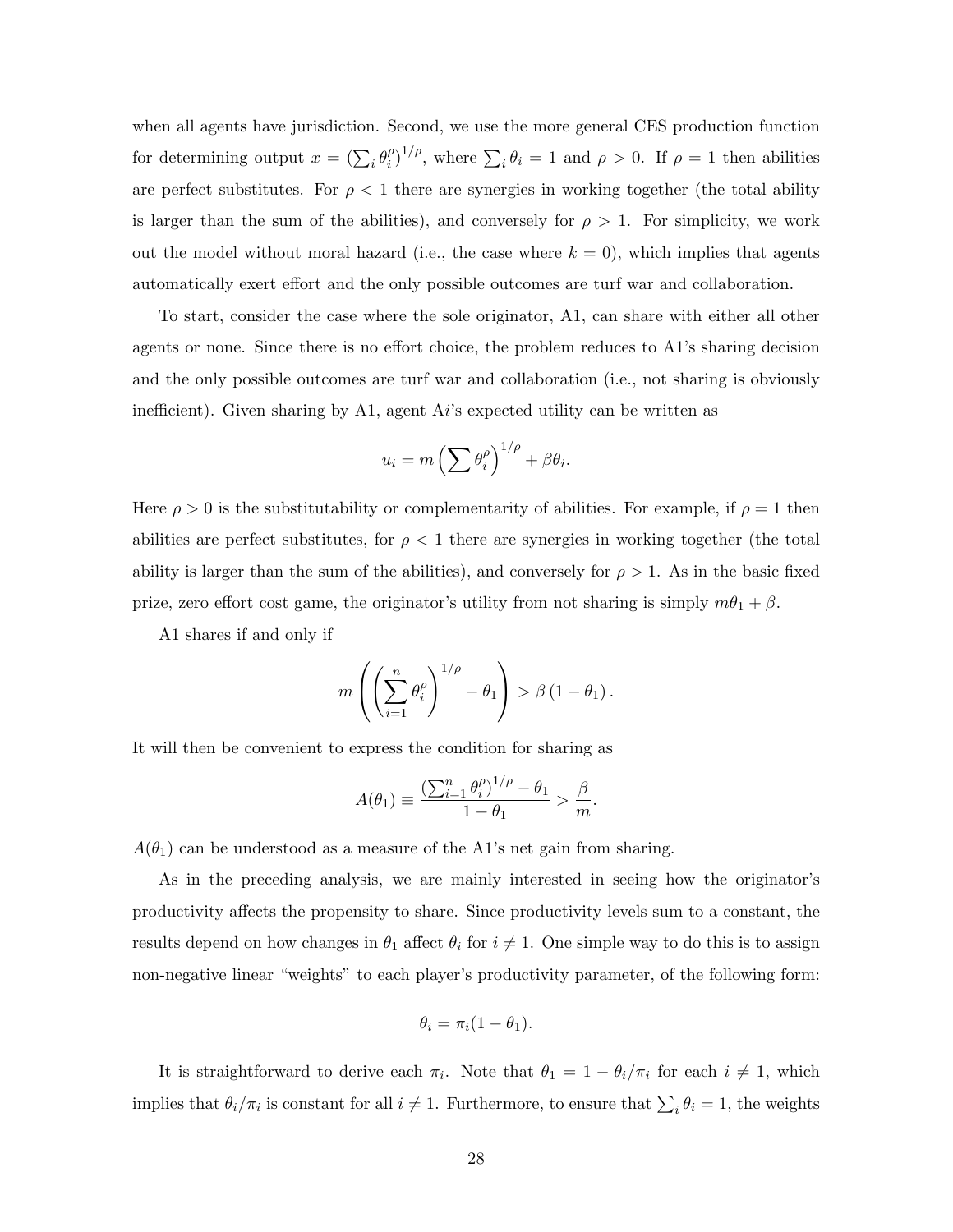$\pi_i$  must satisfy  $\sum_{i \neq j} \pi_i = 1$ . This implies that for each  $i \neq 1$ ,

$$
\sum_{k \neq j} \pi_k = \sum_{k \neq j} \frac{\theta_k}{\theta_i} \pi_i = 1,
$$

and therefore we have the following unique weights for each pair

$$
\pi_i = \frac{\theta_i}{\sum_{k \neq 1} \theta_k}.
$$

This is simply agent i's relative weight among the set of A2s. These weights imply that as  $\theta_1$  increases, the remaining  $\theta_i$ 's must all shrink in proportion with their relative size. The first result presents the basic comparative statics of the model.

#### <span id="page-31-0"></span>Proposition 4 (Sharing with multiple agents and synergies)

(i) For any  $\theta_1 \in [0,1)$ ,  $\rho \leq 1 \Longrightarrow \frac{dA}{d\theta_1} \geq 0$ . (ii) For any  $\theta_1 \in (0,1)$ ,  $\rho \leq 1 \Longrightarrow A(\theta_1) \geq 1$ , and  $A(0) =$  $\sqrt{ }$ J  $\mathcal{L}$ 1 if  $n = 2$  $\leq 1$  if  $\rho \geq 1$  if  $n > 2$ . (*iii*)  $\frac{dA}{d\rho} < 0$ .

Part (i) of Proposition [4](#page-31-0) shows how synergies and A1's type matter for A1's sharing decision, and is the main point of comparison with the basic model. For  $\rho < 1$  and  $\beta/m$ sufficiently high, there is a "cutoff" value of  $\theta_1$  above which A1 shares. This is consistent with the basic model, where the most productive A1s share, conditional upon being willing to work. From a welfare perspective this is a bad result, as it would be better for lower productivity A1s to share. For  $\rho > 1$  and  $\beta/m$  sufficiently low, however, the pattern is reversed: there is another cutoff value of  $\theta_1$  below which A1 shares. Low type A1s also shared in some cases of the basic model, but always along with high types. Interestingly, in the linear case  $(\rho = 1)$ the propensity to share does not depend on  $\theta_1$ , and depends only on the agents' relative policy motivation. Thus with the caveat that the results are not directly comparable with those of the basic model because the values of  $\theta_i$  are not independent, the result shows that the pattern of collaboration can be at least somewhat sensitive to the presence of production synergies. Part (ii) shows how the critical value for  $\beta/m$  depends on synergies. For  $n > 2$ , values of  $\beta/m$  very close to 1 can make sharing either optimal for all  $\theta (\rho < 1)$  or not optimal for all  $\theta$  ( $\rho > 1$ ). Part (iii) simply establishes the intuitive result that the benefit of sharing is decreasing in  $\rho$  (i.e., increasing in synergy). Thus, the greater the synergy, the more inclined A1 will be to share.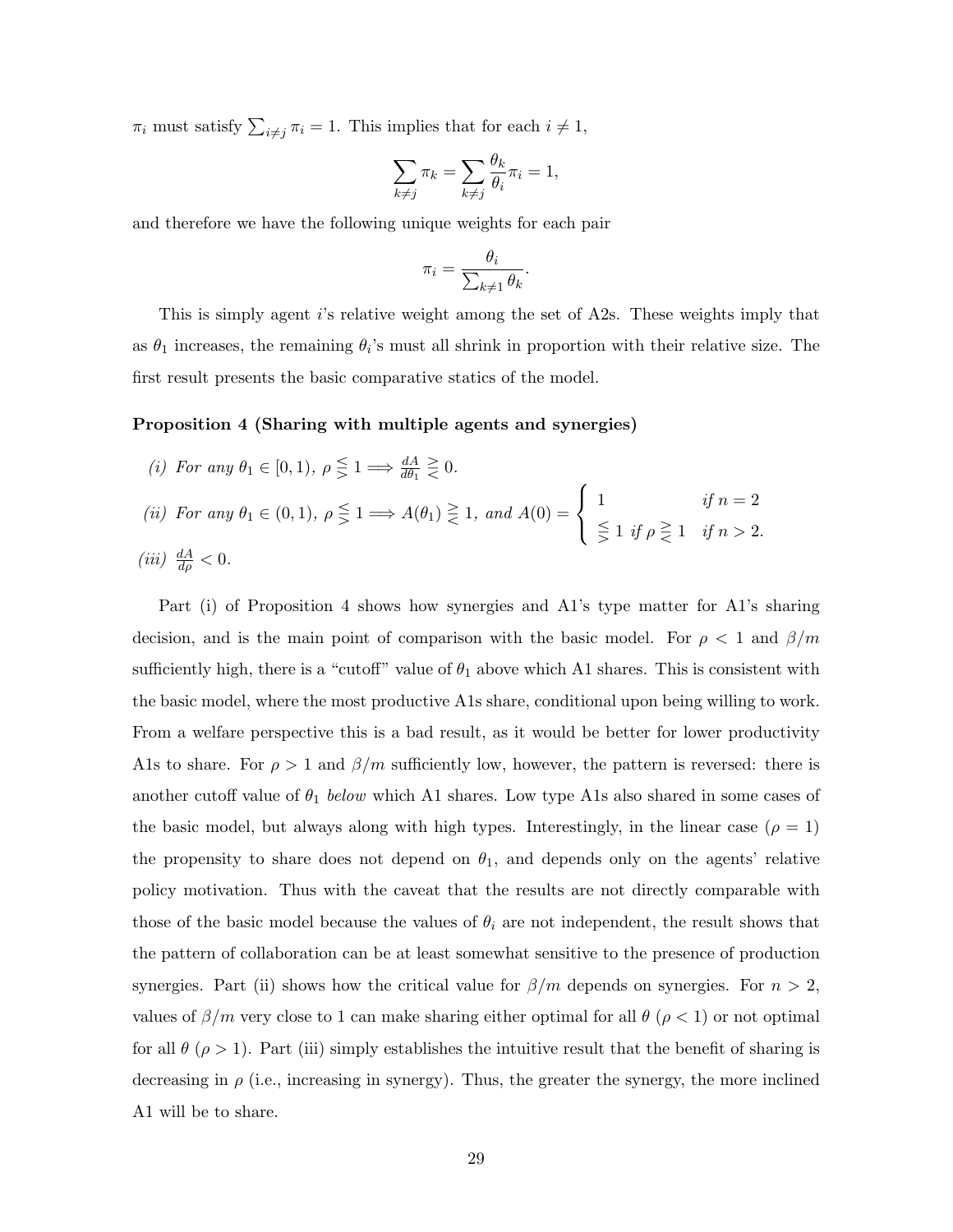We finally consider what would happen if the originator could choose the set of agents she shares with. There are two cases. First, suppose that A1 can share the task with only one additional agent. As the probability of victory conditional upon sharing with  $Ak$  is  $\theta_1/(\theta_1 + \theta_k)$ , A1 would be willing to add agent Ak if

$$
m \left(\theta_1^{\rho} + \theta_k^{\rho}\right)^{1/\rho} + \beta \frac{\theta_1}{\theta_1 + \theta_k} > m\theta_1 + \beta
$$

$$
\left(\theta_1^{\rho} + \theta_k^{\rho}\right)^{1/\rho} - \theta_1 > \frac{\theta_k}{\theta_1 + \theta_k} \left(\frac{\beta}{m}\right).
$$

Note that this expression is identical to that of the two-agent case when  $\theta_1 + \theta_k = 1$ . There are two effects of increasing  $\theta_k$ : increasing the probability of a successful outcome, and decreasing the probability of winning the award. The preceding expression can be rewritten as follows:

<span id="page-32-0"></span>
$$
A(\theta_1, \theta_k) = (\theta_1 + \theta_k) \left[ \left( \left( \frac{\theta_1}{\theta_k} \right)^{\rho} + 1 \right)^{1/\rho} - \frac{\theta_1}{\theta_k} \right] > \frac{\beta}{m}.
$$
 (12)

This expression implies that holding  $\theta_1/\theta_k$  constant, sharing becomes harder as  $\theta_1 + \theta_k$ shrinks. This happens because the contribution of sharing toward the collective outcome becomes smaller, while the probability of winning the prize remains the same. Likewise, holding  $\theta_1 + \theta_k$  constant, sharing becomes easier (harder) as  $\theta_1$  increases if  $\rho < (>) 1$ . The next comment characterizes A1's choice of a single partner.

## Comment 1 (Optimal partner)

For potential partner Ak:

(i) If  $\rho < 1$ ,  $\frac{\partial A}{\partial \theta_1}$  $\frac{\partial A}{\partial \theta_1} > 0$ . If  $\rho > 1$ ,  $\frac{\partial A}{\partial \theta_1}$  $\frac{\partial A}{\partial \theta_1} > 0$  if  $\theta_1 \le \theta_k$  and  $\rho$  sufficiently large;  $\lim_{\rho \to \infty} \frac{\partial A}{\partial \theta_1}$  $\frac{\partial A}{\partial \theta_1} = 0$ if  $\theta_1 > \theta_k$ .

(ii) If 
$$
\rho > 1
$$
,  $\frac{\partial A}{\partial \theta_k} > 0$ . If  $\rho < 1$ ,  $\frac{\partial A}{\partial \theta_k} > 0$  if  $\theta_1 \le \theta_k$ ;  $\lim_{\rho \to \infty} \frac{\partial A}{\partial \theta_k} < 0$  if  $\theta_1 > \theta_k$ .

Part (i) considers A1's productivity. When  $\rho < 1$  (i.e., there are synergies), high productivity A1s will be more inclined to share with a given partner. The results are weaker when  $\rho > 1$  but A1s with high productivity will often do better in a partnership than those with low productivity. Part (ii) considers the more interesting question of whom A1 would choose. Often more productive partners are preferred. Interestingly, when  $\rho > 1$  A1 prefers partners with high productivity because the expected loss in the victory bonus is now offset by productivity gains. This is also true when  $\rho < 1$  and potential partners are more productive than A1. The relationship may be reversed if potential partners are less productive than A1.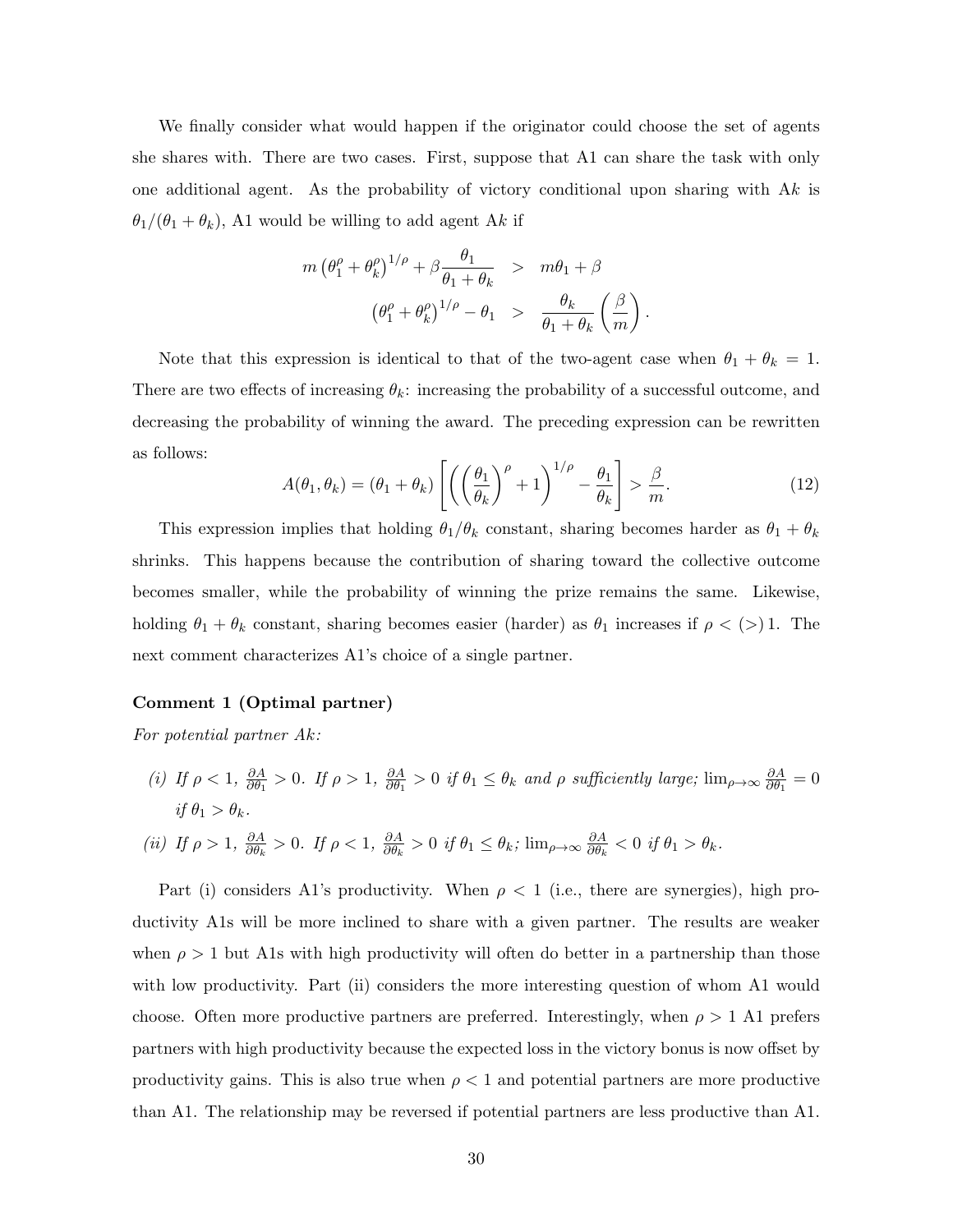Next, consider a second case where the originator can choose  $t$  agents to partner with, but all agents are identical  $(\theta_i = \theta)$ . Thus, the originator's objective is

<span id="page-33-0"></span>
$$
L(t) \equiv m\left(t\left(\frac{1}{n}\right)^{\rho}\right)^{1/\rho} + \frac{\beta}{t}.
$$
\n(13)

where  $t \in \{1, \ldots, n\}$ .

This objective is considerably simpler than that with heterogeneous agents, and so it is straightforward to derive the following comment.

## Comment 2 (Optimal number of homogeneous partners) If  $\frac{\beta}{m} \geq \frac{n^{1/\rho}-1}{n-1}$  $\frac{1}{n-1}$ , then  $t^* = 1$ ; otherwise,  $t^* = n$ .

As intuition would suggest, when the bonus from victory is relatively important, then there is less sharing. Somewhat more interestingly, there is never an interior solution, and so the originator will share with either no agents or all agents.

#### 3.3 Incomplete information

We now discuss a version of the game in which each agent is uncertain of the other's productivity. Specifically, suppose that  $\theta_i \sim U[0, 1]$  for agent A*i*. In this environment, the originator's sharing decision serves a signal of the originator's productivity.

We retain the fixed reward and make three other modifications to further simplify the analysis. First, we do not consider referrals. Second, A1 is assumed always to work, with her effort level denoted simply by  $e$ . Conditional upon  $Ai$  having jurisdiction, output  $x_i$  is then

$$
x_1 = \theta_1 \sim U[0, 1]
$$
  
\n
$$
x_2 = \begin{cases} \theta_2 \sim U[0, 1] & \text{if } e = 1 \\ 0 & \text{if } e = 0. \end{cases}
$$

Third, uncertainty over productivity eliminates the need for  $\epsilon$  in the basic model; thus, agent Ai wins the prize  $\beta$  if  $x_i > x_{-i}$ . The model might therefore describe a situation in which the originator is required to work on a project, but still decides whether to share jurisdiction or not. We characterize a perfect Bayesian equilibrium of this game. As the subsequent derivations show, there is essentially a unique equilibrium. Formally, strategies consist of A1's sharing choice  $s \in \{\text{share}, \text{keep}\}\$  and A2's effort level  $e \in \{0, 1\}$  conditional upon having jurisdiction. A2 also has posterior beliefs over  $\theta_1$  given A1's sharing decision, denoted  $\rho$ :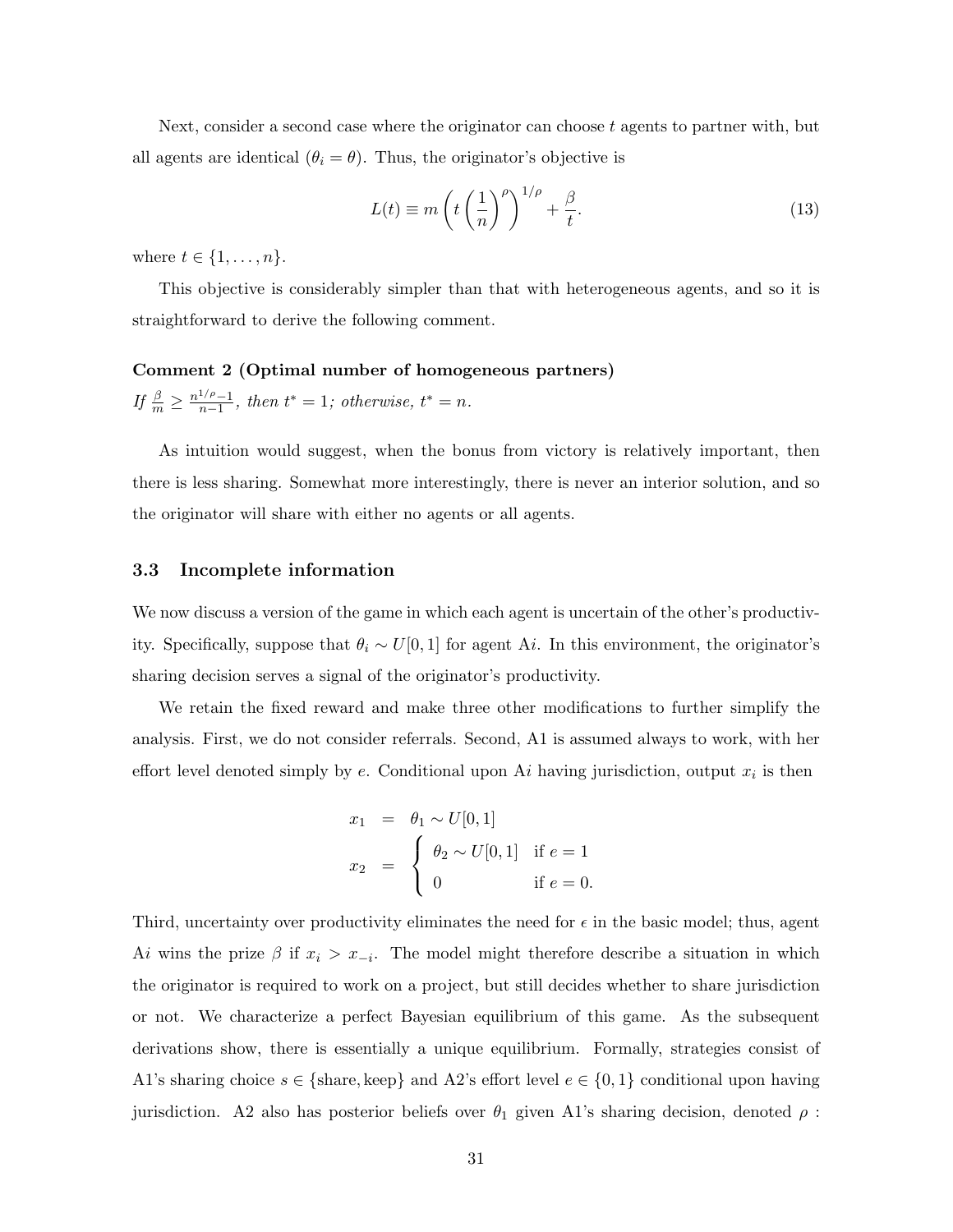{share, keep}  $\rightarrow \mathcal{P}$ , where  $\mathcal P$  is the set of measurable subsets of [0, 1]. These beliefs are consistent with Bayes' rule along the equilibrium path. An out of equilibrium information set can only be encountered if A1 shares when she was not expected to do so. In these cases, we simply assume that A2's beliefs are concentrated on  $\theta_1 = 1$ . Although the equilibrium does not require such extreme beliefs, this designates the type that would benefit most from sharing, since she would win with probability one.

We begin by considering the subgame following A1's choice to share, where agent A2 has posterior beliefs about A1's productivity that are uniformly distributed on the interval  $(\underline{\theta}, \overline{\theta})$ . While this is not a fully general treatment of A2's possible beliefs, we will subsequently argue that A1's sharing strategies are monotonic and therefore must take this form in equilibrium.

A2 works if

<span id="page-34-0"></span>
$$
m(E[\theta_1|\,\text{share}] + \theta_2) - k + \beta \,\omega(\underline{\theta}, \overline{\theta}, \theta_2, e) > mE[\theta_1|\,\text{share}].\tag{14}
$$

Here  $\omega(\underline{\theta}, \overline{\theta}, \theta_2, e)$  represents the probability that A2 wins. The uniform distribution implies that

$$
\omega(\underline{\theta}, \overline{\theta}, \theta_2, 1) = \begin{cases} 0 & \text{if } \theta_2 < \underline{\theta} \\ \frac{\theta_2 - \underline{\theta}}{\overline{\theta} - \underline{\theta}} & \text{if } \theta_2 \in [\underline{\theta}, \overline{\theta}] \\ 1 & \text{if } \theta_2 > \overline{\theta}, \end{cases}
$$

and expression [\(14\)](#page-34-0) simplifies to

$$
m\theta_2 + \beta \,\omega(\underline{\theta}, \theta, \theta_2, e) > k.
$$

As intuition would suggest, working becomes more attractive to A2 as  $m$ ,  $\theta_2$  and  $\beta$  increase, and less attractive as k increases. The expression implies that for any  $(\theta, \overline{\theta})$ , there is a unique type  $\hat{\theta}_2$  such that higher productivity types work and lower productivity types shirk. This type is given by

<span id="page-34-1"></span>
$$
\hat{\theta}_2 = \begin{cases} \frac{k}{m} & \text{if } \underline{\theta} \ge \frac{k}{m} \\ \min\left\{1, \frac{k(\overline{\theta} - \underline{\theta}) + \beta \underline{\theta}}{m(\overline{\theta} - \underline{\theta}) + \beta}\right\} & \text{if } \underline{\theta} < \frac{k}{m} . \end{cases}
$$
(15)

The first line of [\(15\)](#page-34-1) gives a corner case where A2 is indifferent between working and not even though she expects to lose  $\beta$  with certainty. Thus, strong policy motivations alone can induce some types to work even when they expect to lose with certainty. The second line gives the interior case where the indifferent A2 expects to win with some probability. Because this set of types necessarily hits a corner at 1, this threshold must be weakly increasing in  $\theta$ .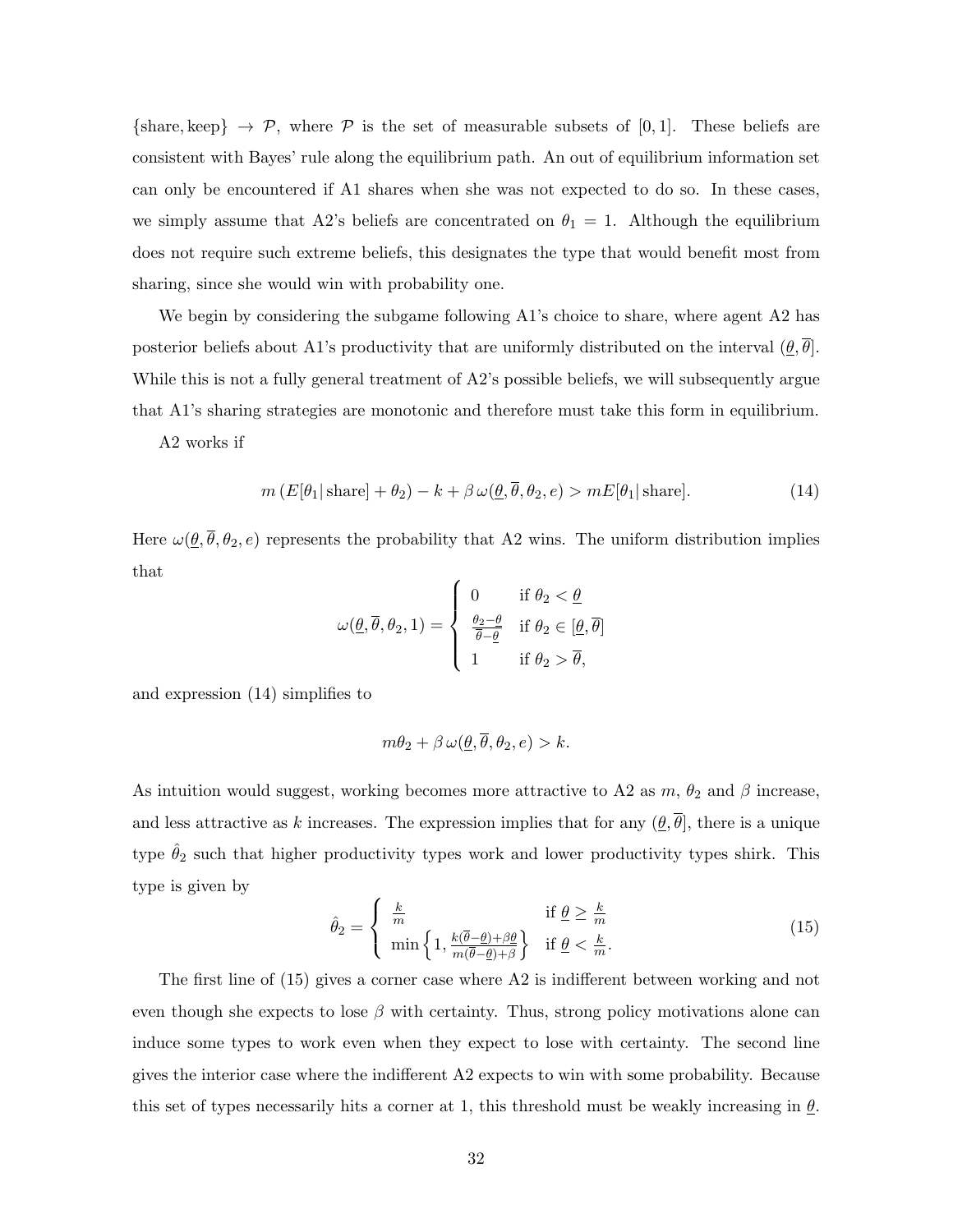Reducing the set of sharing originator types (i.e., increasing  $\theta$ ) therefore does not expand the set of partner types willing to work.

Given  $\hat{\theta}_2,$  the probability that A2 will work given  $(\underline{\theta},\overline{\theta}]$  is

<span id="page-35-1"></span>
$$
\phi(\underline{\theta}, \overline{\theta}) = 1 - \hat{\theta}_2. \tag{16}
$$

And given  $\theta_1$ , the probability that A2 wins conditional upon working is

<span id="page-35-3"></span>
$$
\xi(\theta_1) = \begin{cases} 1 & \text{if } \theta_1 \le \hat{\theta}_2 \\ \frac{1-\theta_1}{1-\hat{\theta}_2} & \text{if } \theta_1 \ge \hat{\theta}_2. \end{cases}
$$
 (17)

Note that if  $\theta_1 < \hat{\theta}_2$ , then the probability of A1 winning is zero.

We can now characterize A1's sharing decision. Suppose that in equilibrium, the set of sharing originators is  $(\underline{\theta}, \overline{\theta}]$ . Then A1 shares if

<span id="page-35-2"></span>
$$
m\left(\theta_1 + \phi(\underline{\theta}, \overline{\theta})\frac{\hat{\theta}_2 + 1}{2}\right) + (1 - \phi(\underline{\theta}, \overline{\theta})\xi(\theta_1))\beta > m\theta_1 + \beta\tag{18}
$$

Simplifying, A1 shares if  $\phi(\underline{\theta}, \overline{\theta}) > 0$  and

<span id="page-35-0"></span>
$$
\frac{m(\hat{\theta}_2+1)}{2} - \xi(\theta_1)\beta > 0\tag{19}
$$

There are two notable facts about this expression. First, it is independent of  $\phi(\cdot)$  when  $\phi(\cdot) \neq 0$ . Second, it does not depend on the functional form of  $\xi(\cdot)$ ; i.e., it applies to any measurable sharing strategy on  $[0, 1]$ . This implies an important monotonicity feature of sharing in equilibrium. If any type  $\theta'_1$  shares in equilibrium, then all higher types will also be willing to share. To see why, suppose that some type  $\theta''_1 > \theta'_1$  does not share. By sharing out of equilibrium, she would not affect A2's strategy, and so would only affect A2's chances of winning. Thus, type  $\theta_1''$  would automatically satisfy [\(19\)](#page-35-0) if type  $\theta_1'$  does.

The immediate consequence of the monotonicity of sharing incentives is that when sharing occurs, the set of sharing types is simply  $(\theta, 1]$ . The final step in deriving the equilibrium is then to characterize  $\underline{\theta}$ . At an interior solution, this is the (unique) value of  $\theta_1$  that satisfies [\(19\)](#page-35-0) with equality. Higher values of  $\theta$  imply lower levels of sharing. There are also corner solutions, where either no types or all types share.

Our next result describes the outcomes of the incomplete information game. Note that a difference between these results and those of preceding versions of the game is that collaboration and turf wars can only be probabilistic as they depending on the specific realization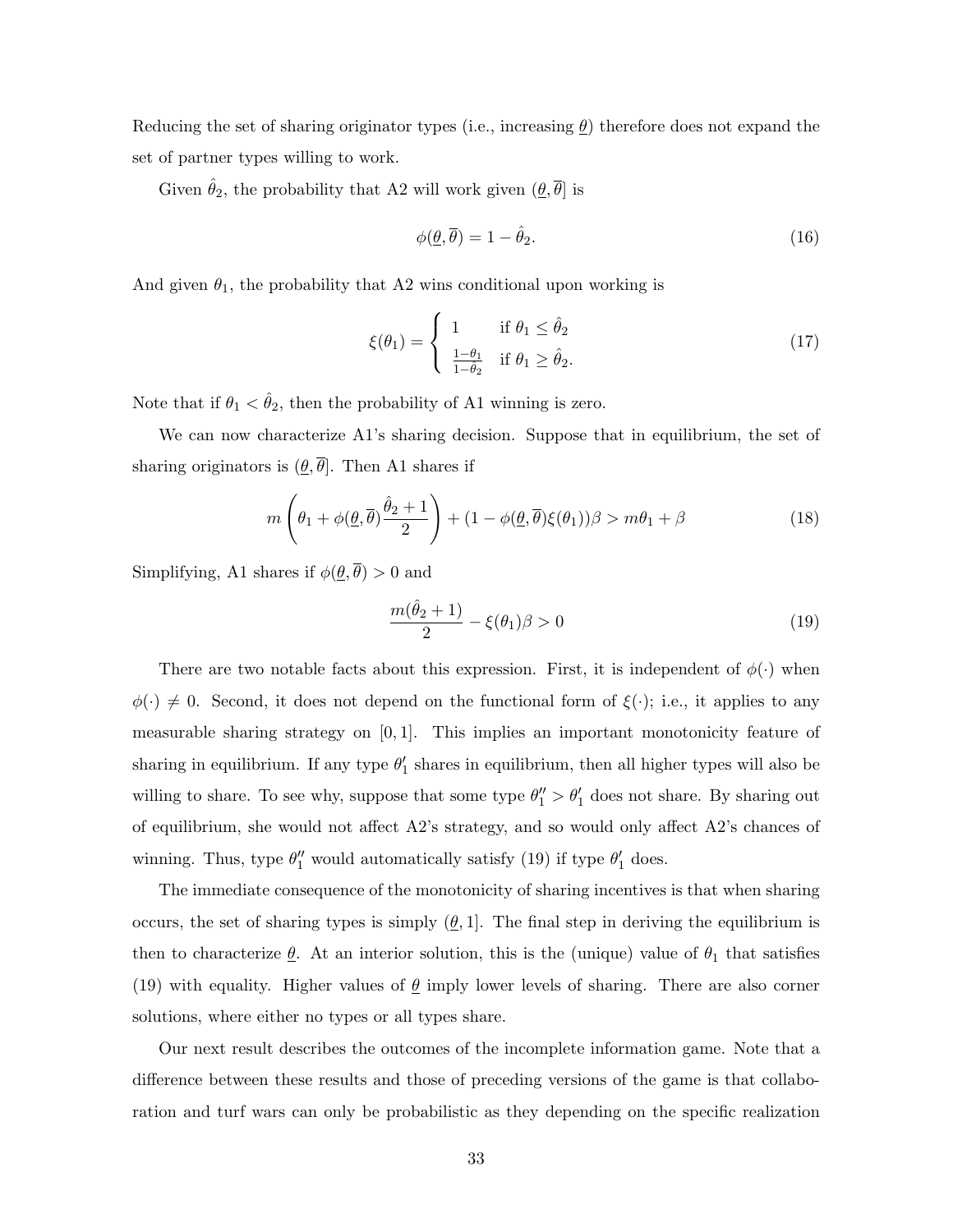of  $\theta_2$ . That is, a set of sufficiently low types of A2 will find the utility gains from working to not warrant the effort. Thus, except in the limiting case where full sharing occurs and  $k \to 0$ , there is no equilibrium in which A2 always works. We therefore label outcomes where A1 shares and A2 works with positive probability as "possible collaboration" and those where A1 does not share but A2 would work with positive probability as a "possible turf war."

## <span id="page-36-0"></span>Proposition 5 (Outcomes under incomplete information)

- (i) (Indifference) If  $\beta \leq k m$ , then the outcome is indifference.
- (ii) (Possible turf war) If  $\beta > k m$  and  $m < \min\{k, \beta\}$ , then A1 keeps for all  $\theta_1$ .
- (iii) (Possible collaboration) If  $\beta \in \left(k m, \frac{-m + \sqrt{m^2 + 8m(k+m)}}{4}\right)$ 4 ), then A1 shares for all  $\theta_1$ .
- (iv) (Possible collaboration and turf war) If the conditions of parts  $(i)$ -(iii) are not met, then the set of sharing types is  $(\underline{\theta}^*, 1]$ , where

$$
\underline{\theta}^* = \begin{cases} \frac{m(k-\beta+m)-2\beta^2}{m(k-3\beta+m)} & \text{if } m \le k \text{ and } m \ge \beta, \text{ or } m > k \text{ and } \frac{k+m}{2} > \beta \\ 1 - \frac{m(1-(k/m)^2)}{2\beta} & \text{otherwise.} \end{cases}
$$

Proposition [5](#page-36-0) provides some basic intuitions about the effects of turf battles on sharing. Part (i) shows that the conditions generating indifference—low  $\beta$ , high k, and low m—are similar to those in Proposition [1.](#page-14-0) Parts (ii) and (iii) are the corner cases; in the former, autarchy is always the result because all A1 types play keep because  $\beta$  is sufficiently high. In the latter, all types of A1 share because  $\beta$  is moderate and m is high. Finally, part (iv) is the interior solution, where autarchy results for low values of  $\theta_1$  and possible collaboration for higher values.

The role of  $\beta$  in the incomplete information game resembles that of the basic game. Clearly, extreme values of  $\beta$  are undesirable from the perspective of maximizing joint production; very low values provide too little incentive to work, and very high values provide too little incentive to share. Focusing on intermediate values (i.e., parts (iii) and (iv) of Proposition [5\)](#page-36-0), increasing β limits A1's propensity to share. For low values of β in this region there is full sharing. The following comment establishes that the set of types that share contracts as  $\beta$  increases.

#### Comment 3 (Comparative Statics)

## $\underline{\theta}^*$  is increasing in  $\beta$ .

These results show that despite numerous differences across models, two main intuitions carry over from the basic model. First, high levels of competition will inhibit sharing and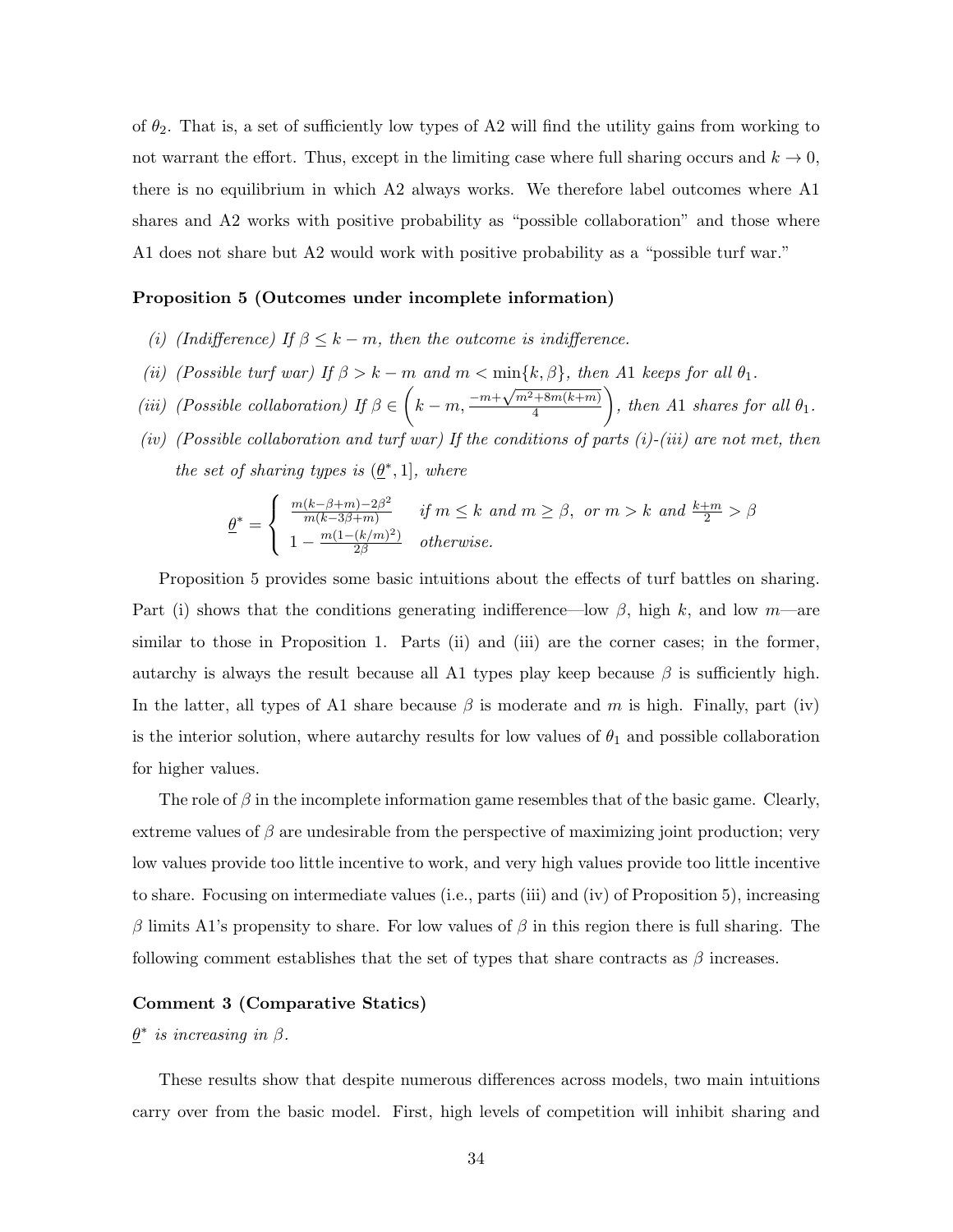collaboration. Second, conditional upon being willing to work, the highest type originators will share in equilibrium. This prediction is also consistent with the "synergies" case ( $\rho < 1$ ) case of the no-effort model. As with the other models, equilibrium sharing behavior is in some sense undesirable, as a hypothetical principal or society would prefer that lower types share.

## 4 Discussion

The goal of this paper is largely positive: we attempt to formalize the popular notion of a turf war. As we argue, the minimal necessary components of a turf war are joint production, competition, and property rights over jurisdiction. From this starting point, our model produces a unique equilibrium in which high-productivity originators share and high-productivity partners exert effort. One implication is that turf battles hurt most when collaboration is most needed; that is, when originators have moderate productivity. Perhaps most prominently, it shows that the reward from competition,  $\beta$ , can both help and hurt collaboration. While competition always mitigates moral hazard and free riding by inducing effort, high levels of competition can encourage originators to "go it alone."

Despite their ubiquity, turf wars are difficult to observe directly. In fact, inefficient lack of cooperation is present and most prominent precisely when the failure to share a task is hard to monitor and hence discipline directly. Our experiment therefore sought to test the model's predictions about originator sharing behavior when there is an able partner willing to work. Consistent with a host of previous results, subjects cooperated somewhat more often than predicted by the model. Yet the main predictions about the role of competitive versus policymotivated incentives are supported, and in particular there is support for the non-monotonic effects of competitive rewards on collaboration.

While we view our basic model as capturing a necessary and sufficient condition for turf wars, other factors may also matter. Agents are limited by being unable to strike bargains to divide the surplus with either each other or the principal. We also do not consider organizational solutions such as the selection of agent types, or incentives provided through oversight or contracts. Yet, the model allows us to speculate on some possible remedies. For example, a principal could use a performance cutoff below which  $\beta$  is not awarded to any agent. This scheme might correspond to an organization's implicit threat to fill a higher position with an outsider rather than promoting from within. This might produce collaboration by reducing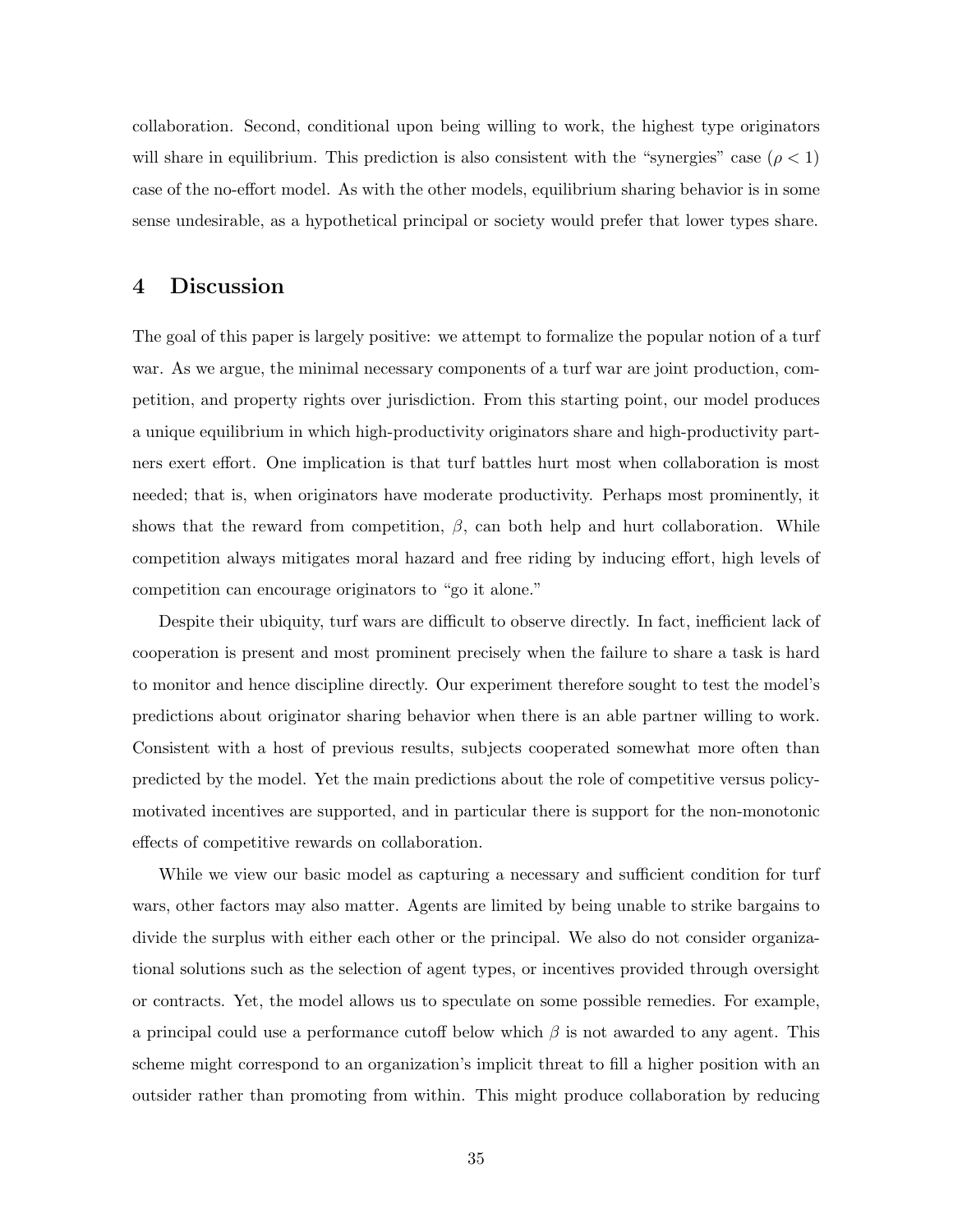the payoff from autarchy, but it may also reduce the incentive of certain agent types to work.

Another important question concerns the way in which effort is aggregated. In our game theoretic model, outputs are perfect substitutes. However, our decision theoretic extension suggests the possibility that returns to scale and complementarities might affect sharing patterns in a way that our other extensions did not. In an environment with rapidly diminishing returns to collaborative effort, a hypothetical principal might actually want autarchy.

## References

- <span id="page-38-5"></span>Alonso, R., Dessein, W., and Matouschek, N. (2008). When does coordination require centralization? American Economic Review, 98(1):145–179.
- <span id="page-38-4"></span>Austen-Smith, D. and Riker, W. (1987). Asymmetric information and the coherence of legislation. American Political Science Review, 81(3):897–918.
- <span id="page-38-7"></span>Baccara, M. and Razin, R. (2007). Bargaining over new ideas: The distribution of rents and the stability of innovative firms. Journal of the European Economic Association, 5(6):1095– 1129.
- <span id="page-38-9"></span>Brandts, J. and Schram, A. (2001). Cooperation and noise in public goods experiments: Applying the contribution function approach. Journal of Public Economics, 79(2):399–427.
- <span id="page-38-8"></span>Camera, G. and Casari, M. (2009). Cooperation among strangers under the shadow of the future. American Economic Review, 99(3):979–1005.
- <span id="page-38-1"></span>Chen, K.-P. (2003). Sabotage in promotion tournaments. Journal of Law, Economics, and Organization, 19(1):119–140.
- <span id="page-38-2"></span>Chen, Y. and Ledyard, J. O. (2008). Mechanism design experiments. In Durlauf, S. N. and Blume, L. E., editors, The New Palgrave Dictionary of Economics. Palgrave Macmillan, Basingstoke.
- <span id="page-38-6"></span>Creane, A. (1995). Endogenous learning, learning by doing and information sharing. International Economic Review, 36(4):985–1002.
- <span id="page-38-3"></span>Dechenaux, E., Kovenock, D., and Sheremeta, R. M. (2012). A survey of experimental research on contests, all-pay auctions and tournaments. Economic science institute working paper 12-22, Chapman University.
- <span id="page-38-0"></span>Dessein, W., Garicano, L., and Gertner, R. (2010). Organizing for synergies. American Economic Journal: Microeconomics, 2(4):77–114.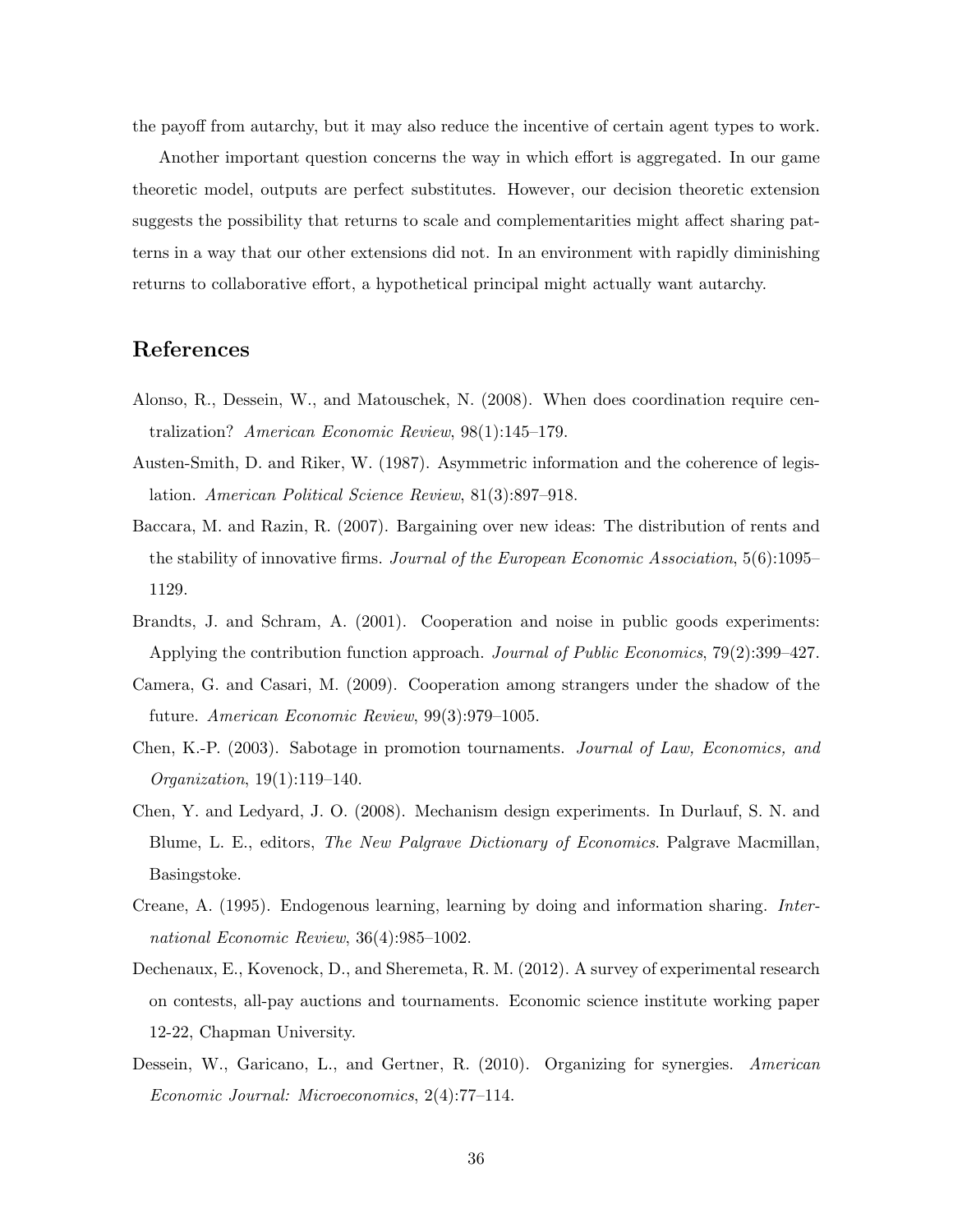- <span id="page-39-7"></span><span id="page-39-3"></span>Downs, A. (1966). Inside Bureaucracy. Little, Brown, Boston, MA.
- Falk, A., Fehr, E., and Huffman, D. (2008). The power and limits of tournament incentives. Discussion paper, University of Zurich.
- <span id="page-39-13"></span>Fehr, E. and Gächter, S. (2000). Fairness and retaliation: The economics of reciprocity. Journal of Economic Perspectives, 14(3):159–182.
- <span id="page-39-12"></span>Fischbacher, U. (2007). z-Tree: Zurich toolbox for ready-made economic experiments. Experimental Economics, 10(2):171–178.
- <span id="page-39-10"></span><span id="page-39-2"></span>Gal-Or, E. (1985). Information sharing in oligopoly. *Econometrica*, 53(2):329–343.
- Garicano, L. and Posner, R. A. (2005). Intelligence failures: An organizational economics perspective. Journal of Economic Perspectives, 19(4):151–170.
- <span id="page-39-5"></span><span id="page-39-4"></span>Garicano, L. and Santos, T. (2004). Referrals. American Economic Review, 94(3):499–525.
- <span id="page-39-14"></span>Gates, R. M. (1987). The cia and american foreign policy. Foreign Affairs,  $66(2):215-230$ .
- Glöckner, A., Irlenbusch, B., Kube, S., Nicklisch, A., and Normann, H.-T. (2011). Leading with(out) sacrifice? a public-goods experiment with a privileged player. *Economic Inquiry*, 49(2):591–597.
- <span id="page-39-16"></span>Goeree, J. K. and Holt, C. A. (1999). Stochastic game theory: For playing games, not just for doing theory. Proceedings of the National Academy of Sciences, 96(19):10564–10567.
- <span id="page-39-15"></span>Goeree, J. K. and Holt, C. A. (2001). Ten little treasures of game theory and ten intuitive contradictions. American Economic Review, 91(5):1402–1422.
- <span id="page-39-11"></span>Greiner, B. (2004). The online recruitment system ORSEE  $2.0 - a$  guide for the organization of experiments in economics. Working paper series in economics 10, University of Cologne.
- <span id="page-39-8"></span>Harbring, C. and Irlenbusch, B. (2005). Incentives in tournaments with endogenous prize selection incentives in tournaments. Journal of Institutional and Theoretical Economics, 161(4):636.
- <span id="page-39-9"></span>Harbring, C. and Irlenbusch, B. (2011). Sabotage in tournaments: Evidence from a laboratory experiment. Management Science, 57(4):611-627.
- <span id="page-39-1"></span>Hoffman, B. (2012). American Icon: Alan Mulally and the Fight to Save Ford Motor Company. Crown Publishing, New York, NY.
- <span id="page-39-6"></span>Holmström, B. and Milgrom, P. (1990). Regulating trade among agents. *Journal of Institu*tional and Theoretical Economics, 146(1):85–105.
- <span id="page-39-0"></span>Institute of Medicine (2001). Crossing the quality chasm: A new health system for the  $21st$ century. National Academy Press, Washington, DC.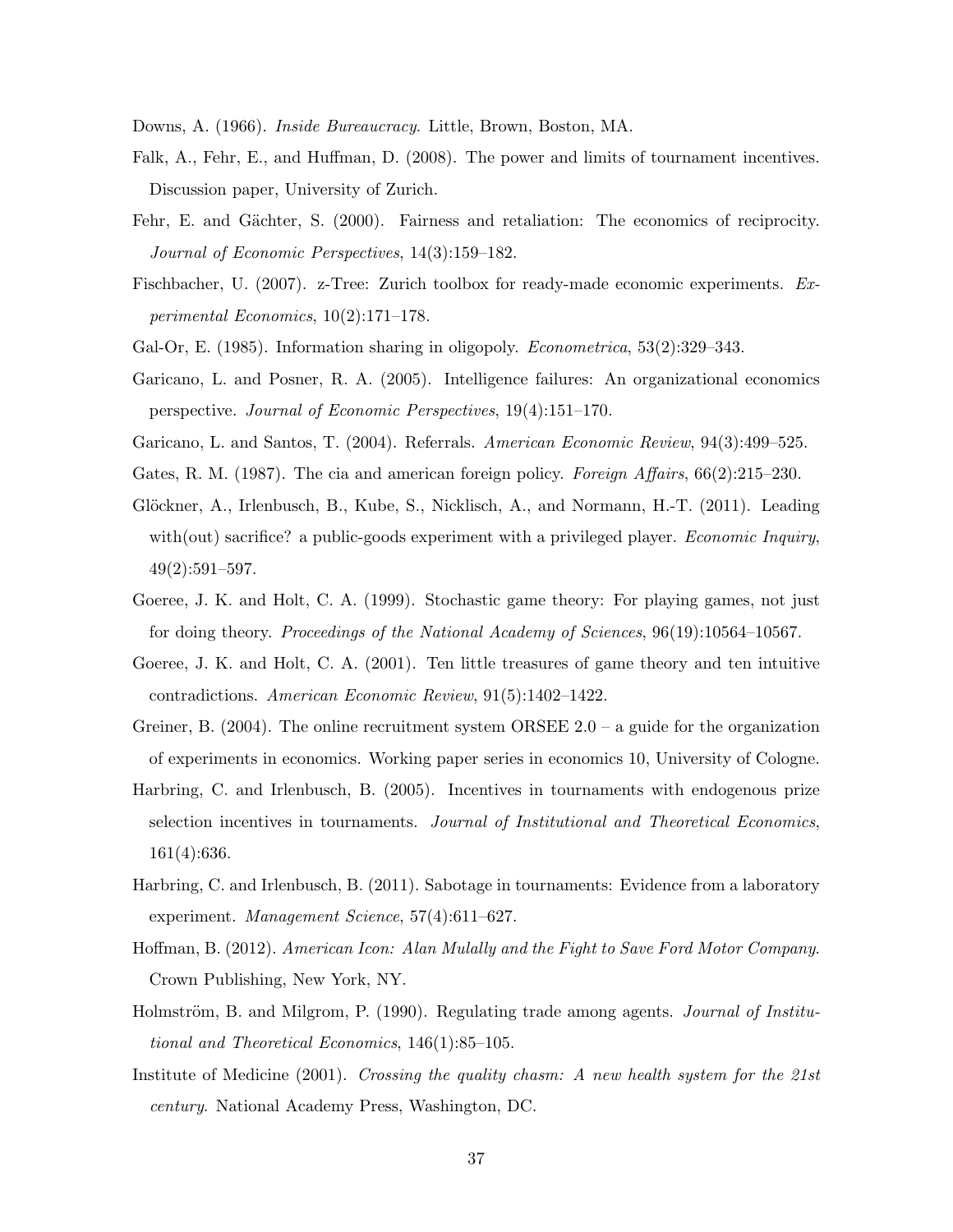<span id="page-40-8"></span><span id="page-40-6"></span>Itoh, H. (1991). Incentives to help in multi-agent situations. Econometrica, 59(3):611–636.

- King, D. C. (1994). The nature of congressional committee jurisdictions. American Political Science Review, 88(1):48–62.
- <span id="page-40-7"></span>King, D. C. (1997). Turf Wars: How Congressional Committees Claim Jurisdiction. University of Chicago Press, Chicago, IL.
- <span id="page-40-13"></span>Konrad, K. (2000). Sabotage in rent-seeking contests. Journal of Law, Economics, and Organization, 16(1):155–165.
- <span id="page-40-10"></span>Lazear, E. P. (1989). Pay equality and industrial politics. Journal of Political Economy1, 97(3):561–580.
- <span id="page-40-0"></span>Lederman, G. N. (1999). Reorganizing the Joint Chiefs of Staff. Greenwood Press, Westport, CT.
- <span id="page-40-3"></span>Lee, T. H. and Mongan, J. J. (2009). Chaos and Organization in Health Care. MIT Press, Cambridge, MA.
- <span id="page-40-12"></span>Markussen, T., Reuben, E., and Tyran, J.-R. (2014). Competition, cooperation and collective choice. The Economic Journal, 124(574):F163–F195.
- <span id="page-40-9"></span>Marx, L. M. and Squintani, F. (2009). Individual accountability in teams. Journal of Economic Behavior & Organization,  $72(1):260-273$ .
- <span id="page-40-2"></span>Medicare Payment Advisory Commission (2008). Report to Congress: Reforming the delivery system. MedPAC, Washington, DC.
- <span id="page-40-5"></span>Milgrom, P. and Roberts, J. (1988). An economic approach to influence activities in organizations. American Journal of Sociology, 94(1):154–179.
- <span id="page-40-16"></span><span id="page-40-11"></span>Modica, S. (2010). Open source without free riding. Mimeo, University of Palermo.
- Nalbantian, H. R. and Schotter, A. (1997). Productivity under group incentives: An experimental study. American Economic Review, 87(3):314–341.
- <span id="page-40-1"></span>National Commission on Terrorist Attacks (2004). The 9/11 Commission Report: Final Report of the National Commission on Terrorist Attacks Upon the United States. W. W. Norton & Company, New York, NY.
- <span id="page-40-14"></span>Okuno-Fujiwara, M., Postlewaite, A., and Suzumura, K. (1990). Strategic information revelation. Review of Economic Studies, 57(1):25–47.
- <span id="page-40-4"></span>Posner, R. A. (2005). Preventing Surprise Attacks: Intelligence Reform in the Wake of 9/11. Rowman & Littlefield, Stanford, CA.
- <span id="page-40-15"></span>Raith, M. (1996). A general model of information sharing in oligopoly. Journal of Economic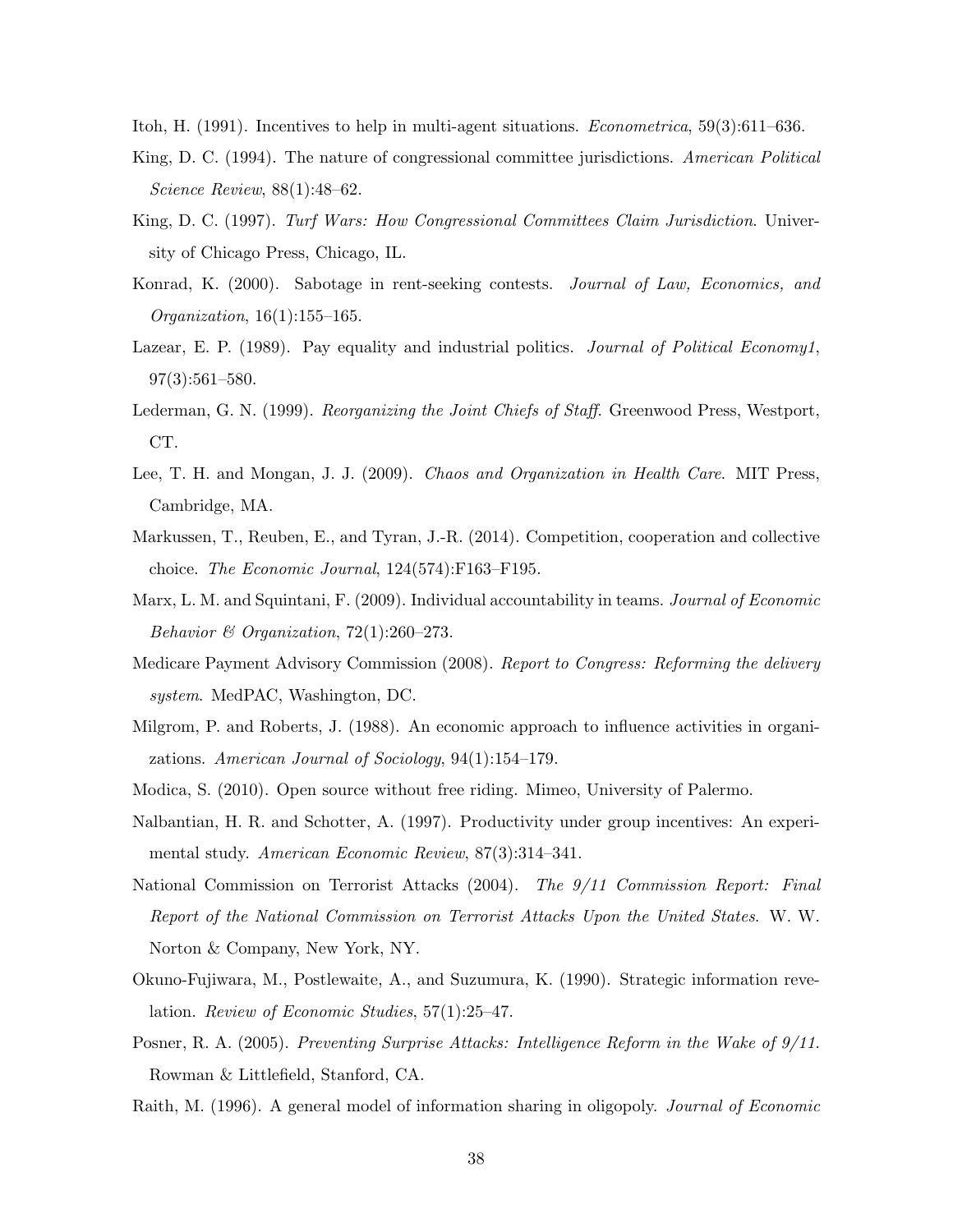Theory, 71(1):260–288.

- <span id="page-41-4"></span>Reuben, E. and Riedl, A. (2009). Public goods provision and sanctioning in privileged groups. Journal of Conflict Resolution, 53(1):72–93.
- <span id="page-41-3"></span>Stein, J. C. (2008). Conversations among competitors. American Economic Review, 98(5):2150–2162.
- <span id="page-41-2"></span>Tan, J. H. and Bolle, F. (2007). Team competition and the public goods game. Economics Letters, 96(1):133–139.

<span id="page-41-1"></span><span id="page-41-0"></span>Wilson, J. Q. (1978). The Investigators. Basic Books, New York, NY.

Wilson, J. Q. (2000). *Bureaucracy: What Government Agencies Do and why They Do it.* Basic Books, New York, NY.

## A Proofs

### Proof of Lemma 1

We can rewrite

$$
\theta^{H} \equiv \frac{-\left(m + \frac{\beta}{2}\right) + \sqrt{\left(m + \frac{3}{2}\beta\right)^{2} + 2\beta\left(k - \left(m + \beta\right)\right)}}{\beta}
$$

It is then easily verified that  $k = m + \beta$  iff  $\theta^L = \theta^H = 1$ , and  $k = 0$  iff  $\theta^L = \theta^H = 0$ . The rest is straightforward, as squaring both sides we obtain.

$$
\theta^H \equiv \frac{-\left(m + \frac{\beta}{2}\right) + \sqrt{(m + \frac{\beta}{2})^2 + 2\beta k}}{\beta} > \frac{k}{m + \beta} \equiv \overline{\theta}
$$
  

$$
\sqrt{\left(m + \frac{\beta}{2}\right)^2 + 2\beta k} > \frac{k\beta}{m + \beta} + \left(m + \frac{\beta}{2}\right)
$$
  

$$
1 > \frac{k}{m + \beta}
$$

Since  $k < m + \beta$ , we have  $0 < \theta^L < \theta^H < 1$ 

## Proof of Proposition 1

(i) and (ii) are derived in the text. For (iii), A2 always works as  $\theta_2 \in (\theta^H, 1)$ , so we have three cases.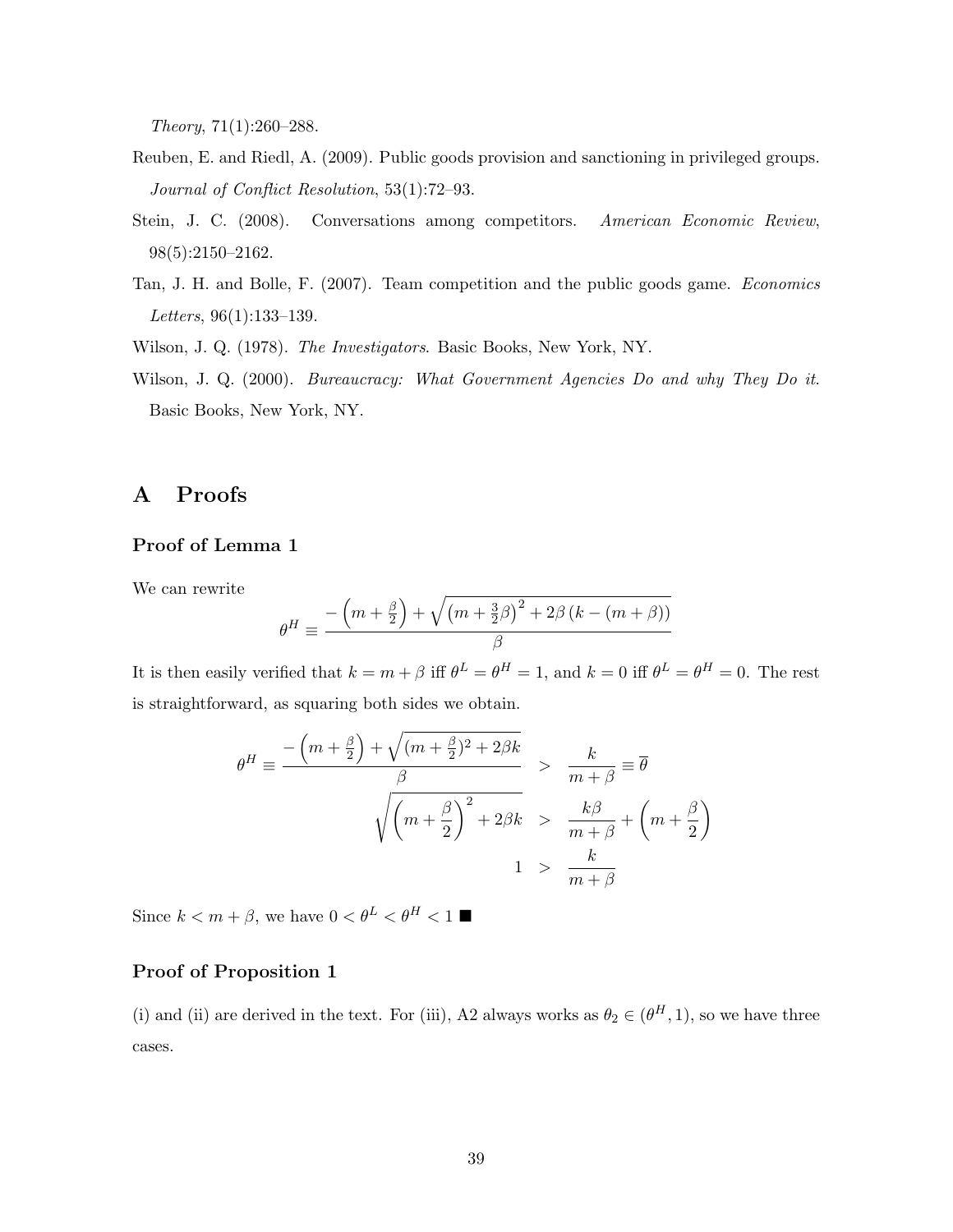- 1. For  $\theta_1 \in (0, \theta^L)$ , A1 does not work. Since A2 works if she has jurisdiction, A1 receives zero from keeping and strictly positive utility from sharing. Thus the outcome is delegation.
- 2. For  $\theta_1 \in (\theta^H, 1)$  A1 always works and prefers keep (resulting in autarchy) over share (resulting in collaboration) if

<span id="page-42-0"></span>
$$
m(\theta_1 + \theta_2) + \beta(\theta_1 + \theta_2)\,\omega_1(\theta_1, \theta_2) - k \quad < \quad (m + \beta)\theta_1 - k \tag{20}
$$

$$
\beta \theta_1^2 - \beta \theta_1 + \beta \theta_2 (1 - \theta_2) + 2m \theta_2 < 0 \tag{21}
$$

The solutions  $(\theta^-$ ,  $\theta^+$ ) to [\(21\)](#page-42-0) for  $\theta_1$  are given by (6). Hence, if  $\theta_1 < \theta^-$  or  $\theta_1 > \theta^+$ , then A1 shares. If  $\theta_1 \in (\theta^-,\theta^+)$  then A1 keeps. If  $\theta^-$  and  $\theta^+$  are not real-valued, then A1 shares.

3. For  $\theta_1 \in (\theta^L, \theta^H)$ , A1 prefers share (resulting in delegation) to keep (resulting in autarchy) if

$$
m\theta_2 + \beta \theta_2 \omega_1(0, \theta_2) \ge (m + \beta)\theta_1 - k
$$
  

$$
\theta_1 \le \tilde{\theta} \equiv \frac{m\theta_2 + \beta \theta_2 \frac{1 - \theta_2}{2} + k}{m + \beta}
$$
 (22)

Since  $\tilde{\theta} > \theta^L$  always, this case breaks into two subcases:

3a.  $\tilde{\theta} > \theta^H$ , so  $\tilde{\theta}$  is irrelevant: A1 delegates always in this region, hence at  $\theta_1 = \theta^H$  A1, by definition indifferent between collaboration and delegation, prefers either over autarchy. If either  $\theta^-$  and  $\theta^+$  are not real-valued, or  $\theta^+ < \theta^H$ , then A1 does not choose keep for any  $\theta_1 > \theta^H$ . Combining the previous cases, the outcomes are

$$
\begin{cases}\n\text{delegation} & \text{if } \theta_1 \in (0, \theta^L) \\
\text{delegation} & \text{if } \theta_1 \in (\theta^L, \theta^H) \\
\text{collaboration} & \text{if } \theta_1 \in (\theta^H, 1).\n\end{cases}
$$

And when  $\theta^-$  and  $\theta^+$  are real-valued and  $\theta^+ > \theta^H$  we have

 $\sqrt{ }$ 

 $\begin{array}{c} \hline \end{array}$ 

 $\begin{array}{|c|c|} \hline \rule{0pt}{12pt} \rule{0pt}{2pt} \rule{0pt}{2pt} \rule{0pt}{2pt} \rule{0pt}{2pt} \rule{0pt}{2pt} \rule{0pt}{2pt} \rule{0pt}{2pt} \rule{0pt}{2pt} \rule{0pt}{2pt} \rule{0pt}{2pt} \rule{0pt}{2pt} \rule{0pt}{2pt} \rule{0pt}{2pt} \rule{0pt}{2pt} \rule{0pt}{2pt} \rule{0pt}{2pt} \rule{0pt}{2pt} \rule{0pt}{2pt} \rule{0pt}{2pt} \rule{0pt}{2pt} \rule{0pt}{2pt} \rule{0pt}{2$ 

\n
$$
\text{delegation} \quad \text{if } \theta_1 \in (0, \theta^L)
$$
\n

\n\n
$$
\text{delegation} \quad \text{if } \theta_1 \in (\theta^L, \theta^H)
$$
\n

\n\n
$$
\text{collaboration} \quad \text{if } \theta_1 \in (\theta^H, \theta^-)
$$
\n

\n\n
$$
\text{autarchy (turf war)} \quad \text{if } \theta_1 \in (\theta^-, \theta^+)
$$
\n

\n\n
$$
\text{collaboration} \quad \text{if } \theta_1 \in (\theta^+, 1).
$$
\n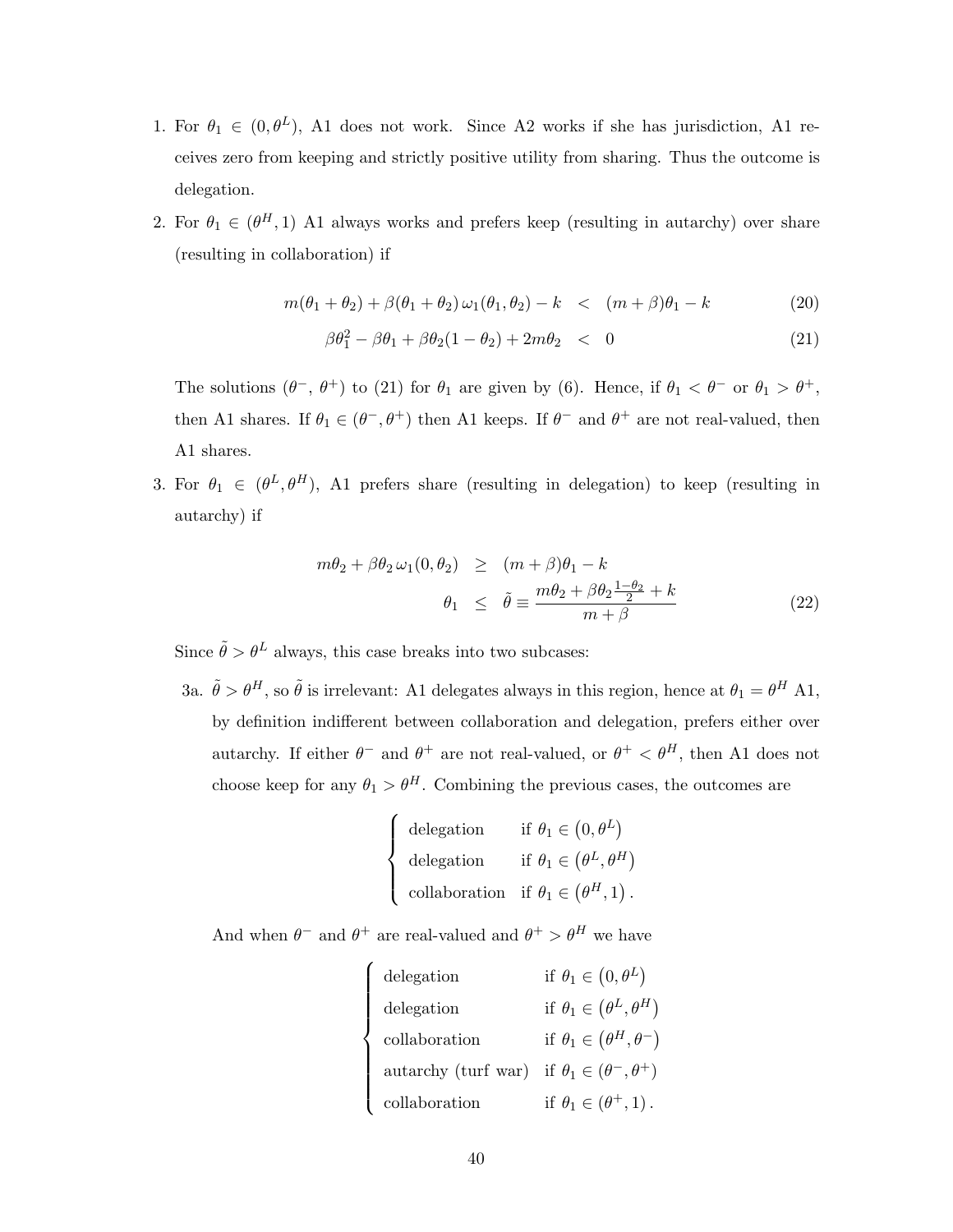The region  $(\theta^H, \theta^-)$  is possibly empty, in which case the autarchy region is  $(\theta^H, \theta^+)$ . Combining outcomes yields the result.

3b.  $\tilde{\theta} < \theta^H$ , so  $\tilde{\theta}$  is relevant: A1 delegates for  $\theta_1 < \tilde{\theta}$  and keeps otherwise. Hence at  $\theta_1 = \theta^H$  A1, by definition indifferent between collaboration and delegation, prefers keep over either. It is straightforward to verify that  $\theta^+$  and  $\theta^-$  are always real-valued in this case. Combining the previous cases, the outcomes are

$$
\begin{cases}\n\text{delegation} & \text{if } \theta_1 \in (0, \theta^L) \\
\text{delegation} & \text{if } \theta_1 \in (\theta^L, \tilde{\theta}) \\
\text{autarchy (turf war) if } \theta_1 \in (\tilde{\theta}, \theta^H) \\
\text{autarchy (turf war) if } \theta_1 \in (\theta^H, \theta^+) \\
\text{collaboration} & \text{if } \theta_1 \in (\theta^+, 1)\n\end{cases}
$$

The region  $(\theta^H, \theta^+)$  is possibly empty, in which case there can be no autarchy for any  $\theta_1 > \theta^H$ , so the autarchy region is  $(\tilde{\theta}, \theta^H)$  and the collaboration region is  $(\theta^H, 1)$ . Combining outcomes yields the result  $\blacksquare$ 

## Proof of Proposition 2

Rewriting the thresholds so that  $2m+\beta=W$  yields

$$
\theta^{L} = \frac{k}{m+\beta} = \frac{2k}{W+\beta}
$$
\n
$$
\theta^{H} = \frac{2k}{(m+\frac{\beta}{2}) + \sqrt{(m+\frac{\beta}{2})^{2} + 2\beta k}} = \frac{2k}{W/2 + \sqrt{(W/2)^{2} + 2\beta k}}
$$
\n
$$
\tilde{\theta} = \frac{m\theta_{2} + \beta\theta_{2}(1-\theta_{2})/2 + k}{m+\beta} = \theta_{2}^{2} \left(-1 + W\frac{1+1/\theta_{2}}{W+\beta}\right) + \frac{2k}{W+\beta}
$$
\n
$$
\theta^{-} = \frac{1}{2} - \sqrt{\frac{1}{4} - \theta_{2} \left(\frac{W}{\beta} - \theta_{2}\right)}
$$
\n
$$
\theta^{+} = \frac{1}{2} + \sqrt{\frac{1}{4} - \theta_{2} \left(\frac{W}{\beta} - \theta_{2}\right)}
$$

From these expressions it is clear that  $\theta^L$ ,  $\theta^H$ ,  $\tilde{\theta}$ , and  $\theta^-$  are decreasing in  $\beta$ , while  $\theta^+$  is increasing in  $\beta$ . Additionally,  $\theta^L$ ,  $\theta^H$ , and  $\tilde{\theta}$  are increasing in k, while  $\theta^-$  are  $\theta^+$  are constant in k. The results on the regions follow from these relationships  $\blacksquare$ 

## Proof of Proposition 3

Second period strategies are characterized above. In the first period: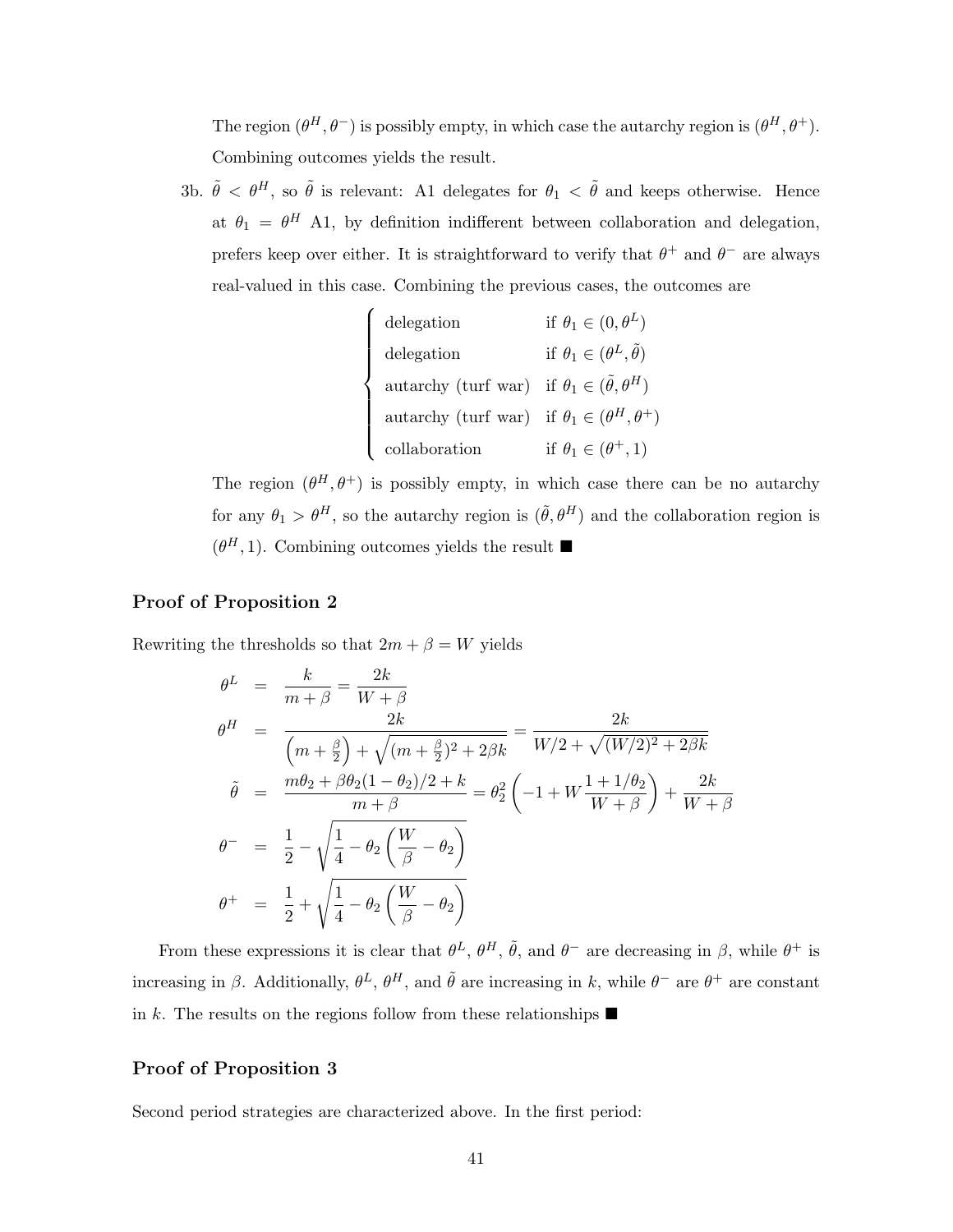- (i) When  $\theta_2 \in (0, \theta_f^L)$ , A1 anticipates no effort from A2. A1 therefore works if  $\theta_1 > \theta_f^L$ (resulting in indifference), and does not work otherwise (resulting in autarchy).
- (ii) When  $\theta_2 \in (\theta_f^L, \theta_f^H)$ , sharing results in no effort by A2. Thus, A1 keeps if she prefers to work herself, and refers if she prefers that A2 work alone, or  $m\theta_1 + \beta - k > m\theta_2$ . This reduces to  $\theta_1 > \theta_2 + \theta_f^L$ . Thus, higher values of  $\theta_1$  result in autarchy and lower values result in referral.
- (iii) When  $\theta_2 > \theta_f^H$ , since A2 is guaranteed to work, delegation yields a higher payoff than referral. A1 therefore effectively decides over turf war, delegation, and collaboration, as follows. For  $\theta_1 \, \langle \theta_f^L, A_1 \rangle$  exerts no effort and delegation is clearly her most preferred outcome; thus, she shares. For  $\theta_1 \in (\theta_f^L, \theta_f^H)$ , A1 exerts no effort when sharing. She then prefers keeping to sharing when  $m\theta_1 + \beta - k > m\theta_2 + \beta\omega(0, \theta_2)$ , or  $\theta_1 > \theta_f^-$ . Combining the subcases where  $\theta_1 < \theta_f^H$ , A1 shares for all  $\theta_1 < \min\{\theta_f^-\}$  $\bar{f}, \theta_f^H$ , and keeps otherwise. Finally, for  $\theta_1 > \theta_f^H$ , A1 exerts effort when sharing. She the prefers sharing to keeping when  $m(\theta_1 + \theta_2) + \beta \omega(\theta_1, \theta_2) - k > m\theta_1 + \beta - k$ , or  $\theta_1 > \theta_f^+$ . Combining the outcomes from these regions produces the result  $\blacksquare$

## Proof of Proposition 4

(i) Letting  $k_1 = \theta_1/(1 - \theta_1)$ , this gives us:

$$
A(\theta_1) = \frac{\left(\theta_1^{\rho} + \sum_{i \neq 1} (\pi_i (1 - \theta_1))^{\rho}\right)^{1/\rho} - \theta_1}{1 - \theta_1}
$$
  
=  $\left(k_1^{\rho} + \sum_{i \neq 1} (\pi_i)^{\rho}\right)^{1/\rho} - k_1.$ 

 $A(\theta_1)$  has the same sign as  $\frac{dA}{dk_1}$ . The derivative with respect to  $k_1$  is

$$
\frac{dA}{dk_1} = \left(k_1^{\rho} + \sum_{i \neq 1} (\pi_i)^{\rho}\right)^{\frac{1-\rho}{\rho}} k_1^{\rho-1} - 1
$$

$$
= \left(1 + k_1^{-\rho} \sum_{i \neq 1} (\pi_i)^{\rho}\right)^{\frac{1-\rho}{\rho}} - 1,
$$

which is positive (zero) (negative) if

$$
\frac{1-\rho}{\rho}\ln\left(1+k_1^{-\rho}\sum_{i\neq 1}(\pi_i)^{\rho}\right)>(=)(<)0.
$$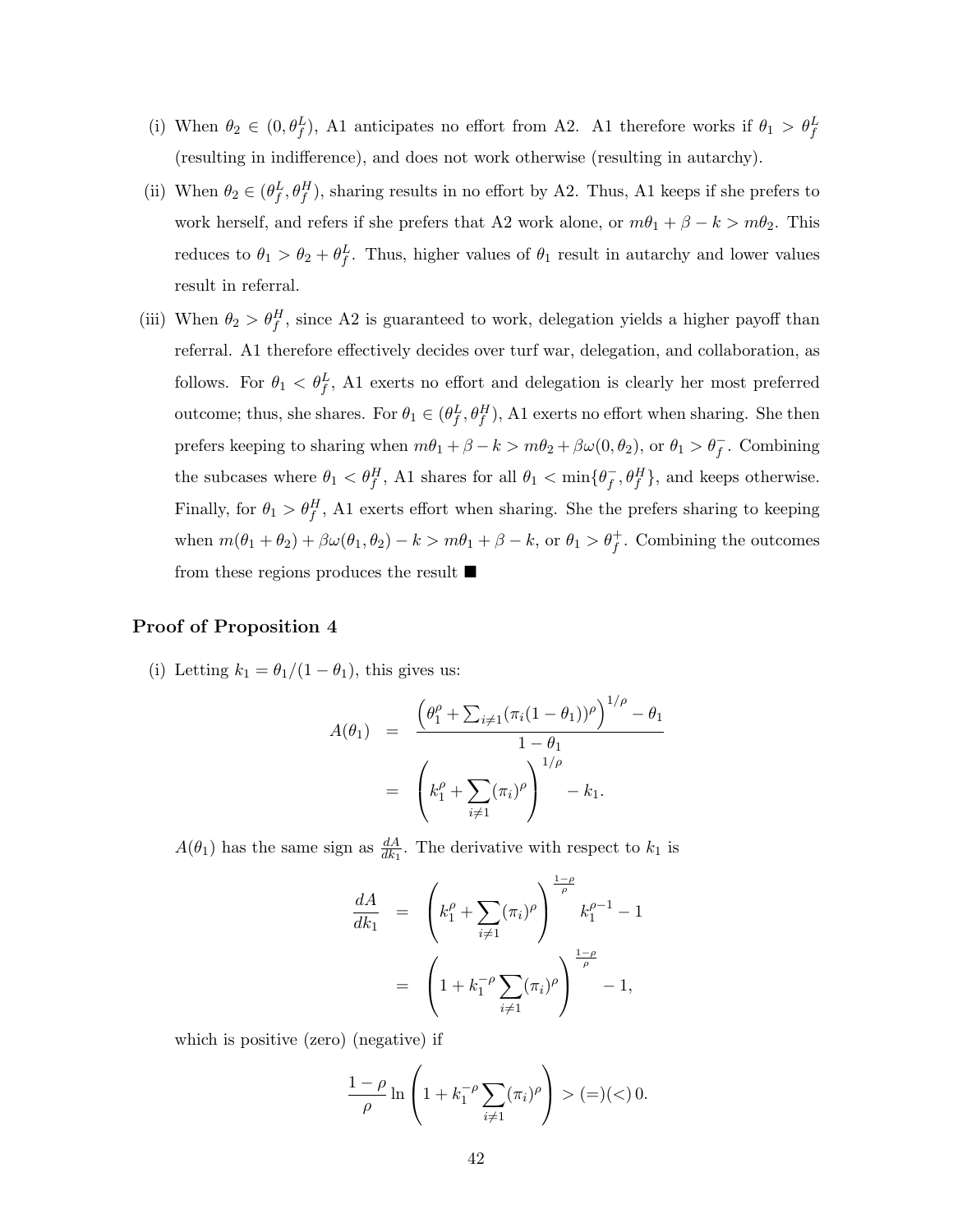Since the term in parentheses is greater than 1,  $\frac{dA}{dk_1} > (=)(<) 0$  if  $\rho < (=)(<) 1$ . (ii) Note first that

$$
A(0) = \left(\sum_{i \neq 1} (\pi_i)^{\rho}\right)^{1/\rho}.
$$

For  $n = 2$ , there is only one term in the summation, and  $\pi_i = 1$ , so  $A(0) = 1$ . For  $n > 2$ , since  $\sum_{i \neq 1} \pi_i = 1$ , it is clear that  $A(0) > (=)(<) 1$  if  $\rho < (=)(>) 1$ . Finally, since  $A'(\theta_1) > (=)(<) 0$  for  $\rho < (=)(>) 1$ , we have  $A(\theta_1) > (=)(<) 1$  when  $\rho < (=)(>) 1$  for  $\theta_1 > 0$ .

(iii) Let  $\tilde{A}(\rho) = \left(k_1^{\rho} + \sum_{i \neq 1} (\pi_i)^{\rho}\right)^{1/\rho}$ , which has the same derivative as  $A(\cdot)$  with respect to  $ρ$ . Differentiating  $A(θ_1)$  with respect to  $ρ$ , we obtain

$$
\frac{1}{\tilde{A}}\frac{d\tilde{A}}{d\rho} = \frac{1}{\rho}\frac{k_1^{\rho}\ln k_1 + \sum_{i\neq 1}(\pi_i)^{\rho}\ln \pi_i}{k_1^{\rho} + \sum_{i\neq 1}(\pi_i)^{\rho}} - \frac{1}{\rho^2}\ln\left(k_1^{\rho} + \sum_{i\neq 1}(\pi_i)^{\rho}\right).
$$

Observe that  $\tilde{A}(\rho) > 0$  for all  $\rho$ , and therefore  $\frac{d\tilde{A}}{d\rho}$  is negative if

$$
\frac{k_1^{\rho} \ln k_1 + \sum_{i \neq 1} (\pi_i)^{\rho} \ln \pi_i}{k_1^{\rho} + \sum_{i \neq 1} (\pi_i)^{\rho}} < \frac{1}{\rho} \ln \left( k_1^{\rho} + \sum_{i \neq 1} (\pi_i)^{\rho} \right).
$$

Since  $\pi_i > 0$  for all i and  $\ln \pi_i < 0$ , the left-hand side of the expression above is strictly less than  $\ln k_1$ . And since  $\pi_i > 0$  for all i, the right-hand side is strictly greater than  $\ln k_1$ , thus establishing the result  $\blacksquare$ 

## Proof of Comment 1

(i) As derived in the proof of Proposition [4,](#page-31-0) the bracketed expression in [\(12\)](#page-32-0) is positive and increasing in  $\theta_1$  if  $\rho < 1$ . It follows that  $A(\theta_1, \theta_k)$  is increasing in  $\theta_1$  if  $\rho \leq 1$ . For  $\rho > 1$ , we differentiate with respect to  $\theta_1$ , and so  $\frac{\partial A}{\partial \theta_1}$  < (>) 0 if

$$
\begin{aligned} &(\theta_1+\theta_k)\left[\left(\left(\frac{\theta_1}{\theta_k}\right)^{\rho}+1\right)^{1/\rho-1}\left(\frac{\theta_1}{\theta_k}\right)^{\rho-1}\frac{1}{\theta_k}-\frac{1}{\theta_k}\right]+\\ &\qquad \qquad \left(\left(\frac{\theta_1}{\theta_k}\right)^{\rho}+1\right)^{1/\rho}-\frac{\theta_1}{\theta_k}\quad <(>)\quad 0.\end{aligned}
$$

Following the proof of Proposition [4,](#page-31-0) the bracketed expression is negative for  $\rho > 1$ , while  $\left(\begin{array}{c} \theta_1 \\ \overline{\theta_k} \end{array}\right)$  $\int_{\rho}^{\rho} + 1 \right)^{1/\rho} - \frac{\theta_1}{\theta_1}$  $\frac{\theta_1}{\theta_k}$  is positive. Letting  $k = \theta_1/\theta_k$  and simplifying, we have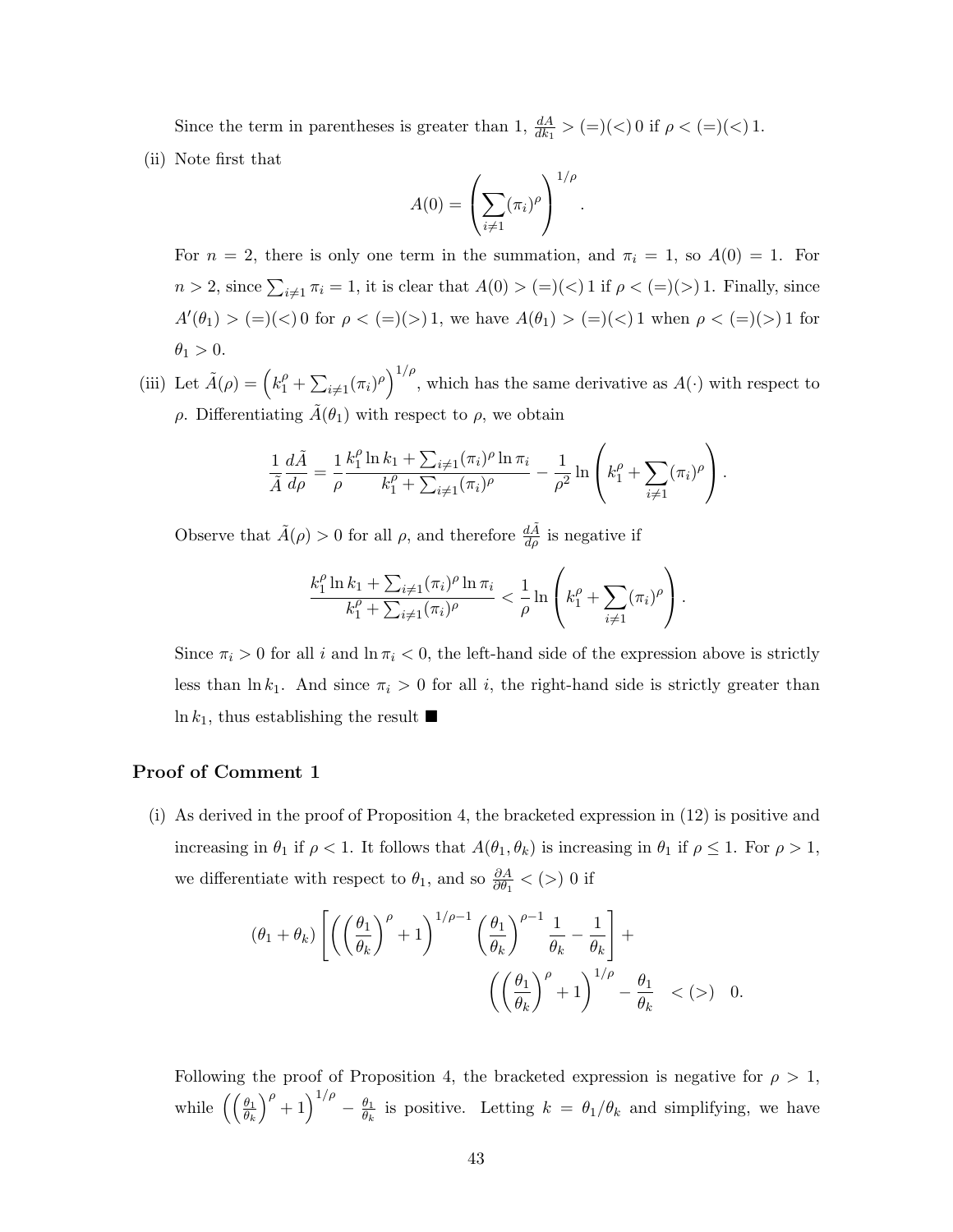$$
\frac{\partial A}{\partial \theta_1} < (>)\,0 \text{ if } \quad \frac{1}{(k^{\rho}+1)^{1-1/\rho}} - \frac{2k+1}{2k^{\rho}+k^{\rho-1}+1} < (>)\,0.
$$

There are two cases. First, suppose  $k \leq 1$  (i.e.,  $\theta_1 < \theta_k$ ). Since  $(k^{\rho} + 1)^{1/\rho - 1} \leq 1$ , it follows that  $\frac{dA}{d\theta_1} < 0$  if:  $2k^{\rho} + k^{\rho-1} < 2k$ , or  $k^{\rho-1} < 2k/(2k+1)$ . This is clearly satisfied for  $\rho$  sufficiently large. Second, suppose  $k > 1$ . The limits of both fractions in the above expression as  $\rho \to \infty$  are clearly 0. Thus  $\lim_{\rho \to \infty} \frac{\partial A}{\partial \theta_1}$  $\frac{\partial A}{\partial \theta_1} = 0.$ 

(ii) As derived in the proof of Proposition [4,](#page-31-0) the bracketed expression in [\(12\)](#page-32-0) is positive and increasing in  $\theta_k$  if  $\rho > 1$ . It follows that  $A(\theta_1, \theta_k)$  is increasing in  $\theta_k$  if  $\rho \geq 1$ . For  $\rho < 1$ , we differentiate with respect to  $\theta_k$  and substitute  $k = \theta_1/\theta_k$ ; which gives

$$
\frac{\partial A}{\partial \theta_k} = (\theta_1 + \theta_k) \left[ -\left( \left( \frac{\theta_1}{\theta_k} \right)^{\rho} + 1 \right)^{1/\rho - 1} \left( \frac{\theta_1^{\rho}}{\theta_k^{\rho + 1}} \right) + \frac{\theta_1}{\theta_k^2} \right] + \left( \left( \frac{\theta_1}{\theta_k} \right)^{\rho} + 1 \right)^{1/\rho} - \frac{\theta_1}{\theta_k} = k^2 - (k^{\rho} + 1)^{1/\rho - 1} k^{\rho} (k + 1) + (k^{\rho} + 1)^{1/\rho}.
$$

Thus  $\frac{\partial A}{\partial \theta_k}$  > (<) 0 if

$$
k^2 >(<) \, (k^\rho+1)^{1/\rho} \left[ \frac{k^\rho (k+1)}{k^\rho+1} - 1 \right].
$$

There are two cases. First, suppose  $k \leq 1$ . Then  $\frac{\partial A}{\partial \theta_k} > 0$  if  $k^{\rho}(k+1) \leq k^{\rho}+1$ , or  $k^{\rho+1} \leq$ 1, which holds for any  $\rho > 0$ . Second, suppose  $k > 1$ . Since  $\lim_{\rho \to \infty} (k^{\rho} + 1)^{1/\rho} = k$ , we have  $\lim_{\rho \to \infty} \frac{\partial A}{\partial \theta_k}$  $\frac{\partial A}{\partial \theta_k} < 0$  if  $\lim_{\rho \to \infty} \frac{k^{\rho}(k+1)}{k^{\rho}+1}$  $\frac{f(k+1)}{k^p+1} > k+1$ . Applying L'Hopital's Rule yields  $\lim_{\rho\to\infty}\frac{k^{\rho}(k+1)}{k^{\rho}+1}$  $\frac{\rho(k+1)}{k^{\rho}+1} = \frac{(k+1)k^{\rho}\ln k + k^{\rho}}{k^{\rho}\ln k}$  $\frac{e^{k\theta} \ln k + k^{\theta}}{k^{\theta} \ln k} = k + 1 + \frac{1}{\ln k}$ , thus proving the result  $\blacksquare$ 

## Proof of Comment 2

We first give the condition under which A1 prefers 1 partner to  $n$  partners. This is the case if

<span id="page-46-0"></span>
$$
\frac{m}{n} + \beta \ge mn^{1/\rho - 1} + \frac{\beta}{n}
$$
  

$$
\frac{\beta}{m} \ge \frac{n^{1/\rho} - 1}{n - 1}.
$$
 (23)

Next we derive conditions under which A1's objective is either strictly increasing or decreasing. Differentiating the objective  $L(t)$  (see [\(13\)](#page-33-0)) yields  $L'(t) = mt^{1/\rho-1}/(n\rho) - \beta t^{-2}$ . This implies that  $L'(1) = m/(n\rho) - \beta$ , which is positive if  $\beta/m < 1/(n\rho)$ . Note also that  $L'(t) > 0$  for all  $t \in [1, n]$  if  $m t^{1/\rho+1}/(n\rho) - \beta > 0$ . Since this expression is increasing in t, it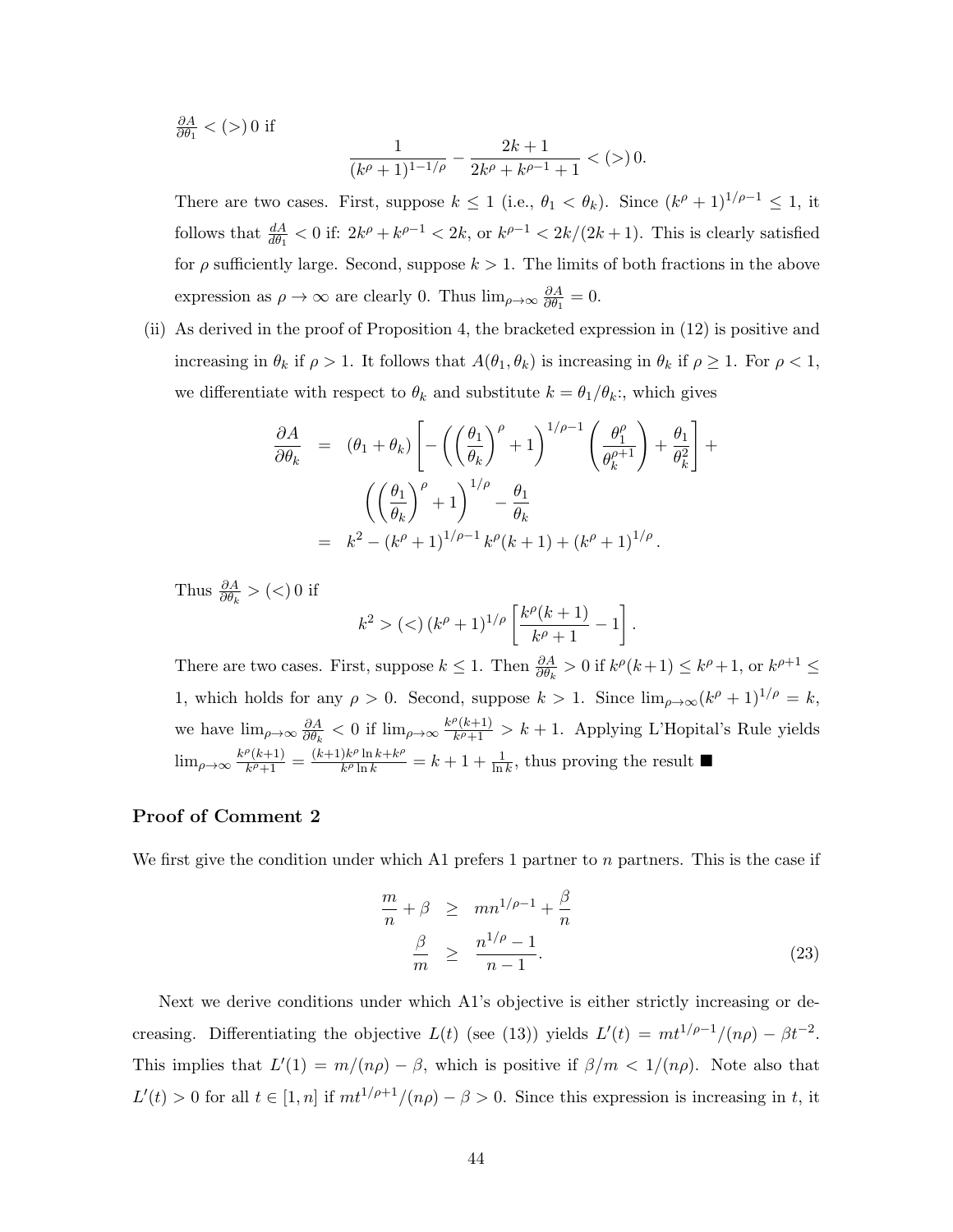follows that  $L'(t) > 0$  for all  $t \in [1, n]$  iff  $L'(1) > 0$ . Likewise,  $L'(n) < 0$  if  $\beta/m > n^{1/\rho}/\rho$ , and  $L'(t) < 0$  for all  $t \in [1, n]$  iff  $L'(n) < 0$ .

Thus, there can only be a corner solution [\(23\)](#page-46-0) if  $\beta/m \notin [1/(n\rho), n^{1/\rho}/\rho]$ . Moreover, for  $\beta/m$  in this interval,  $L'(1) < 0$  and  $L'(n) > 0$ . By the continuity of  $L(\cdot)$ , this implies that there cannot be a local interior maximum if there is a unique t for which  $L'(t) = 0$ . Manipulating  $L'(t)$ , we have  $L'(t) = 0$  if

$$
t^{1/\rho+1} = \frac{\beta \rho n}{m},
$$

which implies a unique  $t$ . Hence the maximum must be at a corner, which again implies that the solution is characterized by condition  $(23)$ 

## Proof of Proposition 5

We characterize  $\underline{\theta}^*$  by solving (where possible) for the A1 type that is indifferent between sharing and not sharing, given that all types  $(\theta, 1]$  share.

We first establish some properties of the cutoff  $\hat{\theta}_2$  for which all types  $\theta_2 < (>) \hat{\theta}_2$  do not work (work). Let  $\psi(\underline{\theta})$  denote the interior value of  $\hat{\theta}_2$  from [\(15\)](#page-34-1), holding  $\overline{\theta} = 1$ . Note that  $\psi(x) = x$  only for  $x = 1$  and  $x = k/m$ . Differentiating  $\psi(\cdot)$ , we obtain

<span id="page-47-0"></span>
$$
\frac{d\psi}{d\underline{\theta}} \le 0 \quad \Leftrightarrow \quad (\beta - k)[m(1 - \underline{\theta}) + \beta] + m[k(1 - \underline{\theta}) + \beta \underline{\theta}] \le 0. \tag{24}
$$

Simplifying [\(24\)](#page-47-0) yields  $\frac{d\psi}{d\theta} \leq 0$  iff  $\beta \leq k - m$ . Since  $\psi(1) = 1$ , this condition implies  $\psi(\underline{\theta}) \geq 1$ for all  $\underline{\theta} \in [0,1]$  if  $\beta \leq k - m$ , and  $\psi(\underline{\theta}) < 1$  otherwise.

- (i) Suppose  $\beta \leq k m$ . Expressions [\(15\)](#page-34-1) and [\(16\)](#page-35-1) then imply that  $\hat{\theta}_2 = 1$  and  $\phi(\underline{\theta}, 1) = 0$ for all  $\theta \in [0, 1]$ , respectively. Applying [\(18\)](#page-35-2), A1 is indifferent between share and keep.
- (ii) Now suppose  $\beta > k m$ . Expressions [\(15\)](#page-34-1) and [\(24\)](#page-47-0) then imply that  $\hat{\theta}_2$  is weakly increasing in  $\underline{\theta}$  and  $\hat{\theta}_2 \in (0,1)$  for  $\underline{\theta} \in [0,1)$ . We establish some useful features of the sharing condition [\(19\)](#page-35-0) when evaluated at some  $\theta_1 = \underline{\theta}$ . Define  $\sigma(\underline{\theta}) = m(\hat{\theta}_2 + 1)/2 - \xi(\underline{\theta})\beta$ as the left-hand side of [\(19\)](#page-35-0), evaluated at  $\theta_1 = \underline{\theta}$ . It is easily verified that  $\sigma(\underline{\theta})$  is singlevalued and continuous on [0, 1]. Next, we show that  $\sigma(\theta)$  is strictly increasing on [0, 1]. Since  $\beta > k - m$ ,  $\psi(\underline{\theta})$  is strictly increasing and  $\hat{\theta}_2$  is weakly increasing. Thus  $\sigma(\underline{\theta})$  is strictly increasing if  $\hat{\theta}_2$  is non-decreasing and  $\xi(\underline{\theta})$  is non-increasing, with one relationship strict. There are two cases.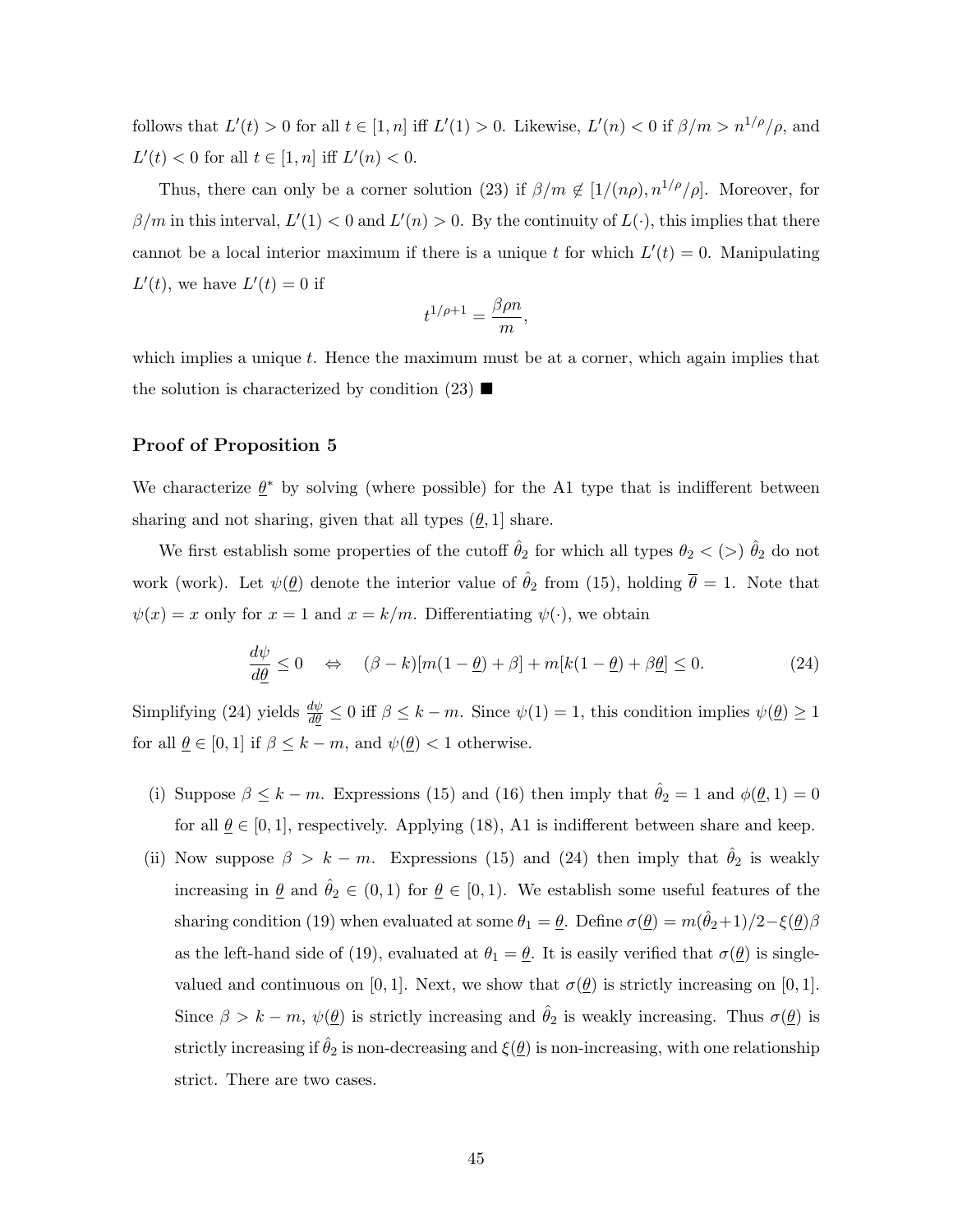- a. Suppose that  $k/m \leq 1$ . Observe that for  $\underline{\theta} \leq k/m$ ,  $\hat{\theta}_2 = \psi(\underline{\theta}) \geq \underline{\theta}$ , and when  $\underline{\theta} > k/m, \hat{\theta}_2 = k/m < \underline{\theta}$ . Thus by [\(17\)](#page-35-3), when  $\underline{\theta} \le k/m, \xi(\underline{\theta}) = 1$  (i.e., A2 always wins conditional upon working). Since  $\frac{d\psi}{d\theta} > 0$ ,  $\sigma(\underline{\theta})$  is strictly increasing. When  $\underline{\theta} > k/m$ ,  $\xi(\underline{\theta}) = (1 - \underline{\theta})/(1 - k/m)$  is obviously strictly decreasing in  $\underline{\theta}$ . Since  $\hat{\theta}_2$ is weakly increasing,  $\sigma(\underline{\theta})$  is again strictly increasing.
- b. Suppose that  $k/m > 1$ . Now for all  $\theta$ ,  $\hat{\theta}_2 = \psi(\theta) \ge \theta$ ; thus by the argument for  $k/m \leq 1$  and  $\underline{\theta} \leq k/m$ ,  $\xi(\underline{\theta}) = 1$  and  $\sigma(\underline{\theta})$  is strictly increasing. Since  $\sigma(\underline{\theta})$  is increasing, A1 does not share if  $\lim_{\underline{\theta}\to 1} \sigma(\underline{\theta}) \leq 0$ . There are two subcases. First, let  $k/m \le 1$ . Note that  $\hat{\theta}_2 = k/m$  at  $\underline{\theta} = 1$  and  $\xi(1) = 0$ , so substituting into  $\sigma(\cdot)$ the condition for no sharing becomes:

$$
\frac{m}{2}\left(\frac{k}{m}+1\right)<0.\tag{25}
$$

This condition is obviously impossible to satisfy, and so  $\sigma(1) \geq 0$  and A1 does not choose keep for all  $\theta_1$ . Second, let  $k/m > 1$ . By [\(15\)](#page-34-1),  $\hat{\theta}_2 = 1$  at  $\underline{\theta} = 1$  and  $\xi(\underline{\theta}) = 1$ , so substituting into  $\sigma(\cdot)$  the condition for no sharing simplifies to  $m < \beta$ . Thus A1 keeps for all  $\theta_1$  when  $m < \min\{k, \beta\}.$ 

(iii) Full sharing occurs in equilibrium if and only if  $\sigma(0) \geq 0$ . Note that  $\xi(0) = 1$ , so substituting into  $\sigma(\cdot)$  the condition for full sharing becomes

$$
\frac{m}{2}\left(\frac{k}{m+\beta}+1\right)-\beta > 0
$$
  

$$
\frac{m}{2}(k+m) - \frac{m}{2}\beta - \beta^2 > 0.
$$
 (26)

.

It is easily shown that the last expression has only one positive root, and so all types share if

$$
\beta < \frac{-m + \sqrt{m^2 + 8m(k+m)}}{4}
$$

- (iv) There are two cases.
	- a. Suppose that  $k/m < 1$ . If sharing for all  $\theta_1$  is not possible, then the analogous case in part (ii) implies that there exists some interior  $\underline{\theta}^*$  such that  $\sigma(\underline{\theta}) = 0$ . Since  $\underline{\theta}^*$ depends on  $\hat{\theta}_2$  and  $\hat{\theta}_2$  is at a corner at  $\underline{\theta} = k/m$ , we consider conditions under which  $\underline{\theta}^*$  will lie on either side of  $k/m$ . As  $\sigma(\underline{\theta})$  is increasing,  $\underline{\theta}^* < k/m$  iff  $\sigma(k/m) > 0$ , or

<span id="page-48-0"></span>
$$
\frac{k+m}{2} > \beta.
$$
 (27)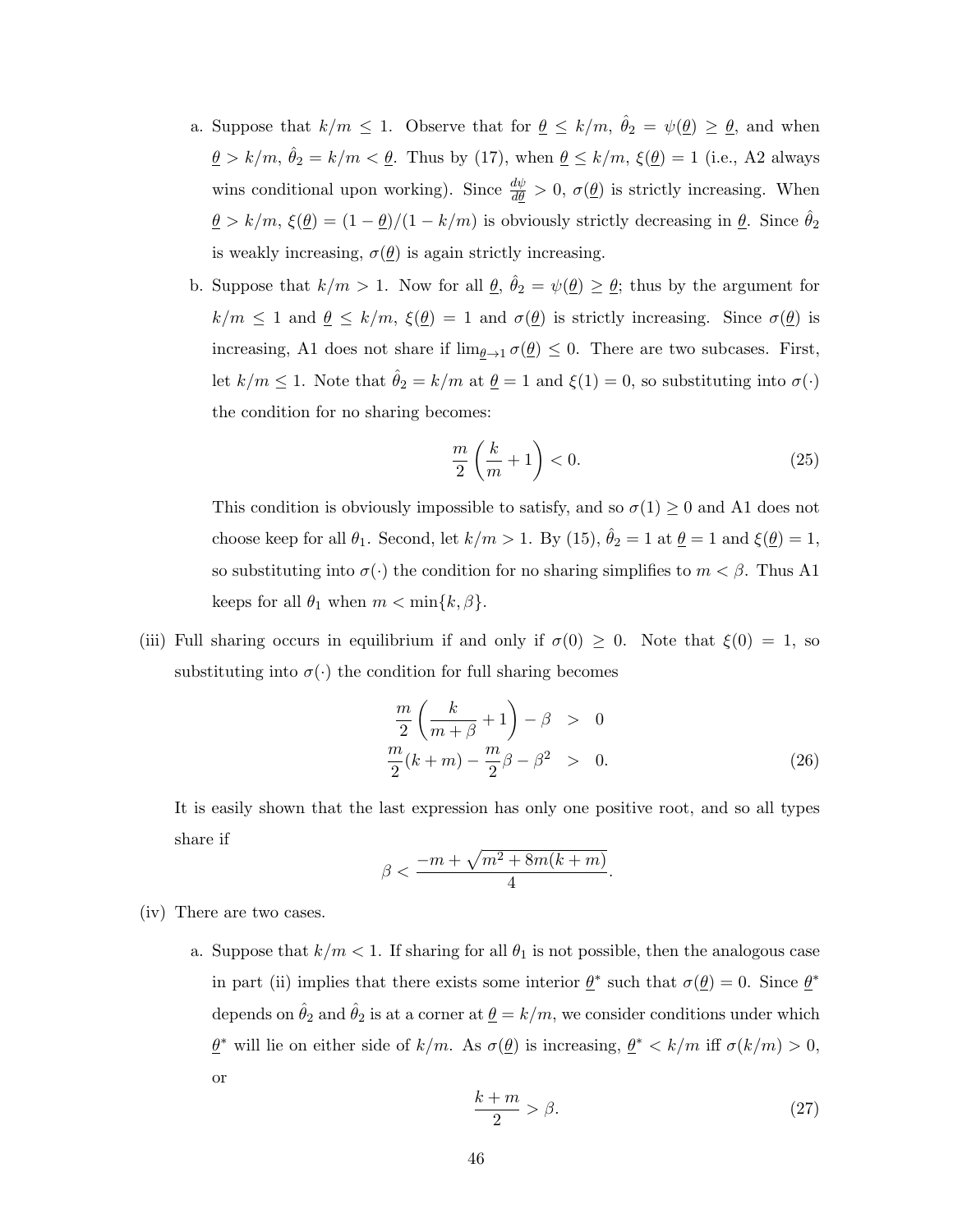If [\(27\)](#page-48-0) holds, then since  $\underline{\theta}^* < k/m$  implies  $\hat{\theta}_2 < k/m$ ,  $\underline{\theta}^*$  is characterized by substituting  $\psi(\underline{\theta})$  and  $\xi(\underline{\theta}) = 1$  into [\(19\)](#page-35-0):

<span id="page-49-0"></span>
$$
\frac{m}{2} \left[ \frac{k(1-\underline{\theta}) + \beta \underline{\theta}}{m(1-\underline{\theta}) + \beta} + 1 \right] - \beta = 0.
$$
\n(28)

The solution to [\(28\)](#page-49-0) is then easily derived:

<span id="page-49-2"></span>
$$
\underline{\theta}^* = \frac{m(k - \beta + m) - 2\beta^2}{m(k - 3\beta + m)}\tag{29}
$$

If [\(27\)](#page-48-0) does not hold, then since  $\underline{\theta}^* \ge k/m$  implies  $\hat{\theta}_2 = k/m$ ,  $\underline{\theta}^*$  is characterized by substituting  $\hat{\theta}_2$  and  $\xi(\underline{\theta}) = (1 - \underline{\theta})/(1 - k/m)$  into [\(19\)](#page-35-0):

<span id="page-49-1"></span>
$$
\frac{m}{2}\left(\frac{k}{m}+1\right) - \frac{1-\theta}{1-k/m}\beta = 0.
$$
\n(30)

The solution to [\(30\)](#page-49-1) is then easily derived:

$$
\underline{\theta}^* = 1 - \frac{m(1 - (k/m)^2)}{2\beta}.
$$

b. Suppose that  $k/m \ge 1$ . From part (ii),  $m < \beta$  implies that A1 always keeps, so we restrict attention to  $m \ge \beta$ . We have  $\sigma(1) \ge 0$  and  $\hat{\theta}_2 = \psi(\underline{\theta}) > \underline{\theta}$  for all  $\underline{\theta} \in [0,1)$ . Thus,  $\hat{\theta}_2$  is interior for all values of  $\underline{\theta}$  and  $\underline{\theta}^*$  is characterized by the the value of  $\underline{\theta}$ such that  $\sigma(\underline{\theta}) = 0$ , as given by [\(29\)](#page-49-2).

Observe finally that given  $\underline{\theta}^*$ , according to [\(18\)](#page-35-2) no type higher (resp., lower) than  $\underline{\theta}^*$  can strictly benefit from keeping (resp., sharing); thus each type of A1 will play the specified sharing strategy.

Summarizing all of the derivations yields the claimed result  $\blacksquare$ 

## Proof of Comment 3

We show that the two possible values of  $\underline{\theta}^*$  are increasing in  $\beta$ . Differentiating  $\frac{m(k-\beta+m)-2\beta^2}{m(k-3\beta+m)}$  $m(k-3\beta+m)$ with respect to  $\beta$  yields the following condition:

<span id="page-49-3"></span>
$$
\frac{2(3\beta^2 + k(m - 2\beta) + m^2 - 2\beta m)}{m(k - 3\beta + m)^2} > 0
$$
  
\n
$$
\Leftrightarrow (m - \beta)^2 + 2\beta(\beta - k) + km > 0.
$$
\n(31)

There are two possible subcases.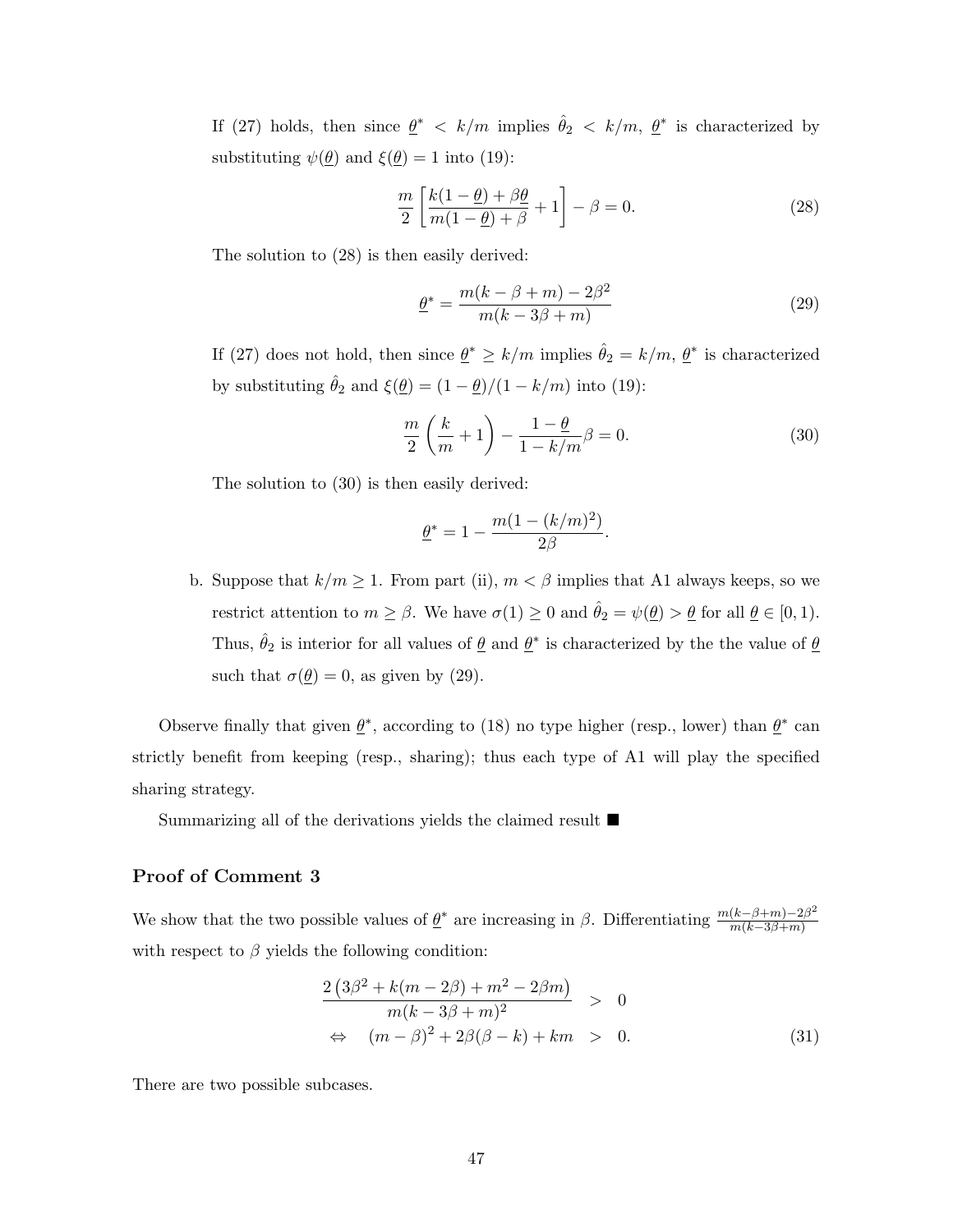- 1. Suppose  $k < m$ . Expression [\(31\)](#page-49-3) is linear in k and holds at  $k = 0$ . At  $k = m$ , (31) evaluates to  $2(m - \beta)^2 + \beta^2 > 0$ , which clearly holds. Thus [\(31\)](#page-49-3) holds for all  $k < m$ .
- 2. If  $k \geq m$ , then it is sufficient to show that  $2\beta(\beta k) + km > 0$ . Observe that this expression is linear in m, and for  $m = k$ , it evaluates to  $\beta^2 + (\beta - k)^2 > 0$ , which clearly holds. As established in the proof of (iv) in Proposition [5,](#page-36-0)  $m \ge \beta$  when  $k \ge m$ , and so the expression evaluates to  $2\beta^2 - k\beta > 0$  at  $m = \beta$ . This is true if  $k < 2\beta$ , which follows from straightforward manipulation of the fact that  $\beta > \frac{-m+\sqrt{m^2+8m(k+m)}}{4}$  $\frac{1}{4}$  in any interior equilibrium. Next, differentiating  $1 - \frac{m(1 - (k/m)^2)}{2\beta}$  with respect to  $\beta$  yields the following condition:

$$
\frac{(1 - k^2/m^2)m}{2\beta^2} > 0.
$$

Since  $k/m < 1$  for the subcase in which this value of  $\underline{\theta}^*$  applies, this expression clearly holds  $\blacksquare$ 

## B Instructions

You are participating in a study on economic decision making and will be asked to make a number of decisions. For your participation, you will receive a show-up fee of \$5. Please read these instructions carefully as they describe how you can earn additional money.

All the interaction between you and other participants will take place through the computers. Please do not communicate with other participants. If you have a question, raise your hand and one of us will help you.

The study is anonymous. In other words, your identity will not be revealed to others and the identity of others will not be revealed to you.

During the study your earnings will be expressed in points. Points will be converted to dollars at the following rate: **100 points = \$10**. You will be paid your earnings in cash.

The study is divided into **60 periods**. At the end of the study, we will randomly select one period (each with equal probability). Your earnings today will equal the number of points you obtained in that randomly-selected period (plus the \$5 show-up fee).

The decisions to be made in each period are described below.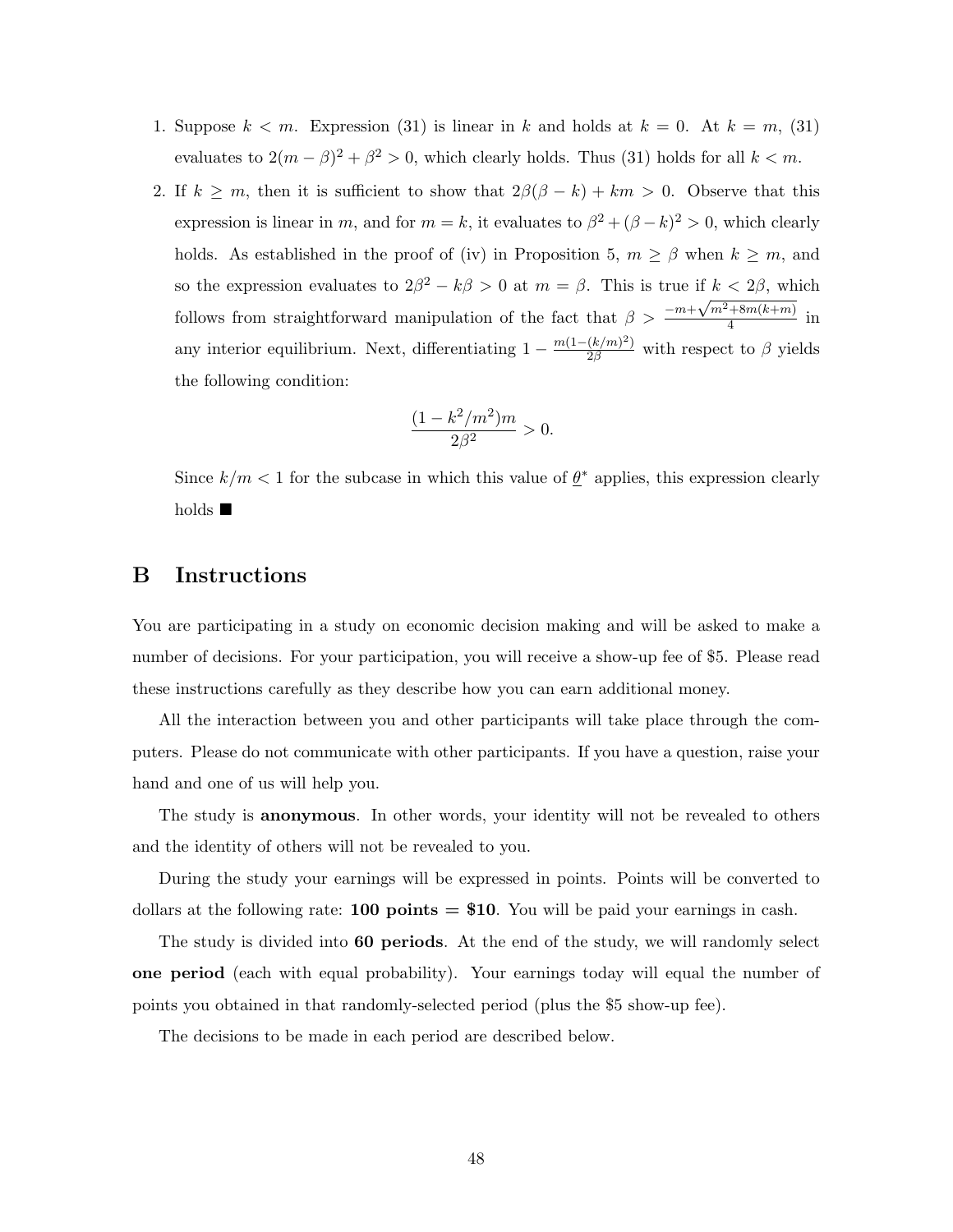### Decisions in each period

In each period, you will interact with **one other participant**. Note that you will be randomly paired with a different participant at the beginning of each period. Moreover, decisions from past periods will not be revealed.

At the beginning of each period, both participants receive an endowment of 110 points. In addition, each participant will be randomly assigned to a role and a productivity level. Specifically, one participant will be randomly assigned to the role of **Player A** and the other participant to the role of Player B. The participant in the role of Player A will be randomly assigned to a Low, Intermediate, or High productivity level (each being equally likely). The participant in the role of Player B is always assigned to the **High** productivity level.

Each period is divided into two subsequent stages: a pre-investment stage, which is then followed by an investment stage.

#### Pre-investment stage

In this stage, Player A receives an investment opportunity. Player A then decides whether Player B can take part in the investment opportunity. Specifically, Player A chooses between the following three options:

- Only A can invest
- Only B can invest
- Both A and B can invest

#### Investment stage

In this stage, players who can invest decide whether to **invest** or **not invest**. If a player does not invest, he/she does not incur any costs and does not produce income. If a player invests, he/she incurs a cost of 220 points and produces an amount of income that depends on the player's productivity according to Table [I](#page-52-0) below.

The total income produced is divided into two types of income and is distributed among the two players in the following way:

• Constant income: this type of the income is always distributed equally between Player A and Player B. Moreover, it is received irrespective of whether players could make an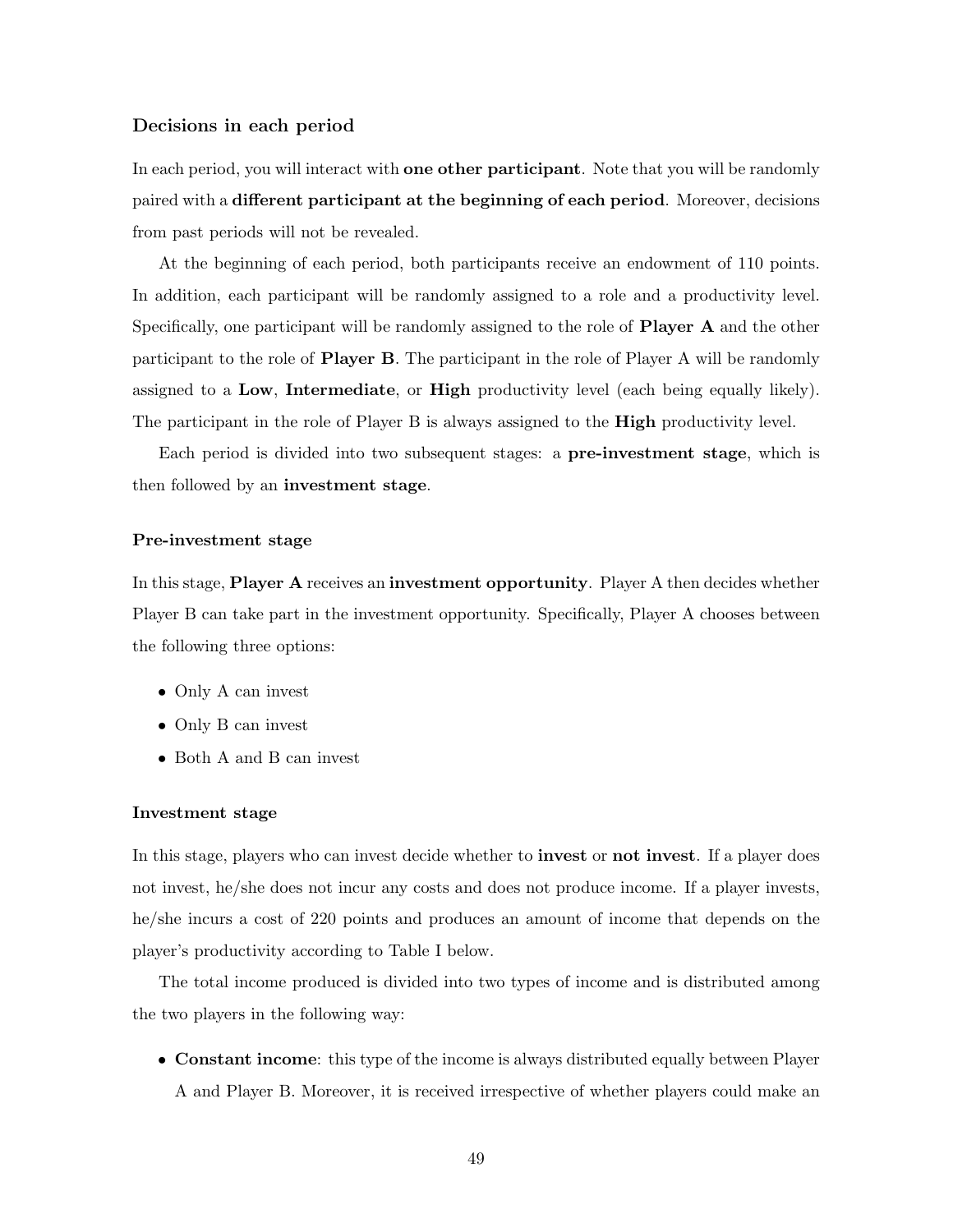<span id="page-52-0"></span>

| Productivity of the investing player | Total income produced |
|--------------------------------------|-----------------------|
| Low productivity                     | 210 points            |
| Intermediate productivity            | 285 points            |
| High productivity                    | 360 points            |

Table I. Total income produced depending on productivity

investment decision or not, and if they could, irrespective of whether the players invested or not.

- Varying income: this type of the income is distributed only among the players that could make an investment decision. In other words:
	- If Player A chose "only A can invest" then Player A receives all the varying income.
	- If Player A chose "only B can invest" then Player B receives all the varying income.
	- If Player A chose "Both A and B can invest" then both players receive varying income. The amount each player receives depends on the total amount of income each player generates. Recall that a player generates income by investing; if he/she does not invest then he/she generates 0 points. The precise share received by each player is given by Table [II.](#page-52-1)

| Productivity of |      |            | Total income | Share of varying |        |
|-----------------|------|------------|--------------|------------------|--------|
|                 |      |            | produced by  | income for       |        |
| A               | B    | A<br>Β     |              | A                | B      |
| Low             | High | 210 points | 360 points   | $30\%$           | 70%    |
| Low             | High | 210 points | 0 points     | 78%              | $22\%$ |
| Low             | High | $0$ points | 360 points   | $3\%$            | 97\%   |
| Intermediate    | High | 285 points | 360 points   | $40\%$           | $60\%$ |
| Intermediate    | High | 285 points | $0$ points   | 88%              | $12\%$ |
| Intermediate    | High | $0$ points | 360 points   | $3\%$            | 97%    |
| High            | High | 360 points | 360 points   | $50\%$           | $50\%$ |
| High            | High | 360 points | $0$ points   | 97%              | $3\%$  |
| High            | High | $0$ points | 360 points   | $3\%$            | 97\%   |

<span id="page-52-1"></span>Table II. Varying income if Player A chose "both A and B can invest"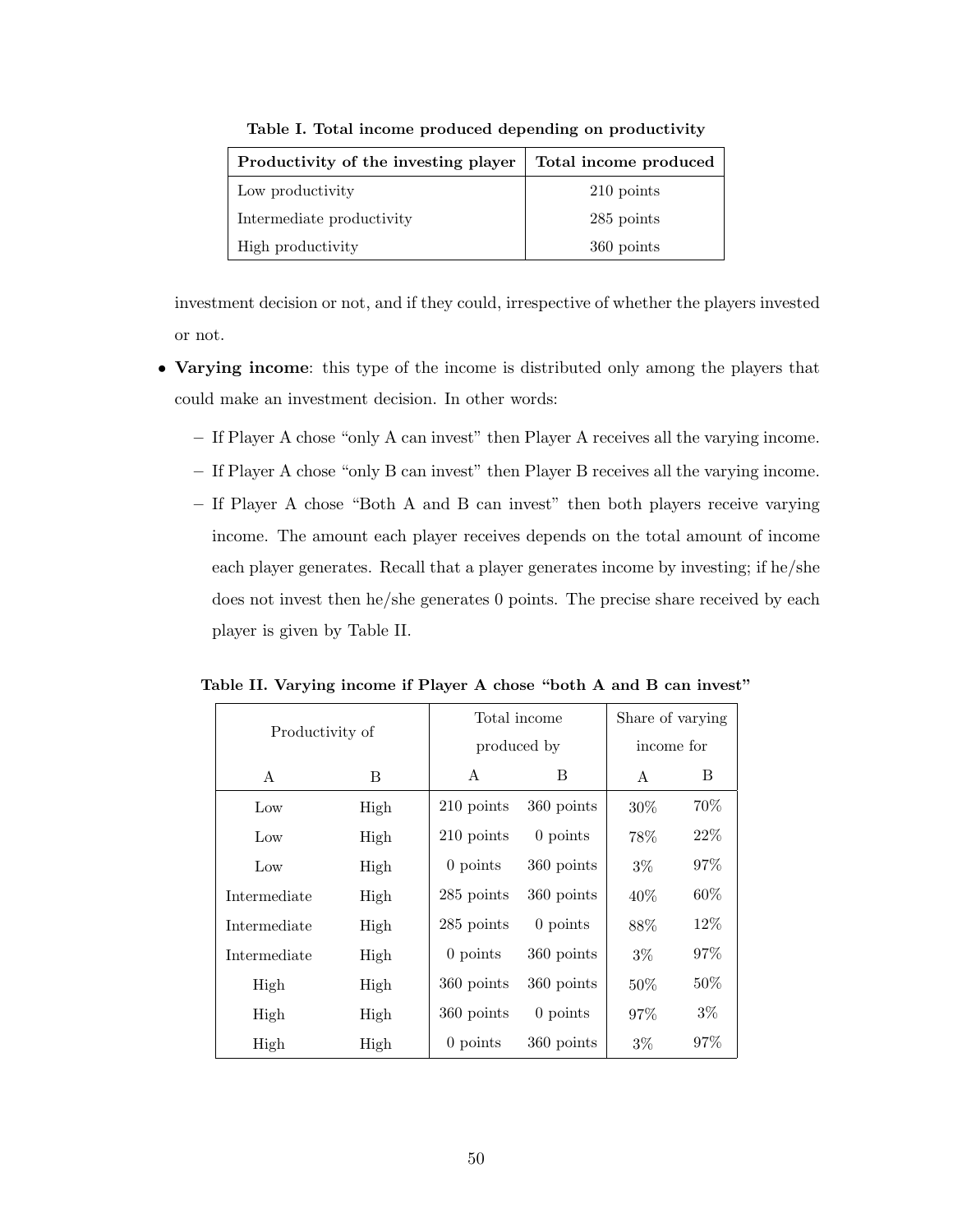| <b>Only A can invest</b>                        | Constant<br>income | A's varying<br>income | <b>B's varying</b><br>income | A's total<br>earnings | <b>B's total</b><br>earnings |                                                                                                                                                    |
|-------------------------------------------------|--------------------|-----------------------|------------------------------|-----------------------|------------------------------|----------------------------------------------------------------------------------------------------------------------------------------------------|
| A invests                                       | 71                 | 143                   | $\Omega$                     | 104                   | 181                          | Period #1                                                                                                                                          |
| A doesn't invest                                | $\Omega$           | $\mathbf{0}$          | $\Omega$                     | 110                   | 110                          | You are Player A                                                                                                                                   |
|                                                 |                    |                       |                              |                       |                              | Your productivity is intermediate                                                                                                                  |
| Only B can invest                               | Constant<br>income | A's varying<br>income | <b>B's varying</b><br>income | A's total<br>earnings | <b>B's total</b><br>earnings | Player B's productivity is high                                                                                                                    |
| <b>B</b> invests                                | 90                 | $\mathbf{0}$          | 180                          | 200                   | 160                          | Each table corresponds to one of your pre-investment<br>choices. They show incomes and earnings in the<br>investment stage depending on investment |
| <b>B</b> doesn't invest                         | $\bf{0}$           | $\bf{0}$              | $\Omega$                     | 110                   | 110                          | decisions.                                                                                                                                         |
|                                                 |                    |                       |                              |                       |                              |                                                                                                                                                    |
| Both A and B can<br>invest                      | Constant<br>income | A's varying<br>income | <b>B's varying</b><br>income | A's total<br>earnings | <b>B's total</b><br>earnings | Please make your pre-investment choice<br><b>C</b> Only A can invest                                                                               |
| A invests and<br><b>B</b> invests               | 161                | 129                   | 194                          | 180                   | 245                          | <b>C</b> Only B can invest<br><b>C</b> Both A and B can invest                                                                                     |
| A invests and<br><b>B</b> doesn't invest        | 71                 | 125                   | 18                           | 86                    | 199                          | <b>Submit</b>                                                                                                                                      |
| A doesn't invest and<br><b>B</b> invests        | 90                 | 5                     | 175                          | 205                   | 155                          |                                                                                                                                                    |
| A doesn't invest and<br><b>B</b> doesn't invest | $\Omega$           | $\bf{0}$              | $\Omega$                     | 110                   | 110                          |                                                                                                                                                    |
|                                                 |                    |                       |                              |                       |                              |                                                                                                                                                    |

Screenshot of Player A's pre-investment choice

To familiarize you with the screen in which you will make decisions, look at the provided screenshot in which Player A makes the pre-investment choice. In this example, 50% of the total income is allocated to constant income and the remaining 50% is allocated varying income.

To help with the understanding of the way income and earnings are calculated, we will walk you through the calculations seen in the screen above. Note that while you are making decisions these calculations are already made for you. We simply go through them here to illustrate how they are done.

I. As you can see, irrespective of Player A's pre-investment choice, if neither Player A nor Player B invests then both players earn their endowment: 110 points.

II. If only A can invest and he/she does invest then:

- The earnings of Player A equal: A's endowment (110 points) the cost of investing (220 points) + A's constant income (142  $\times$  50% = 71 points) + all the varying income  $(143 \text{ points}) = 104 \text{ points}.$
- The earnings of Player B equal: B's endowment  $(110 \text{ points}) + B$ 's constant income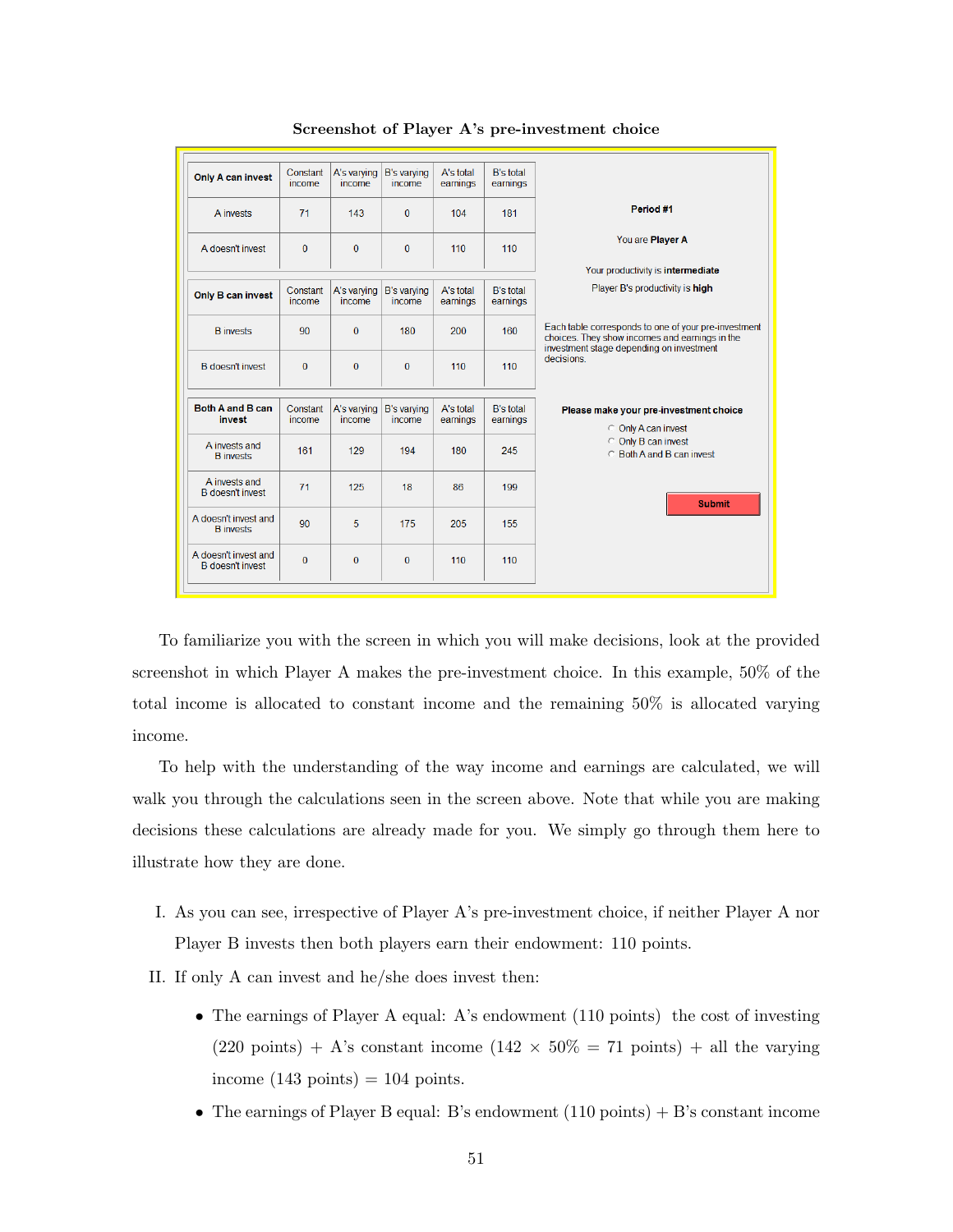$(142 \times 50\% = 71 \text{ points}) = 181 \text{ points}.$ 

- III. If only B can invest and he/she does invest then:
	- The earnings of Player A equal: A's endowment  $(110 \text{ points}) + A$ 's constant income  $(180 \times 50\% = 90 \text{ points}) = 200 \text{ points}.$
	- The earnings of Player B equal: B's endowment (110 points) the cost of investing  $(220 \text{ points}) + \text{B's constant income } (180 \times 50\% = 90 \text{ points}) + \text{all the varying}$ income  $(180 \text{ points}) = 160 \text{ points}.$
	- Note that, compared to case II, the constant and varying incomes are larger here because Player B is the one who invests and Player B has a higher productivity level than Player A.
- IV. If both A and B can invest and both players invest then:
	- The earnings of Player A equal: A's endowment (110 points) the cost of investing  $(220 \text{ points}) + A$ 's constant income  $(322 \times 50\% = 161 \text{ points}) + A$ 's share of the varying income  $(323 \times 40\% = 129 \text{ points}) = 180 \text{ points}.$
	- The earnings of Player B equal: B's endowment (110 points) the cost of investing  $(220 \text{ points}) + \text{B's constant income } (322 \times 50\% = 161 \text{ points}) + \text{B's share of the}$ varying income  $(323 \times 60\% = 194 \text{ points}) = 245 \text{ points}.$
	- Note that when both players invest, the constant and varying incomes are largest because both players generate income.
- V. If both A and B can invest but only Player A invests then:
	- The earnings of Player A equal: A's endowment (110 points) the cost of investing  $(220 \text{ points}) + A$ 's constant income  $(142 \times 50\% = 71 \text{ points}) + A$ 's share of the varying income  $(143 \times 88\% = 125 \text{ points}) = 86 \text{ points}.$
	- The earnings of Player B equal: B's endowment  $(110 \text{ points}) + B$ 's constant income  $(142 \times 50\% = 71 \text{ points}) + B$ 's share of the varying income  $(143 \times 12\% = 18 \text{ points})$  $= 199$  points.
	- Note that, as in case II, in this case Player A is the only one generating the constant and varying incomes. However, unlike in case II, Player A does not receive all the varying income, which is why Player A's earnings are lower and Player B's earnings are higher (compared to case II).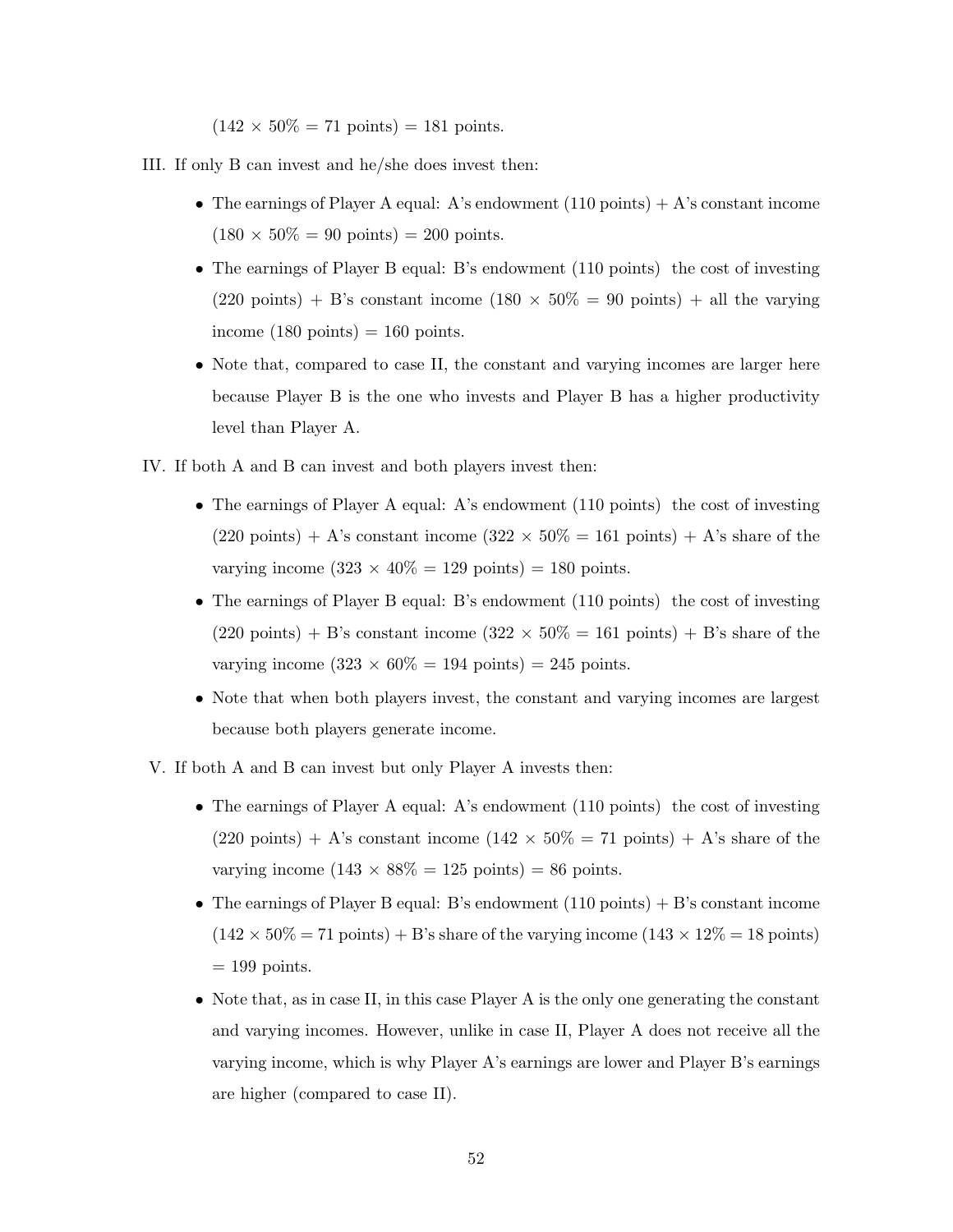VI. If both A and B can invest but only Player B invests then:

- The earnings of Player A equal: A's endowment  $(110 \text{ points}) + A$ 's constant income  $(180 \times 50\% = 90 \text{ points}) + A$ 's share of the varying income  $(180 \times 3\% = 5 \text{ points})$  $= 205$  points.
- The earnings of Player B equal: B's endowment (110 points) the cost of investing  $(220 \text{ points}) + B$ 's constant income  $(180 \times 50\% = 90 \text{ points}) + B$ 's share of the varying income  $(180 \times 97\% = 175 \text{ points}) = 155 \text{ points}.$

The precise division of total income into constant income and varying income will change during the study. You will be told when such a change occurs.

This concludes the instructions. Please click on the red button on your screen. If you have any questions then raise your hand and we will be happy to assist.

## C Statistical analysis

In this section we describe in detail the statistical analysis supporting the experimental results.

## C.1 Regression analysis pooling on the theoretical predictions

Here we provide the regressions used to construct the 95% confidence intervals seen in Figure [3](#page-21-0) in the main body of the paper. In all regressions, the only independent variables are dummy variables indicating each of the predicted outcomes (collaboration being the omitted outcome). Table [C1](#page-56-0) reports the marginal effects of the estimated coefficients and their respective standard errors.<sup>15</sup> We cluster standard errors on the 24 matching groups.

Regression I in Table [C1](#page-56-0) corresponds to A1's first stage choice. We estimate the coefficients using a multinomial probit regression using A1's choice to either keep (column Ia), refer (column Ib), or share (column Ic) jurisdiction as the dependent variable. The next two regressions correspond to probit regressions where the dependent variable equals one if A1 exerted effort in the second stage. Regression II restricts the sample to periods in which A1 decided to keep jurisdiction and regression III to periods in which A1 decided to share jurisdiction. Similarly, regressions IV and V correspond to probit regressions where the dependent

<sup>&</sup>lt;sup>15</sup>Marginal effects are estimated with respect to the case where all independent variables are zero. In other words, they indicate the mean change in behavior compared to the collaboration outcome.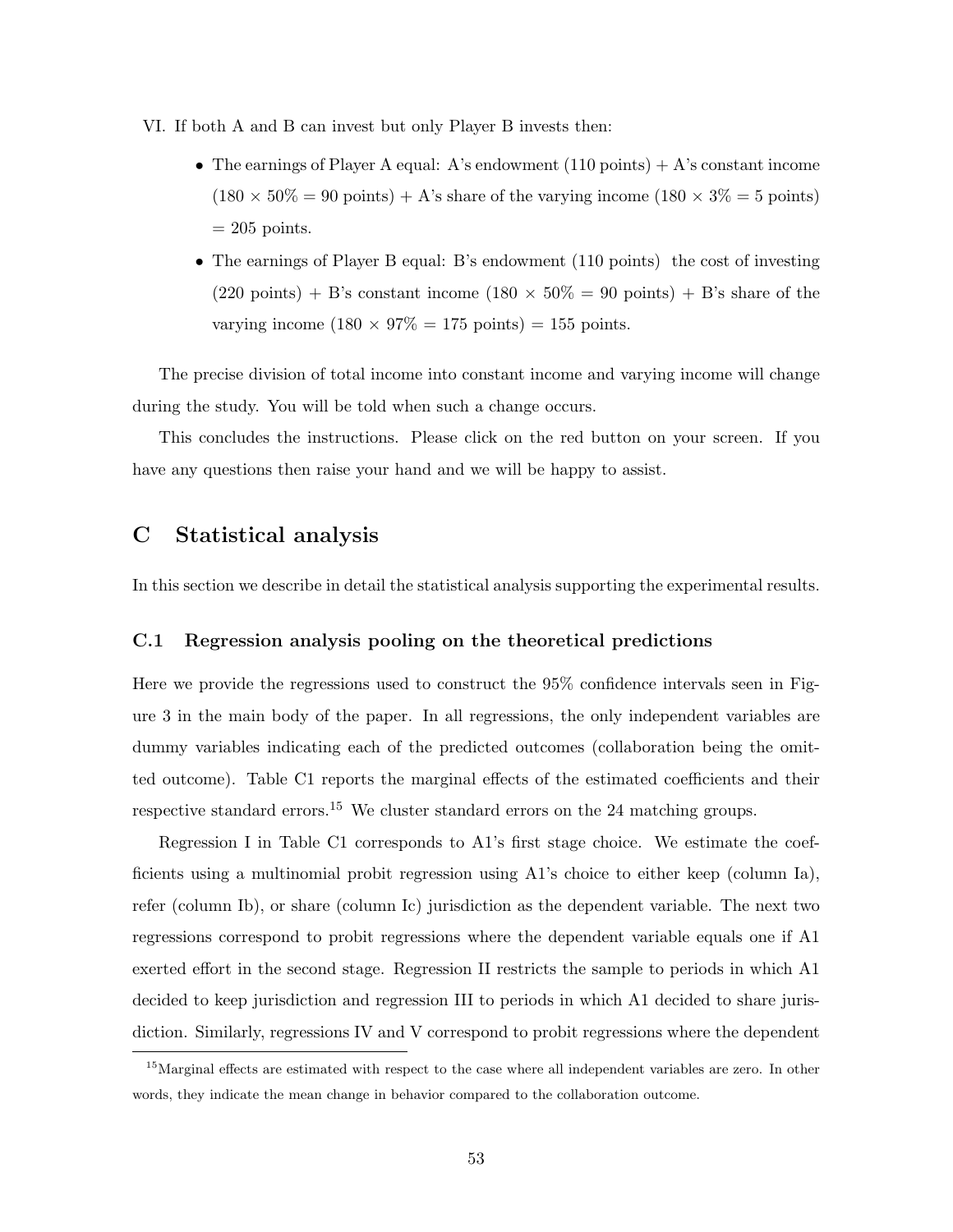|              | Ia      | Tb                 | Tc. | H   | Ш             | IV   | $\mathbf{V}$                                                            | VI            |
|--------------|---------|--------------------|-----|-----|---------------|------|-------------------------------------------------------------------------|---------------|
| Indifference | 0.00    |                    |     |     |               |      | $0.12$ $-0.12$ $-0.87$ $-0.74$ $-0.83$ $-0.73$ $-0.70$                  |               |
|              |         |                    |     |     |               |      | $(0.01)$ $(0.01)$ $(0.02)$ $(0.05)$ $(0.03)$ $(0.05)$ $(0.03)$ $(0.02)$ |               |
| Delegation   | $-0.03$ |                    |     |     |               |      | $0.34$ $-0.31$ $-0.79$ $-0.95$ $-0.03$ $-0.07$ $-0.43$                  |               |
|              |         |                    |     |     |               |      | $(0.01)$ $(0.02)$ $(0.02)$ $(0.06)$ $(0.01)$ $(0.03)$ $(0.01)$ $(0.01)$ |               |
| Turf war     |         | $0.78 -0.01 -0.77$ |     |     | $0.07 - 0.01$ | 0.03 |                                                                         | $0.01 - 0.58$ |
|              | (0.03)  |                    |     |     |               |      | $(0.01)$ $(0.03)$ $(0.03)$ $(0.03)$ $(0.03)$ $(0.01)$ $(0.01)$          |               |
| No. obs.     |         | 5760               |     | 643 | 4195          | 922  | 4195                                                                    | 5760          |
|              |         |                    |     |     |               |      |                                                                         |               |

<span id="page-56-0"></span>Table C1. Regressing equilibrium outcomes on observed behavior

Note: Marginal effects and thier respective standard errors in parenthesis.

variable equals one if A2 exerted effort in the second stage. Regression IV restricts the sample to periods in which A1 decided to refer jurisdiction and regression V to periods in which A1 decided to share jurisdiction. Finally, regression VI is an OLS regression estimating the effect of the model's predictions on total welfare as a fraction of the maximum welfare (i.e., the sum of both players' payoffs when both have a high productivity, jurisdiction, and exert effort:  $W(\theta_1 + \theta_2) - 2k = 0.74$ .<sup>16</sup>

The regressions from Table [C1](#page-56-0) can also be used to test whether there are statistically significant differences in behavior between equilibrium predictions. Since we are making multiple pairwise Wald tests for each variable, we determine statistical significance based on Bonferroni-adjusted p-values. Specifically, for the jurisdiction decision, we multiply  $p$ values by 18 since we run one test per pairwise comparison for each of the three outcomes (keep, refer, and share). For the effort choices, we multiply  $p$ -values by 12 since we run one test per pairwise comparison for each jurisdiction choice (keep and share for A1, and refer and share for  $A2$ ). Lastly, for welfare, we multiply p-values by 6 since we run one test per pairwise comparison. The results of these pairwise comparisons are presented in Table [C2.](#page-57-0)

The pairwise comparisons from the regressions give very similar results as those from nonparametric tests (reported in Table [3](#page-23-0) in the main body of the paper). There are only two differences between these results and those from the nonparametric tests. First, A2s effort after a referral is now significantly higher in a turf war compared to indifference, which is

 $16$ Results are vary similar if instead of the probit regressions we use logit regressions with subject fixed effects and instead of an OLS we use a linear regression with subject fixed effects. The fixed-effects regressions are available upon request.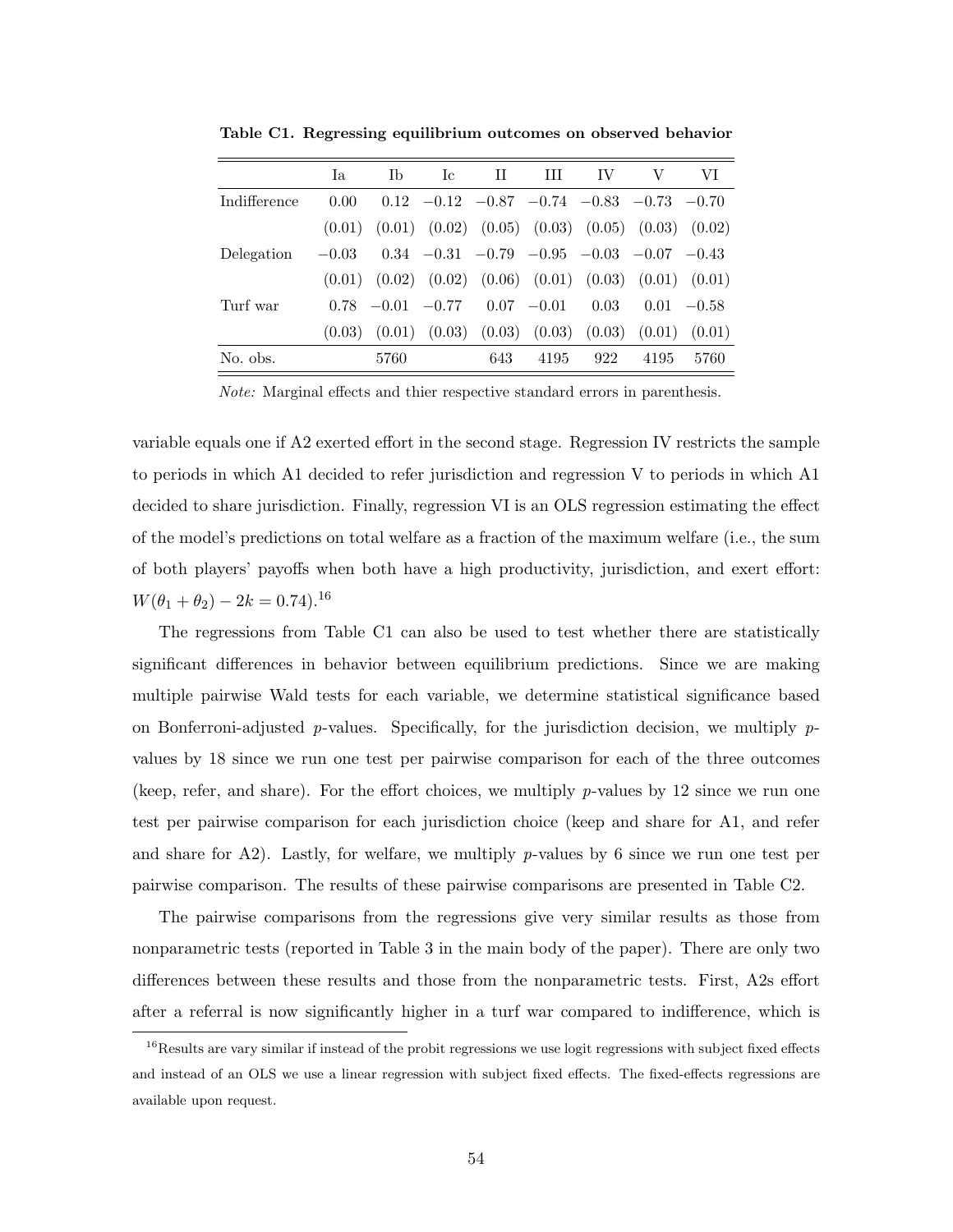|                |                      | TREATMENT COMPARISONS |                                  |       |       |       |                                     |  |
|----------------|----------------------|-----------------------|----------------------------------|-------|-------|-------|-------------------------------------|--|
| AGENT          | ACTION               | Indif.                |                                  |       |       |       | Indif. Indif. Deleg. Deleg. Collab. |  |
|                |                      | VS.                   | VS.                              | VS.   | VS.   | VS.   | VS.                                 |  |
|                |                      |                       | Deleg. Collab. Turf Collab. Turf |       |       |       | Turf                                |  |
|                | Keep                 |                       |                                  | $**$  | $***$ | $***$ | $***$                               |  |
| A1             | Refer                | $**$                  | $***$                            | $**$  | $***$ | $***$ |                                     |  |
|                | Share                | $***$                 | $***$                            | $**$  | $**$  | $**$  | $**$                                |  |
|                | Effort (after keep)  |                       | $***$                            | $***$ | $***$ | $***$ |                                     |  |
|                | Effort (after share) | $**$                  | $***$                            | $***$ | $***$ | $***$ |                                     |  |
| A <sub>2</sub> | Effort (after refer) | $**$                  | $***$                            | $***$ |       | $***$ |                                     |  |
|                | Effort (after share) | $**$                  | $***$                            | $***$ | $***$ | $***$ |                                     |  |
| Both           | Welfare              | $**$                  | $***$                            | $**$  | $***$ | $***$ | $***$                               |  |

<span id="page-57-0"></span>Table C2. Pairwise comparisons between equilibrium predictions

Note: Pairwise comparisions between equilibrium predictions based on the regressions in Table [C1.](#page-56-0) ∗∗ and <sup>∗</sup> indicate statistical significance at 1% and 5% using Bonferroni-adjusted p-values.

consistent with the theoretical predictions. Second, the small difference in A2s effort rate between delegation and turf war (6 percentage points) appears as statistically significant.

## C.2 Statistical analysis of individual treatments

Here we provide the detailed statistical analysis of the subjects behavior in the individual treatments. Figure [4](#page-26-0) in the main body of the paper presents the mean actions taken by A1s and A2s over all periods for each of the 12 combinations of  $\beta$  and  $\theta_1$ . Going from the topleft to the bottom-right, the first three graphs show the mean fraction of times A1s choose to keep, refer, or share jurisdiction. The next four graphs show the mean fraction of times A1s/A2s exert effort (conditional on having jurisdiction, depending on whether they were sharing jurisdiction or not. Lastly, the eighth graph shows mean total welfare as a fraction of the maximum welfare.

To test whether the differences observed in Figure [3](#page-21-0) are statistically significant, we ran both regressions and nonparametric tests. We start with the nonparametric analysis. Once again, we construct our independent observations by averaging the subjects' behavior within each matching group, which gives us 24 observations per treatment (all matching groups experienced all the parameter combinations). We then performed all pairwise treatment com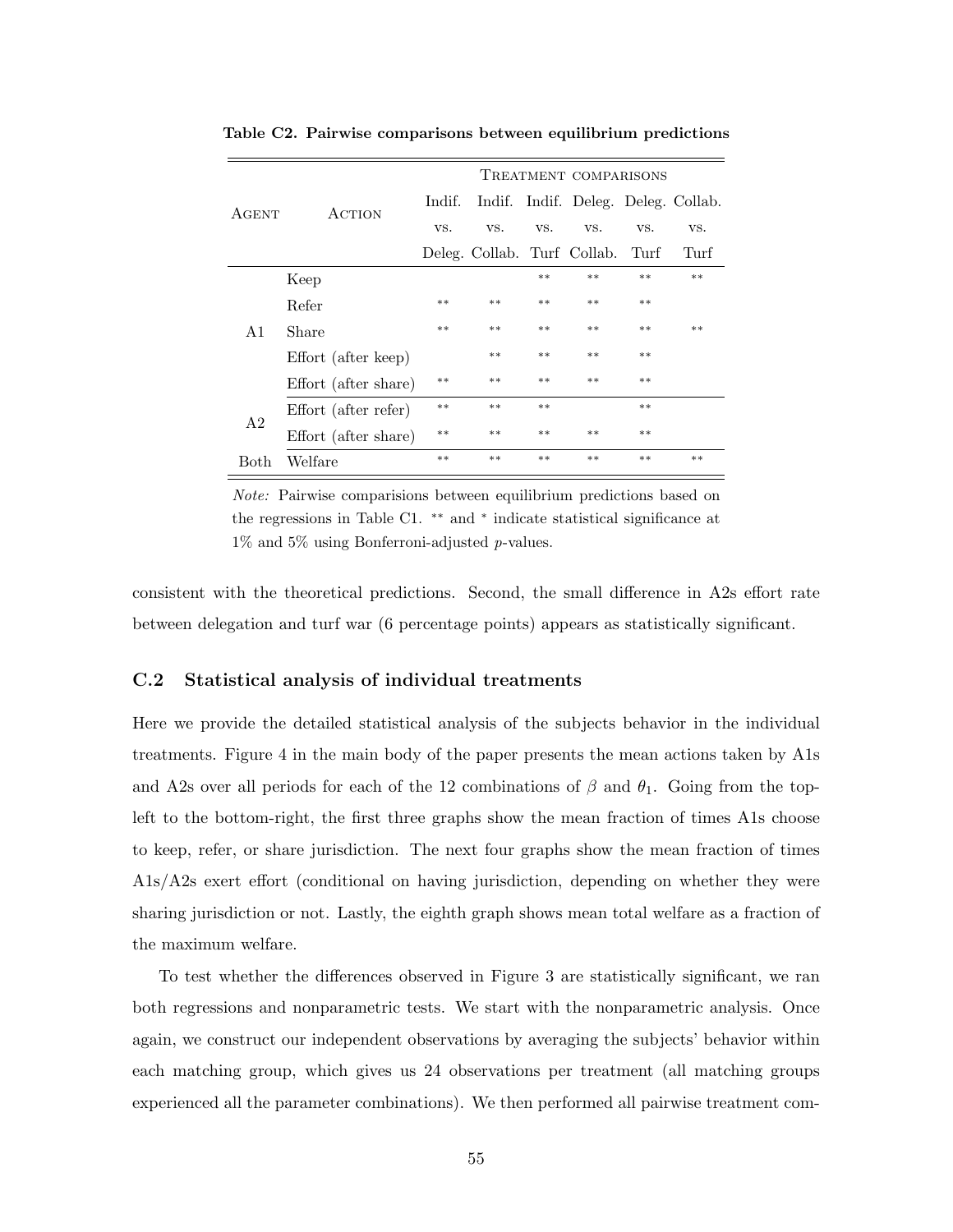parisons using Wilcoxon-signed-rank tests. We use Bonferroni-adjusted  $p$ -values to avoid false positives due to multiple comparisons. Specifically, for the jurisdiction choice, we multiply p-values by 198 since we run one test for each of the 66 pairwise comparisons for each of the three jurisdiction choices (i.e., for the keeping rate, the referral rate, and the sharing rate). For A1's effort rate, A2's effort rate, and welfare, we we multiply  $p$ -values by 66 since we run one test per pairwise comparison.<sup>17</sup>

In Table [C3](#page-59-0) we present pairwise comparisons between treatments that have the same productivity for A1. In other words, these tests allow us to observe one if the most interesting predictions of the model, Namely, the non-monotonic effect of increasing the prize  $\beta$  at the different productivity levels  $\theta_1 \in \{0.55, 0.75, 0.95\}$ . The other treatment comparisons are not reproduced here but can be obtained by rerunning our statistical analysis using provided do-file and dataset (we used the statistics software STATA version 13.1).

We start discussing the effort decision. Consistent with the theoretical predictions, we observe that increasing the prize clearly increases A2's likelihood of exerting effort (when  $\beta$ increases from 0.15 to 0.50) and A1's likelihood of exerting effort when A1 is of intermediate productivity (when β increases from 0.50 to 0.80) or high productivity (when β increases from 0.15 to 0.50) but not when A1 is of low productivity. There are a few statistically significant differences that are not inline with the theoretical predictions. However, they tend to be small (at most 10 percentage points) and might occur because, as argued by [Goeree and Holt](#page-39-16) [\(1999\)](#page-39-16), mistakes are bound to be made more often when they are less costly. In this case, not exerting effort when one benefits from doing so is less costly for lower  $\beta s$ .

For the jurisdiction decision, we observe that, as predicted, increasing  $\beta$  to 0.95 strongly increases the likelihood that A1 keeps jurisdiction when A1 is of intermediate productivity but not when A1 is of low or high productivity. The most obvious deviation from the model's prediction is the high propensity of A1 of intermediate productivity to refer jurisdiction instead of sharing it when  $\beta = 0.50$ . Once again, this can be explained by mistakes being made more often when they are less costly (e.g., referring instead of sharing implies a loss of 2% of A1s profits when  $\beta = 0.50$  but a 9% of A1s profits when  $\beta = 0.80$ .

Lastly, we look at the treatment differences in welfare. In line with the theoretical predictions, when A1 is of intermediate productivity welfare significantly increases as  $\beta$  increases

 $17$ In this analysis, we do not separate the effort rate depending on the jurisdiction choice because, if we do, there are too few independent observations for various treatment comparisons.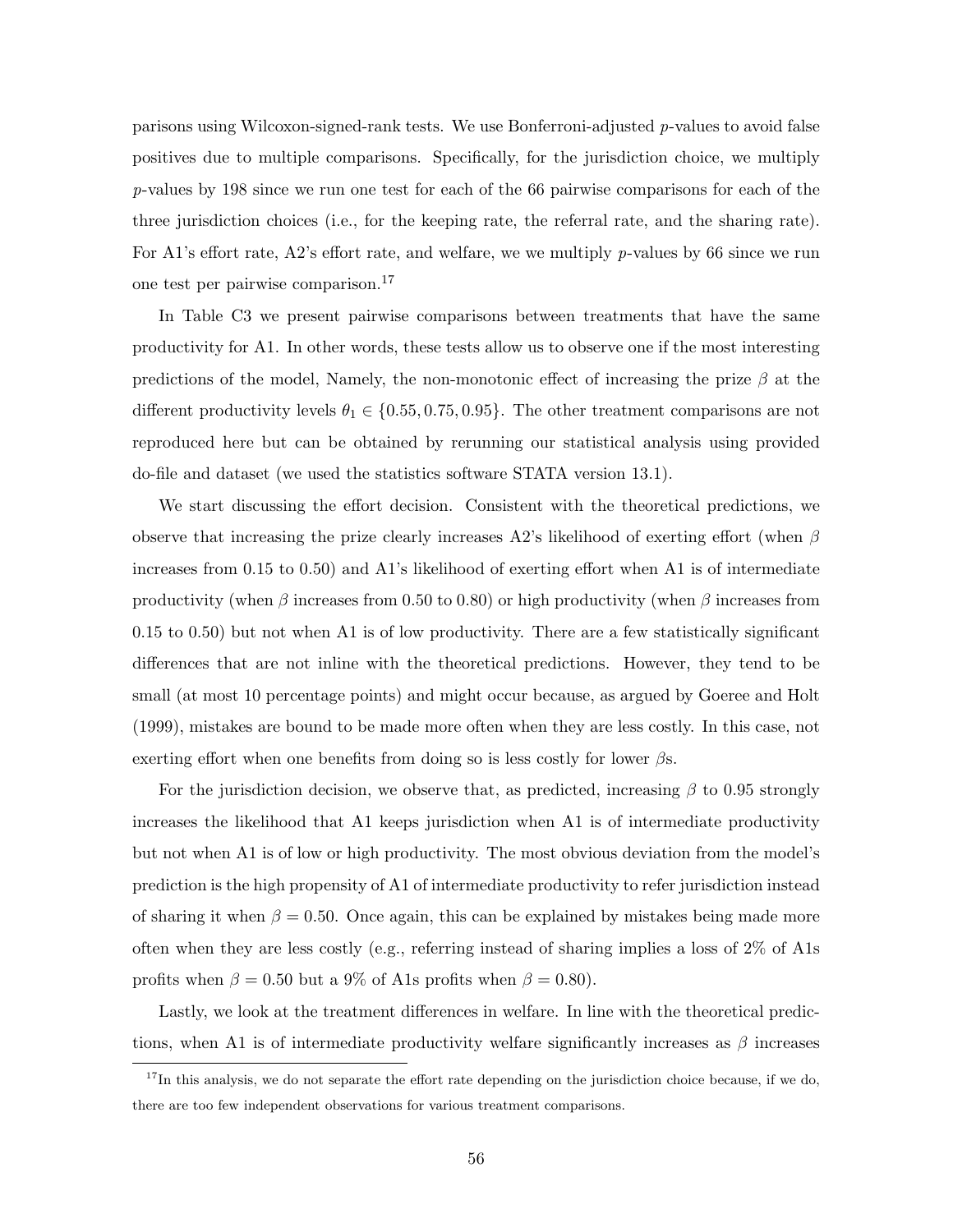<span id="page-59-0"></span>

|                                                     | Keep      | Refer     | Share     | A1's                | A2's                  | Welfare              |
|-----------------------------------------------------|-----------|-----------|-----------|---------------------|-----------------------|----------------------|
|                                                     |           |           |           | effort              | effort                |                      |
| $\theta_{55}\beta_{15}$ vs. $\theta_{55}\beta_{50}$ | $0.07*$   | $-0.38**$ | $0.30**$  | 0.02                | $-0.73***$ $-0.73***$ |                      |
| $\theta_{55}\beta_{15}$ vs. $\theta_{55}\beta_{80}$ | 0.06      | $-0.07$   | 0.01      | $0.08*$             |                       | $-0.81***$ $-0.80**$ |
| $\theta_{55}\beta_{15}$ vs. $\theta_{55}\beta_{95}$ | $-0.01$   | 0.05      | $-0.04$   | $0.07^{\ast}$       |                       | $-0.81***$ $-0.73**$ |
| $\theta_{55}\beta_{50}$ vs. $\theta_{55}\beta_{80}$ | $-0.01$   | $0.31*$   | $-0.29*$  | 0.06                | $-0.08*$              | $-0.07$              |
| $\theta_{55}\beta_{50}$ vs. $\theta_{55}\beta_{95}$ | $-0.08$   | $0.43***$ | $-0.34**$ | 0.05                | $-0.08$               | 0.00                 |
| $\theta_{55}\beta_{80}$ vs. $\theta_{55}\beta_{95}$ | $-0.07$   | 0.12      | $-0.05$   | $-0.01$             | 0.00                  | 0.07                 |
| $\theta_{75}\beta_{15}$ vs. $\theta_{75}\beta_{50}$ | 0.04      | $-0.33**$ | $0.29*$   | 0.07                | $-0.69**$ $-0.45**$   |                      |
| $\theta_{75}\beta_{15}$ vs. $\theta_{75}\beta_{80}$ | $-0.03$   | 0.11      | $-0.08$   | $-0.78**$           | $-0.79**$             | $-0.74**$            |
| $\theta_{75}\beta_{15}$ vs. $\theta_{75}\beta_{95}$ | $-0.79**$ | $0.13**$  | $0.66**$  | $-0.84**$           | $-0.79**$             | $-0.24**$            |
| $\theta_{75}\beta_{50}$ vs. $\theta_{75}\beta_{80}$ | $-0.07$   | $0.44**$  | $-0.37**$ | $-0.85***$ $-0.10*$ |                       | $-0.29**$            |
| $\theta_{75}\beta_{50}$ vs. $\theta_{75}\beta_{95}$ | $-0.83**$ | $0.46**$  | $0.37**$  | $-0.91** -0.10*$    |                       | $0.21**$             |
| $\theta_{75}\beta_{80}$ vs. $\theta_{75}\beta_{95}$ | $-0.76**$ | 0.02      | $0.74**$  | $-0.06*$            | 0.00                  | $0.50**$             |
| $\theta_{95}\beta_{15}$ vs. $\theta_{95}\beta_{50}$ | 0.02      | 0.04      | $-0.07$   | $-0.53^{\ast\ast}$  | $-0.59^{\ast\ast}$    | $-0.56**$            |
| $\theta_{95}\beta_{15}$ vs. $\theta_{95}\beta_{80}$ | $-0.02$   | $0.08*$   | $-0.07*$  | $-0.53**$           | $-0.63**$             | $-0.58**$            |
| $\theta_{95}\beta_{15}$ vs. $\theta_{95}\beta_{95}$ | $-0.05$   | $0.08*$   | $-0.04$   | $-0.54***$          | $-0.63**$             | $-0.56**$            |
| $\theta_{95}\beta_{50}$ vs. $\theta_{95}\beta_{80}$ | $-0.04$   | 0.04      | 0.00      | 0.03                | $-0.04$               | $-0.02$              |
| $\theta_{95}\beta_{50}$ vs. $\theta_{95}\beta_{95}$ | $-0.07$   | 0.04      | 0.03      | $-0.01$             | $-0.04$               | 0.00                 |
| $\theta_{95}\beta_{80}$ vs. $\theta_{95}\beta_{95}$ | $-0.03$   | 0.00      | 0.03      | $-0.01$             | 0.00                  | 0.02                 |

Table C3. Treatments differences in behavior

Note: Mean differences in observed behavior between treatments. ∗∗ and <sup>∗</sup> indicate statistical significance at 1% and 5% according to Wilcoxon signedranks tests using matching-group means and Bonferroni-adjusted p-values.

from 0.15 to 0.50 and then to 0.80, but then significantly decreases as  $\beta$  reaches 0.95. By contrast, when A1 is of low or high productivity, welfare significantly increases as  $\beta$  increases from 0.15 to 0.50 but then does not decrease with further increases in  $\beta$ .

We also analysed the data using regressions. In all regressions, the independent variables correspond to dummy variables indicating each of the treatments (the omitted treatment is  $\theta_{55}\beta_{15}$ ). We ran the same type of regressions as those reported in Table [C1.](#page-56-0) Namely, regression I is a multinomial probit regression using A1's choice to either keep (column Ia), refer (column Ib), or share (column Ic) jurisdiction as the dependent variable. Regressions II and III are probit regressions where the dependent variable is A1's (regression II) or A2's (regression III) effort choice conditional on having jurisdiction. Lastly, regression IV is an OLS regression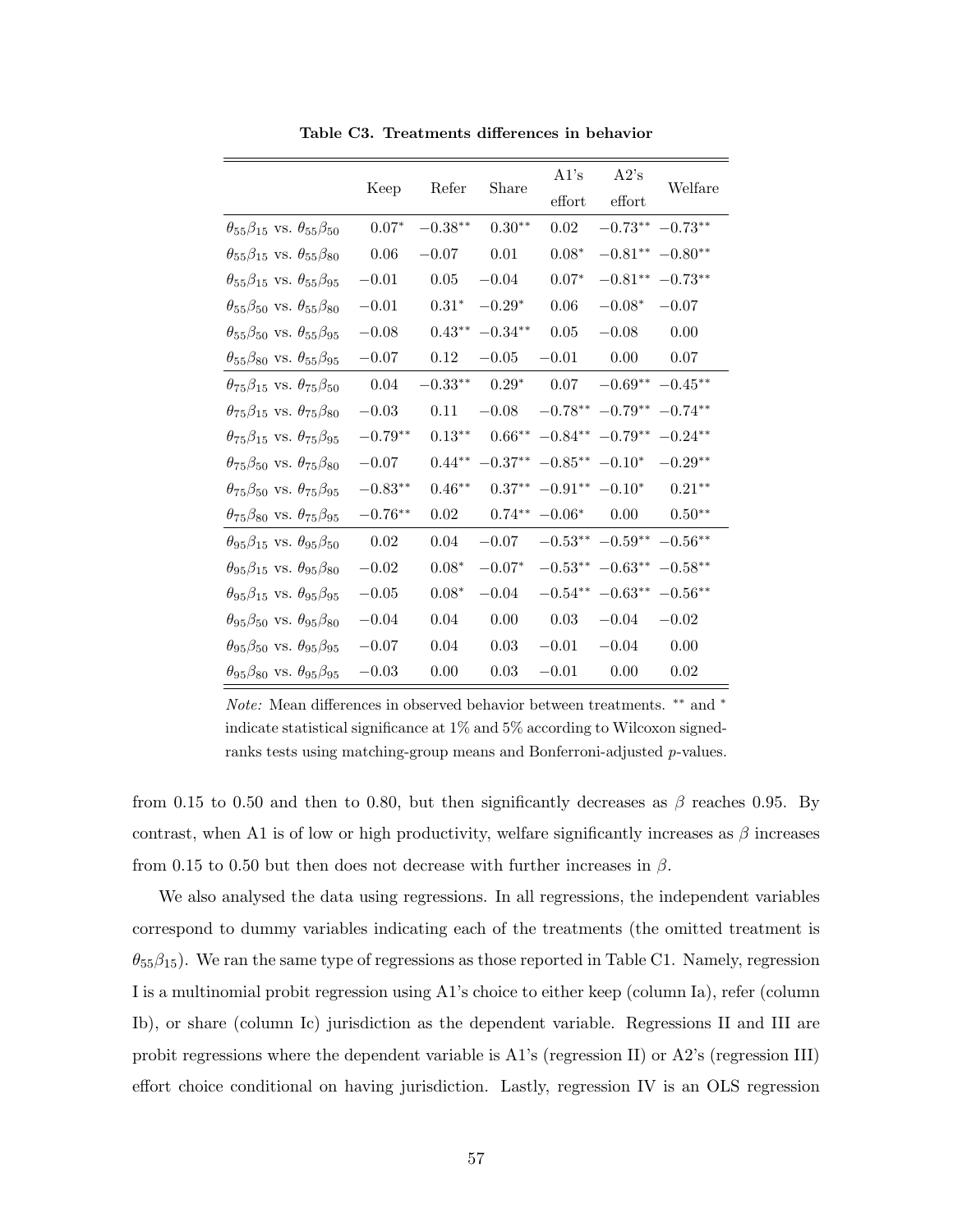|                         | Ia      | Ib       | Ic       | $\rm II$          | III    | IV       |
|-------------------------|---------|----------|----------|-------------------|--------|----------|
| $\theta_{55}\beta_{50}$ | $-0.07$ | 0.38     | $-0.31$  | $-0.02$           | 0.73   | 0.37     |
|                         | (0.03)  | (0.18)   | (0.15)   | $(0.03)$ $(0.03)$ |        | (0.02)   |
| $\theta_{55}\beta_{80}$ | $-0.06$ | $0.07\,$ | $-0.01$  | $-0.08$           | 0.81   | 0.40     |
|                         | (0.03)  | (0.05)   | (0.05)   | (0.02)            | (0.02) | (0.01)   |
| $\theta_{55}\beta_{95}$ | 0.01    | $-0.05$  | 0.04     | $-0.07$           | 0.80   | $0.37\,$ |
|                         | (0.03)  | (0.04)   | (0.03)   | (0.02)            | (0.02) | (0.02)   |
| $\theta_{75}\beta_{15}$ | $-0.03$ | $-0.04$  | $0.07\,$ | 0.06              | 0.05   | 0.06     |
|                         | (0.02)  | (0.02)   | (0.02)   | (0.02)            | (0.03) | (0.01)   |
| $\theta_{75}\beta_{50}$ | $-0.07$ | 0.29     | $-0.22$  | 0.00              | 0.73   | 0.38     |
|                         | (0.03)  | (0.15)   | (0.12)   | (0.03)            | (0.03) | (0.01)   |
| $\theta_{75}\beta_{80}$ | 0.00    | $-0.15$  | 0.15     | 0.85              | 0.83   | 0.60     |
|                         | (0.02)  | (0.05)   | (0.05)   | (0.02)            | (0.02) | (0.01)   |
| $\theta_{75}\beta_{95}$ | 0.76    | $-0.17$  | $-0.59$  | 0.90              | 0.84   | 0.24     |
|                         | (0.03)  | (0.11)   | (0.11)   | (0.02)            | (0.02) | (0.01)   |
| $\theta_{95}\beta_{15}$ | $-0.03$ | $-0.10$  | 0.13     | 0.36              | 0.21   | 0.32     |
|                         | (0.02)  | (0.02)   | (0.02)   | (0.04)            | (0.03) | (0.03)   |
| $\theta_{95}\beta_{50}$ | $-0.06$ | $-0.14$  | 0.20     | 0.89              | 0.80   | 0.87     |
|                         | (0.02)  | (0.06)   | (0.04)   | (0.02)            | (0.03) | (0.02)   |
| $\theta_{95}\beta_{80}$ | $-0.02$ | $-0.18$  | 0.20     | 0.90              | 0.84   | 0.89     |
|                         | (0.03)  | (0.14)   | (0.12)   | (0.02)            | (0.02) | (0.01)   |
| $\theta_{95}\beta_{95}$ | 0.01    | $-0.18$  | 0.17     | 0.90              | 0.84   | 0.88     |
|                         | (0.02)  | (0.11)   | (0.10)   | (0.02)            | (0.02) | (0.01)   |
| No. obs.                |         | 5760     |          | 4838              | 5117   | 5760     |

<span id="page-60-0"></span>Table C4. Regressing treatments on observed behavior

Note: Marginal effects and thier respective standard errors in parenthesis.

with total welfare as a fraction of the maximum welfare as the dependent variable. Table [C4](#page-60-0) reports the marginal effects of the estimated coefficients and their respective standard errors.<sup>18</sup> Standard errors are clustered on the 24 matching groups.<sup>19</sup>

Using the regressions reported in Table [C4,](#page-60-0) we use Wald tests to evaluate whether there are statistically significant differences between treatments. To determine statistical significance,

<sup>18</sup>As before, marginal effects are estimated for the case where all independent variables are zero.

<sup>&</sup>lt;sup>19</sup>The results are very similar if we use logit regressions with subject fixed effects for the effort choices and a linear regression with subject fixed effects for total welfare. These regressions are available upon request.